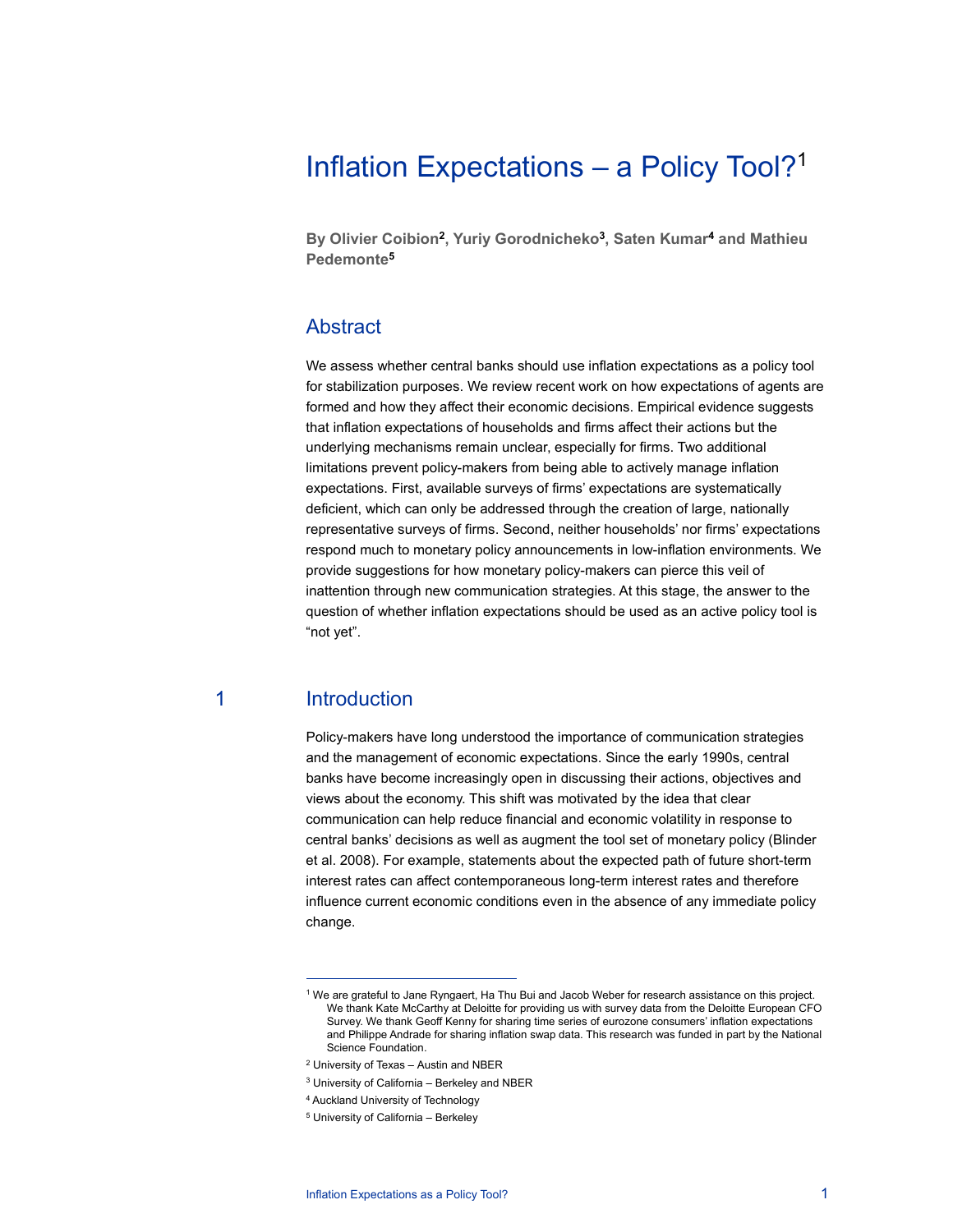The onset of the Great Recession and the constraints imposed by the zero-lowerbound (ZLB) on interest rates have brought these less traditional tools to the forefront of policy-making. Along with quantitative easing policies, forward-guidance about the path of future interest rates has become one of the primary tools through which central bankers try to affect economic outcomes. Discussion has also focused on alternative policies that can affect the economy contemporaneously through expectational channels, such as raising the inflation target or adopting nominal-GDP/price-level targets. At the heart of these policies lies a mechanism hinging on the inflation expectations of agents: convincing them that inflation will be higher in the future should, in the absence of interest rate policy offsets due to the zero bound, lower their perceptions of current real interest rates and therefore induce households and firms to increase their spending today. Higher expected inflation can also lead firms to immediately raise their prices in anticipation of rapidly declining relative prices, and workers may similarly bargain for larger nominal wage increases. Thus, policies directly impacting agents' inflation expectations can be used to stabilize economic conditions when traditional policy tools are limited.

Many policy-makers have been resistant toward this approach, likely because a central tenet of monetary policy-making over the last thirty years is that they should strive to "anchor" inflation expectations, not manipulate them for stabilization purposes. Yet many theoretical models suggest that communications policies that move expectations can be very powerful at the zero-bound, helping policy-makers stabilize both prices and output. Should policy-makers therefore reconsider their trepidation toward these types of policies? Can they work? Do households and firms really respond to changes in their inflation expectations? If so, is it feasible for policymakers to affect these expectations in a way that enables them to treat expectations management as another policy tool? This paper provides a synthesis of what we know about these questions.

Our starting point is that it is important to draw a distinction between the inflation expectations of professional forecasters or financial market participants and those of households and firms. Central bank discussions and communications often focus on the former, and with good reason. How financial markets perceive the path of future monetary policy drives contemporaneous long-term interest rates and therefore provides a direct transmission mechanism of monetary policy actions to households' and firms' decisions, even at the zero bound on short-term nominal interest rates. However, theory suggests that the primary mechanism whereby inflation expectations affect households' decisions is through their perceived real interest rate, so households' inflation expectations matter directly for the expectations channel. Similarly, firms' expectations of inflation should matter not only for their pricing and wage-setting decisions but also for their investment and hiring decisions via the role of perceived real interest rates and more broadly because of the relationship between inflation and real economic activity. Because our interest is in evaluating the scope for using the inflation expectations channel as a policy tool, our focus must be on the expectations of households and firms.

Importantly, the inflation expectations of these different agents are not interchangeable. We document a number of dimensions along which they differ. For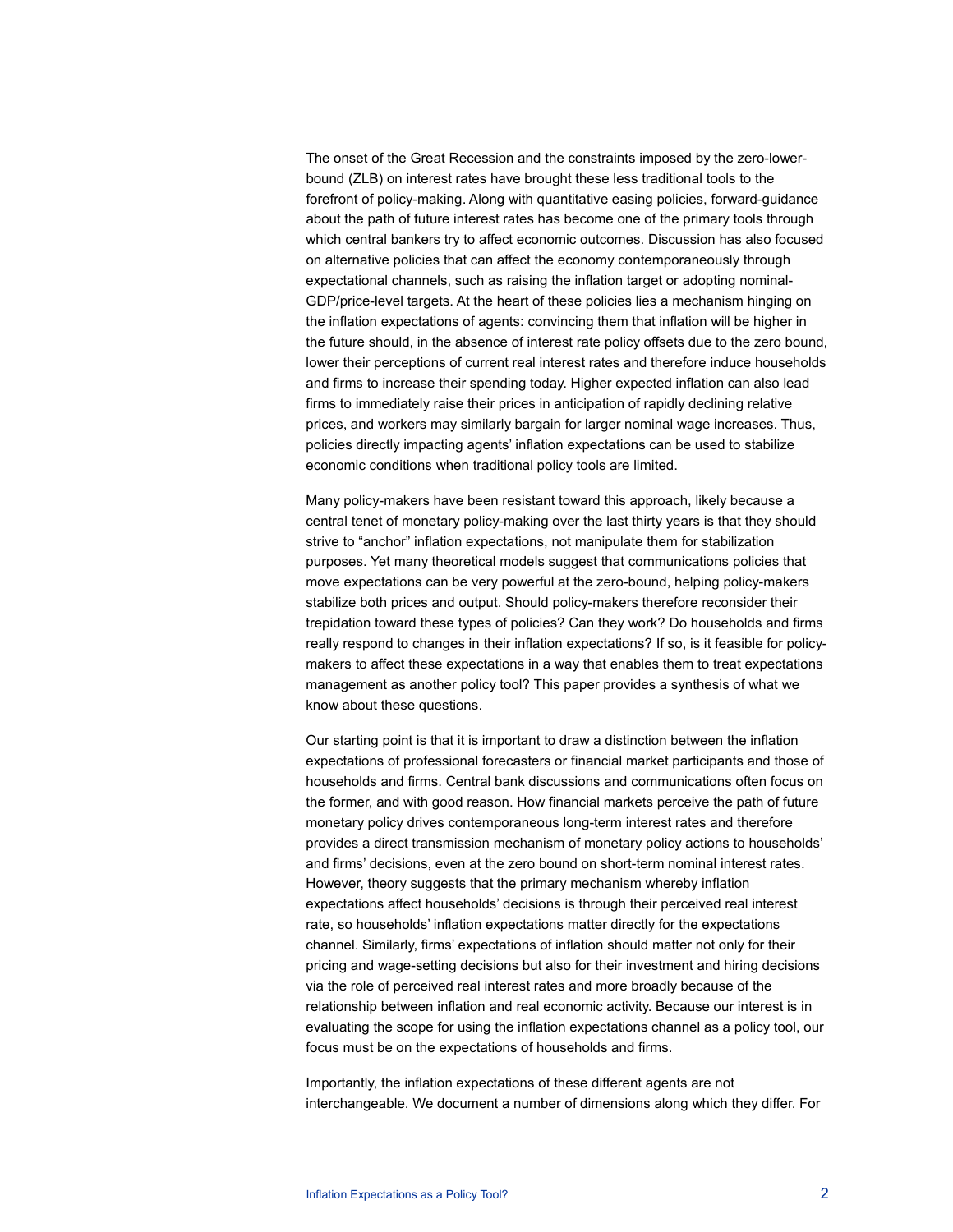example, while professional forecasters and financial market participants have inflation expectations that appear well-anchored (close to the inflation target on average with little cross-sectional variation), this is unambiguously not the case when it comes to households and firms. To shed light on whether the expectations channel can be a useful policy tool, it is therefore important to understand how the inflation expectations of households and firms are formed and how/whether they affect their economic decisions.

We review evidence on how various forces (shopping experience, salience of prices, informational interventions, etc.) influence the inflation expectations of households and firms. In contrast to professional forecasters and financial markets who seem to track macroeconomic developments closely and respond to policy shocks relatively quickly, households and firms are remarkably inattentive to inflation dynamics in developed countries that have experienced low inflation rates for several decades. In contrast, economic agents in high-inflation environments (e.g., Iran, Ukraine, Uruguay, Argentina, Israel) seem to pay considerable attention to inflation, indicating that the inattention to inflation and monetary policy conditions on the part of households and firms in advanced economies is likely a result of the successful monetary policies of the last thirty years. In the absence of much aggregate variation in inflation, these agents appear to have become reliant on the prices of goods they observe on a frequent basis, such as gasoline and food prices, to make inferences about broader price movements. As a result of the volatility in these prices and the heterogeneity of people's consumption baskets, we observe much more volatility in the inflation expectations of households and firms than we do for more informed agents like professional forecasters, more disagreement both in terms of their beliefs about future as well as past inflation, and more uncertainty in their forecasts. In short, their expectations look anything but anchored.

This inattention to inflation and monetary policy on the part of households and firms in advanced economies could imply that their inflation expectations simply do not matter for their economic decisions, thereby rendering the inflation expectations channel ineffectual. This is, however, demonstrably incorrect. We review the burgeoning literature on inflation expectations and economic decision-making and argue that the evidence strongly suggests that there is indeed a causal and economically significant effect of inflation expectations on the economic choices of both households and firms. In the case of households, the evidence supports theoretical predictions that, at least at the ZLB, an exogenous increase in the inflation expectations of households leads them to increase their consumption, which should ultimately lead to higher inflation as well through general equilibrium effects. For firms, inflation expectations clearly affect economic decisions but the mechanism through which this effect operates is not fully established yet. For example, evidence from New Zealand when there was no ZLB suggests that when firms raise their inflation expectations, they then tend to raise their employment and investment with little change in their prices. Newer evidence from Italy during a ZLB period suggests instead that raising the inflation expectations of firms there leads them to raise their prices but reduce their employment. Further work that clarifies both the direct effects of changes in inflation expectations on economic decisions, as well as their general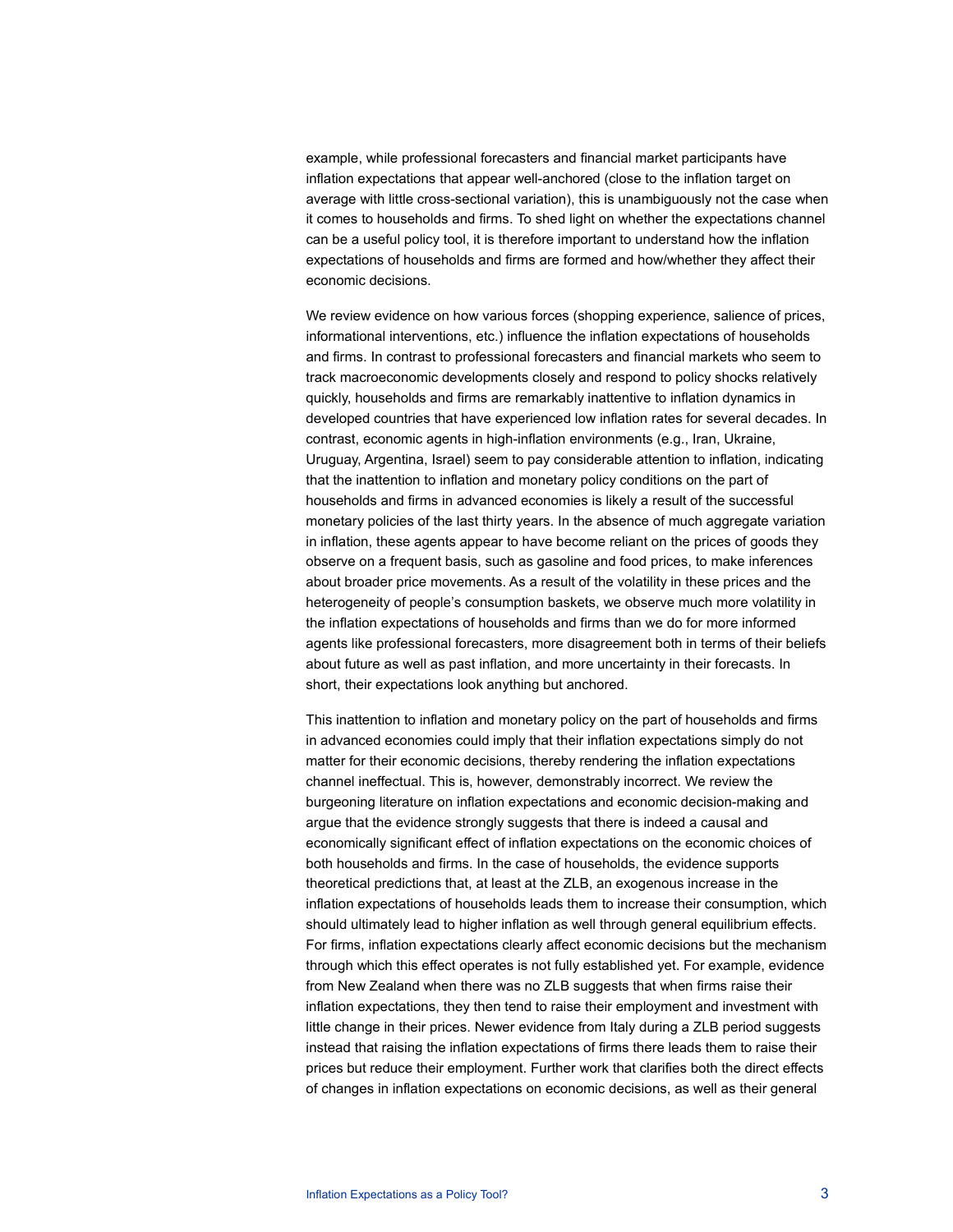equilibrium consequences, will be necessary before they can effectively be used as a direct policy tool.

Furthermore, there are two additional important issues that need to be addressed before the active management of inflation expectations is added to the roster of policy-makers' stabilization tools. The first is a simple measurement issue: do we know what agents' inflation expectations are? We discuss available surveys of inflation expectations of households and firms from many countries, focusing on how the surveys are conducted and how we can interpret their results. While household surveys are widely available and generally of high quality, surveys of firms' expectations are much more limited in availability, scope, and quality. We document a number of dimensions along which different surveys of firms depart from ideal survey design and argue that these limitations make the current measurement of firms' inflation expectations a binding constraint for their use in policy-making: if we cannot measure the policy instrument, it is unlikely to be a good candidate as a tool for economic stabilization. Because of the unique challenges associated with surveying firms, this constraint is unlikely to be relaxed without a concerted effort on the part of statistical agencies and/or central banks to implement new, large-scale surveys of firms in their countries.

The second major challenge to the use of inflation expectations as a policy tool is the abysmal track record of the typical communication strategies of central banks in affecting households' and firms' inflation expectations. We document this record in a number of ways, building on recent work that studies the inattention of economic agents, and in particular their lack of knowledge about inflation dynamics and monetary policy. We document, for example, that large policy change announcements in the U.K., U.S. and eurozone seemed to have only limited effects on the beliefs of households and firms, despite widespread news coverage. Only financial market participants and professional forecasters seem to pay much attention to the actions of monetary policy-makers. While this inattention to aggregate inflation and monetary policy in advanced economies may itself be a reflection of the success of policy-makers in keeping inflation low and stable over the last thirty years, it nonetheless presents a challenge for any policy-maker that now seeks to break through this veil of inattention.

Despite this inattention to monetary policy on the part of households and firms, recent evidence suggests that when households and firms are provided with explicit information about inflation or monetary policy, their inflation expectations respond very strongly. This indicates that there is scope for new and improved communication strategies on the part of policy-makers to use inflation expectations as a more direct policy tool for stabilization purposes. Based on recent research, we suggest some practical guidelines and initial steps. The first is that when trying to affect the inflation expectations of households or firms, simple and transparent messages are best. Typical public releases from central banks have no more effect on households' beliefs than information about recent inflation rates. News summaries of the central bank's statements have even less effect. While the detailed descriptions in typical policy releases may have proven helpful in minimizing financial volatility by clarifying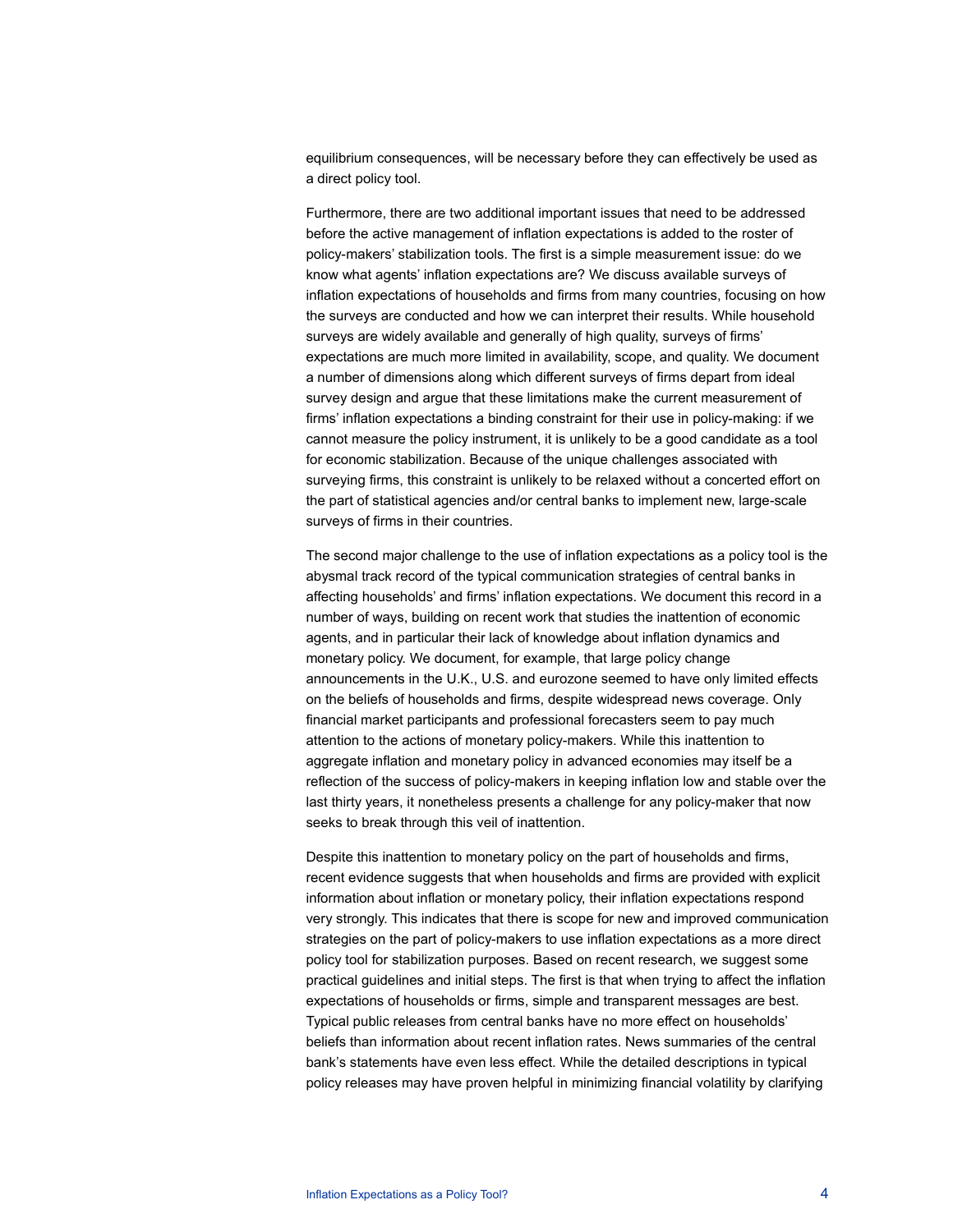the path of future policy to financial market professionals, the opaqueness of these statements means they have not had the desired effect on the general public.

Policy-makers can also vary the type of information provided depending on what the desired effect on expectations may be. Because households and firms adjust their beliefs in response to new information like Bayesians (i.e. putting some weight on the provided signal), policy-makers can emphasize different facts depending on whether they would like expectations to rise or fall. For example, providing information about the inflation target systematically moves agents' forecasts toward that target value. But policy-makers can emphasize other numerical values (e.g., recent inflation rates or price movements of specific goods) if they want to push expectations in a different direction. Because providing households and firms with these types of information has only short-lived effects on expectations (they generally die off within six months), policy-makers can generate transitory effects on expectations through short-lived communications campaigns or longer-lived effects through repeated exposure of agents to news.

Finally, we recommend that policy-makers exploit new ways of transmitting information to the public besides the traditional news media, and more in the spirit of public health campaigns that target specific subsets of the population. Much as corporate marketers and politicians are now exploiting new means of targeting narrower groups of individuals with messages tailored for specific groups, central banks could also target their information treatments more precisely through social media, targeted ad campaigns, etc. Such a targeted strategy can help generate larger movements in expectations by identifying and concentrating on populations that are relatively less informed or whose expectations tend to respond more to new information.

More targeted information treatments by monetary policy-makers could also help address one of the fundamental challenges associated with currency unions: the one-size-fits-all nature of traditional monetary policies. Consider, for example, a union in which the "North" is booming while the "South" is in recession. The central bank cannot accommodate both through changes in its interest rate instrument. However, targeted and differentiated communications strategies within each region could be used to try to lower inflation expectations in the North while raising them in the South, thereby generating lower perceived real interest rates in the region that needs monetary accommodation (South) while raising perceived real rates in the region that needs contractionary policy (North). Precise communications strategies could also be used to target specific industries or subgroups of the population.

Because communication strategies that directly affect inflation expectations could ultimately provide policy-makers with a new and powerful stabilization tool during ZLB periods and address regional divides within currency areas, their potential usefulness is high. We still lack a nuanced understanding of the mechanism through which inflation expectations affect decisions, clear measures of these expectations, and proven strategies to change them, so this policy tool is not yet ready for primetime. But now is the time to make progress on all three fronts so that it can be deployed in the next crisis. With it, monetary policy-making may finally become more like a scalpel and less like a hammer.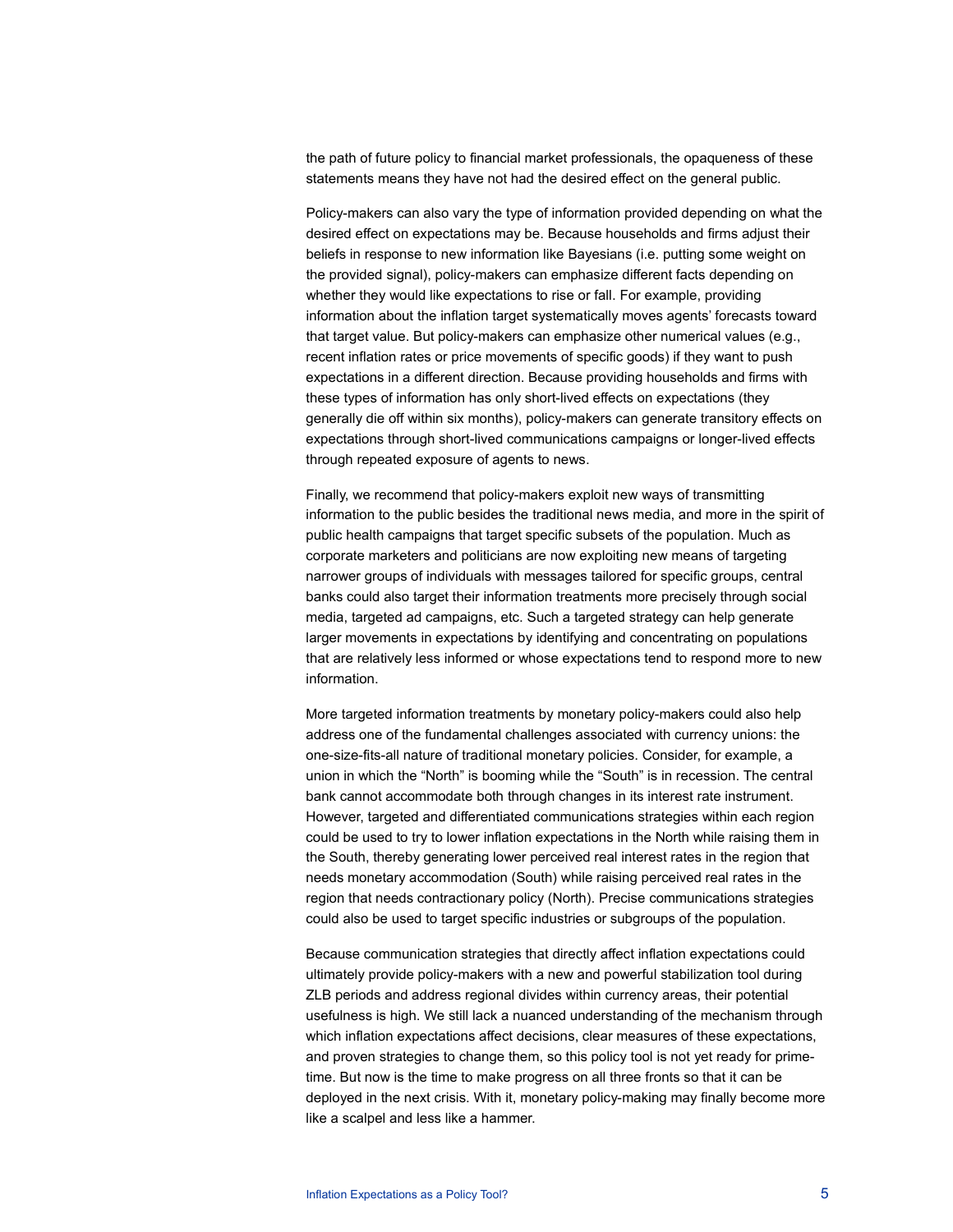The paper is structured as follows. Section 2 documents differences in the properties of inflation expectations across different types of agents, like households, firms, professional forecasters and financial market participants, to illustrate how they are not interchangeable. It also provides stylized facts on how the inflation expectations of households and firms are formed. Section 3 discusses recent empirical evidence on the effect of inflation expectations on households' and firms' economic decisions, which provides the basis for the potential use of inflation expectations as a policy tool but also illustrates the limitations to our current knowledge about the transmission of expectations to economic decisions. Sections 4 and 5 discuss two additional challenges that potentially limit the scope of such policies: measurement issues due to limited survey availability/quality (section 4) and the general insensitivity of households' inflation expectations to monetary policy decisions and announcements (section 5). Section 5 then proposes guidelines for new communication strategies that address these limitations. Section 6 concludes.

## 2 Characteristics and Determinants of Inflation **Expectations**

How are inflation expectations formed? Whose expectations should we care about? These have been perennial questions in macroeconomics and they do not have a simple answer. But they arise regularly in monetary policy discussions, as well as in many other settings.<sup>6</sup>

Whose expectations matter depends, of course, on the context. In the case of pricing decisions, it is the expectations of firms that are at stake. For consumption and savings decisions, household expectations are more relevant. In the determination of financial asset valuations, marginal investors are likely those whose expectations are most important. If the expectations of these different agents are the same, as they are in standard macroeconomic models, this distinction becomes moot. But in practice, this is very unlikely to be the case.

To illustrate these differences, Panel A of Figure 1 plots the time series of mean inflation 1-year ahead expectations in the U.S. for households (Michigan Survey of Consumers), professional forecasters (CPI forecasts from the Survey of Professional Forecasters (SPF) run by the Federal Reserve Bank of Philadelphia) and financial markets (Federal Reserve Bank of Cleveland). While these three measures of expectations tracked each other closely through the early 1990s, we can observe large wedges appearing between household expectations and those of professionals

j

<sup>6</sup> See for example Fed Chairwoman Janet Yellen's (2016) speech: "Another gap in our knowledge about the nature of the inflation process concerns expectations… Yet another unresolved issue concerns whose expectations--those of consumers, firms, or investors--are most relevant for wage and price setting, a point on which theory provides no clear-cut guidance. More generally, the precise manner in which expectations influence inflation deserves further study. Perhaps most importantly, we need to know more about the manner in which inflation expectations are formed and how monetary policy influences them". ECB Vice-President Vítor Constâncio (2017) has expressed a similar view: "For policy-makers, this [recent research] seems to suggest that there is an important role of the central bank in shaping the expectations of the general public, not only that of financial markets. It also suggests that more research is needed to understand the different factors that shape the inflation expectations of individual households…" See Coibion, Gorodnichenko and Kamdar (forthcoming) for a survey.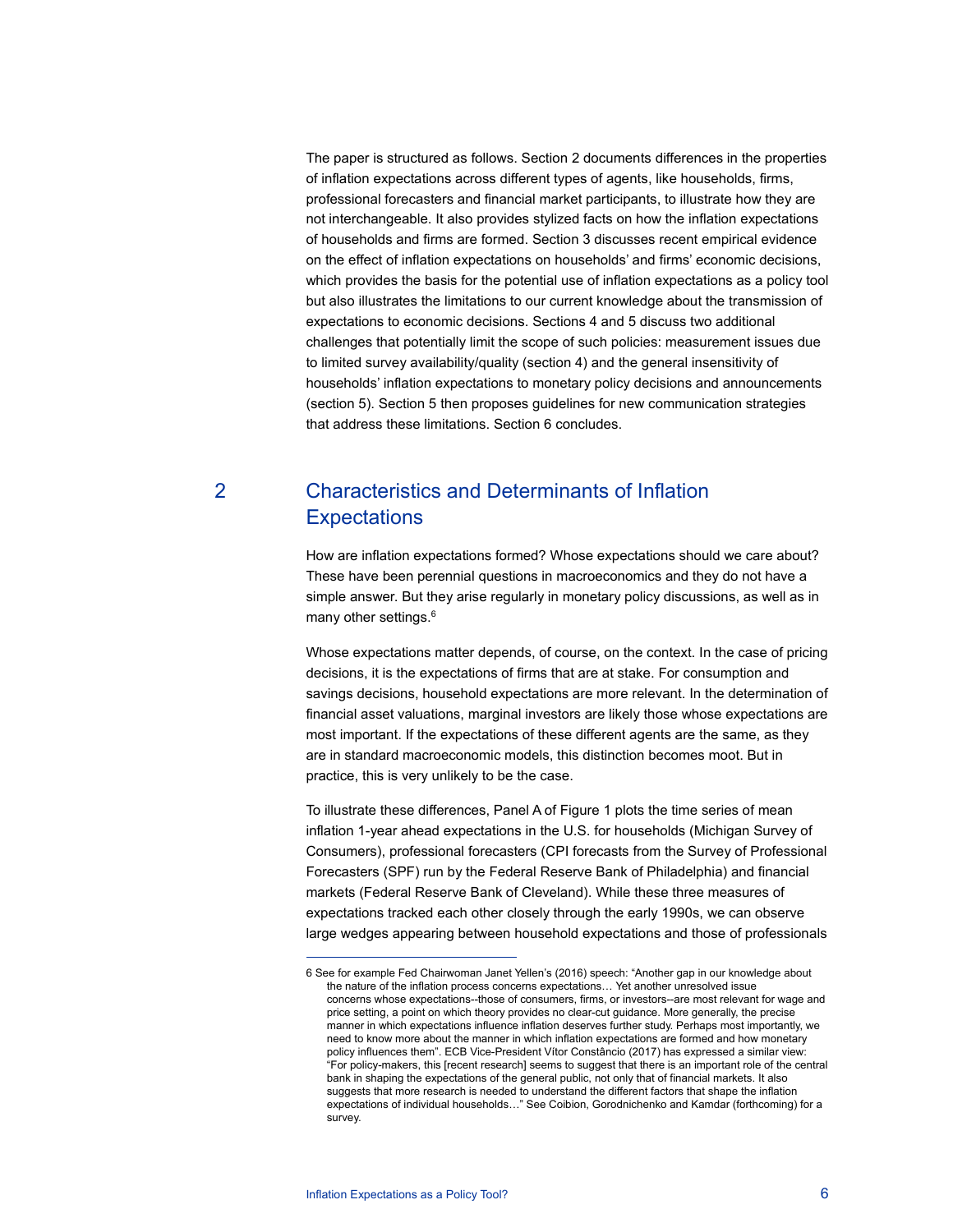and financial market participants thereafter. For example, household expectations have averaged around 3.5% since the early 2000s while those of professionals averaged around 2%.

## **Figure 1**  One-Year-Ahead Inflation Expectations for Different Agents





This difference is not unique to households. In April 2018, we conducted a survey of firms in the U.S., using panelists from a prominent nationally-representative survey of firms in manufacturing and services. Hundreds of top executives were asked to report their point forecasts for CPI inflation over the next twelve months. 55% reported that they simply did not know. Of the remaining respondents, the average forecast was 3.7%, well above what professional forecasters and financial market participants were expecting but close to the forecasts of households.<sup>7</sup>

Panel B reports equivalent forecasts of one-year-ahead inflation expectations as for the U.S. but now for households in the euro area (the European Commission survey of households, see Duca et al. 2017), professional forecasters (Survey of Professional Forecasters run by the European Central Bank (ECB)) and financial markets (1-year inflation swaps, ICAP and Thompson/Reuters). As in the U.S., household inflation expectations deviate systematically from the expectations of professionals and financial market participants. A similar feature can also be found in New Zealand (see Coibion, Gorodnichenko and Kumar (forthcoming); henceforth

j

<sup>7</sup> While our analysis focuses on one-year-ahead inflation expectations of households and firms, long(er)-run inflation forecasts of these agents are strikingly similar to short-term inflation forecasts of these agents (e.g., Armantier et al. 2013, Coibion, Gorodnichenko and Kumar (forthcoming), Kumar et al. 2015). In a typical case, if a firm (household) expects inflation to be X% next year, it has approximately X% expectation for inflation 3 or 5 year into the future.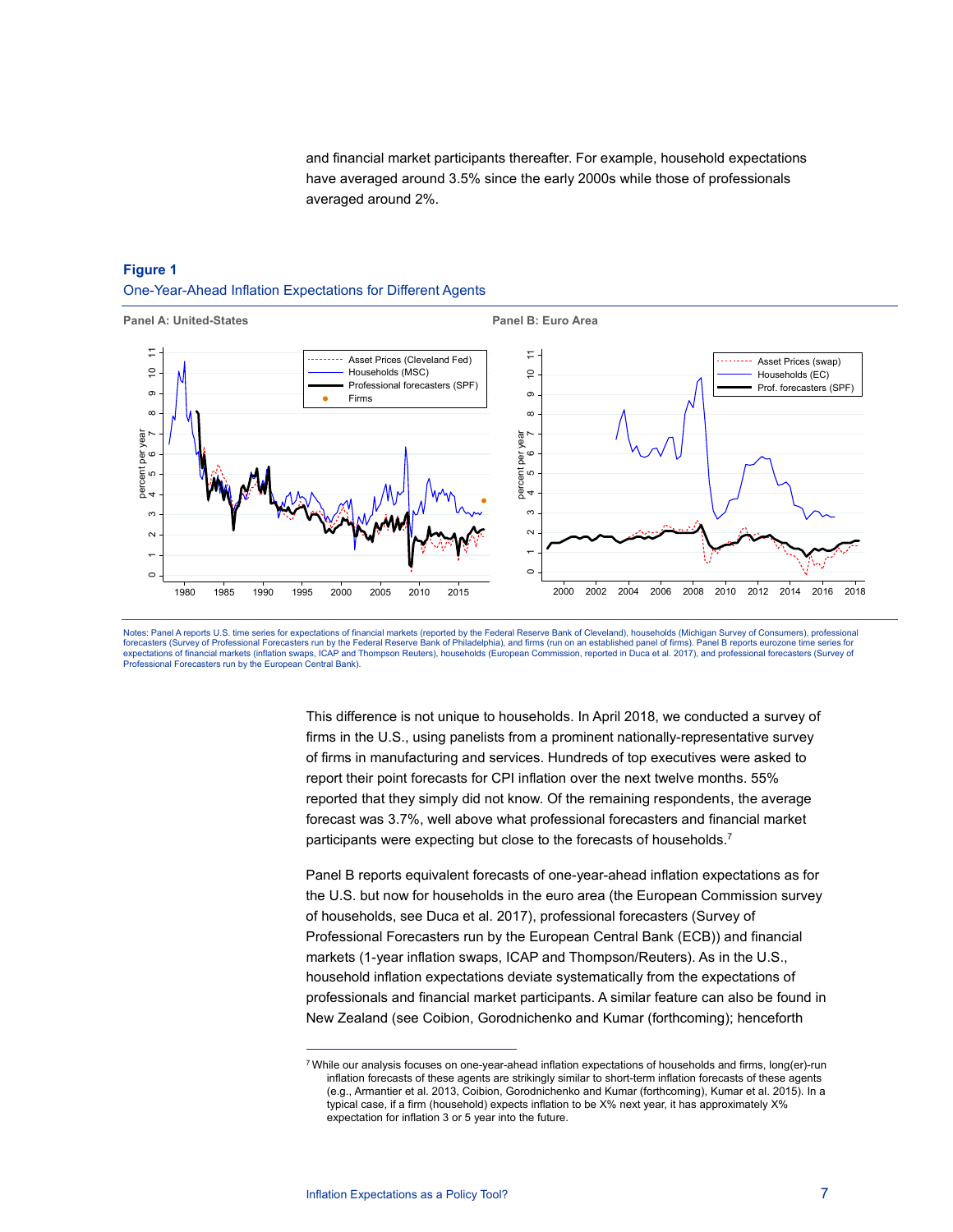CGK), the first country to adopt inflation targeting over twenty-five years ago and in which inflation has remained relatively low and stable since. One might expect individuals there to provide an upper bound on how anchored inflation expectations can be, yet as can be seen in Table 1, households and firms in New Zealand still have expectations which deviate dramatically from those of professional forecasters. Households at the time, for example, were predicting inflation of well above 3% while firms in New Zealand surveyed in CGK displayed even higher mean forecasts of inflation. In contrast, professional forecasters were predicting inflation around only 2%.

|         |                                                | <b>Central Bank</b> | Professional<br>Forecasters | Households | Firms |
|---------|------------------------------------------------|---------------------|-----------------------------|------------|-------|
|         | Panel A. Inflation expectations in the USA     |                     |                             |            |       |
| 2018 Q1 | Mean                                           | 1.9                 | 2.2                         | 3.0        | 3.7   |
|         | St. Dev.                                       | (0.2)               | (0.4)                       | (2.6)      | (2.6) |
|         | Panel B. Inflation expectations in New Zealand |                     |                             |            |       |
| 2016 Q4 | Mean                                           | 1.7                 | 1.6                         | 2.8        | 2.7   |
|         | St.Dev.                                        |                     | (0.2)                       | (2.6)      | (2.4) |
| 2016Q2  | Mean                                           | 1.6                 | 1.3                         | 2.3        | 2.8   |
|         | St.Dev.                                        |                     | (0.2)                       | (2.1)      | (2.3) |
| 2014Q4  | Mean                                           | 1.1                 | 1.7                         | 3.1        | 4.5   |
|         | St.Dev.                                        |                     | (0.3)                       | (2.0)      | (2.8) |
| 2014Q3  | Mean                                           | 1.6                 | 1.9                         | 3.5        | 4.1   |
|         | St.Dev.                                        |                     | (0.2)                       | (2.4)      | (2.5) |
| 2014Q1  | Mean                                           | 1.9                 | 2.0                         | 3.7        | 6.1   |
|         | St.Dev.                                        |                     | (0.3)                       | (2.1)      | (2.7) |
| 2013Q4  | Mean                                           | 1.3                 | 2.0                         | 3.6        | 5.3   |
|         | St.Dev.                                        |                     | (0.2)                       | (2.4)      | (3.2) |
|         | Panel C. Inflation perceptions in New Zealand  |                     |                             |            |       |
| 2016Q4  | Mean                                           |                     |                             | 2.4        | n.a.  |
|         | St.Dev.                                        |                     |                             | (2.4)      | n.a.  |
| 2016Q2  | Mean                                           |                     |                             | 1.8        | 2.6   |
|         | St.Dev.                                        |                     |                             | (1.5)      | (2.1) |
| 2014Q4  | Mean                                           |                     |                             | 2.9        | 3.9   |
|         | St.Dev.                                        |                     |                             | (2.2)      | (2.4) |
| 2014Q3  | Mean                                           |                     |                             | 2.9        | n.a.  |
|         | St.Dev.                                        |                     |                             | (2.0)      | n.a.  |
| 2014Q1  | Mean                                           |                     |                             | 2.9        | 5.5   |
|         | St.Dev.                                        |                     |                             | (1.8)      | (3.3) |
| 2013Q4  | Mean                                           |                     |                             | 3.1        | 4.4   |
|         | St.Dev.                                        |                     |                             | (2.0)      | (3.5) |

**Table 1** 

Notes: The sources of data for Panel A are as follows: "Central bank" are from FOMC Projections materials (March 21, 2018; PCE<br>deflator; available at https://www.federalreserve.gov/monetarypolicy/fomcprojtabl20180321.htm), deflator; available at https://www.federalreserve.gov/monetarypolicy/fomcprojtabl20180321.htm), "Professional Forecasters" are from<br>the Survey of Professional Forecasters (SPF; CPI; 2018Q1), "Households" are from the Michi of Households (the survey elicits inflation expectations only from households who can define inflation). "Firms" are from the survey run in Kumar et al. (forthcoming). St.Dev. reports the cross-sectional standard deviation (disagreement) of forecasts. St.Dev. for Central<br>Bank in Panel A reports the difference between the upper and lower ends of central tend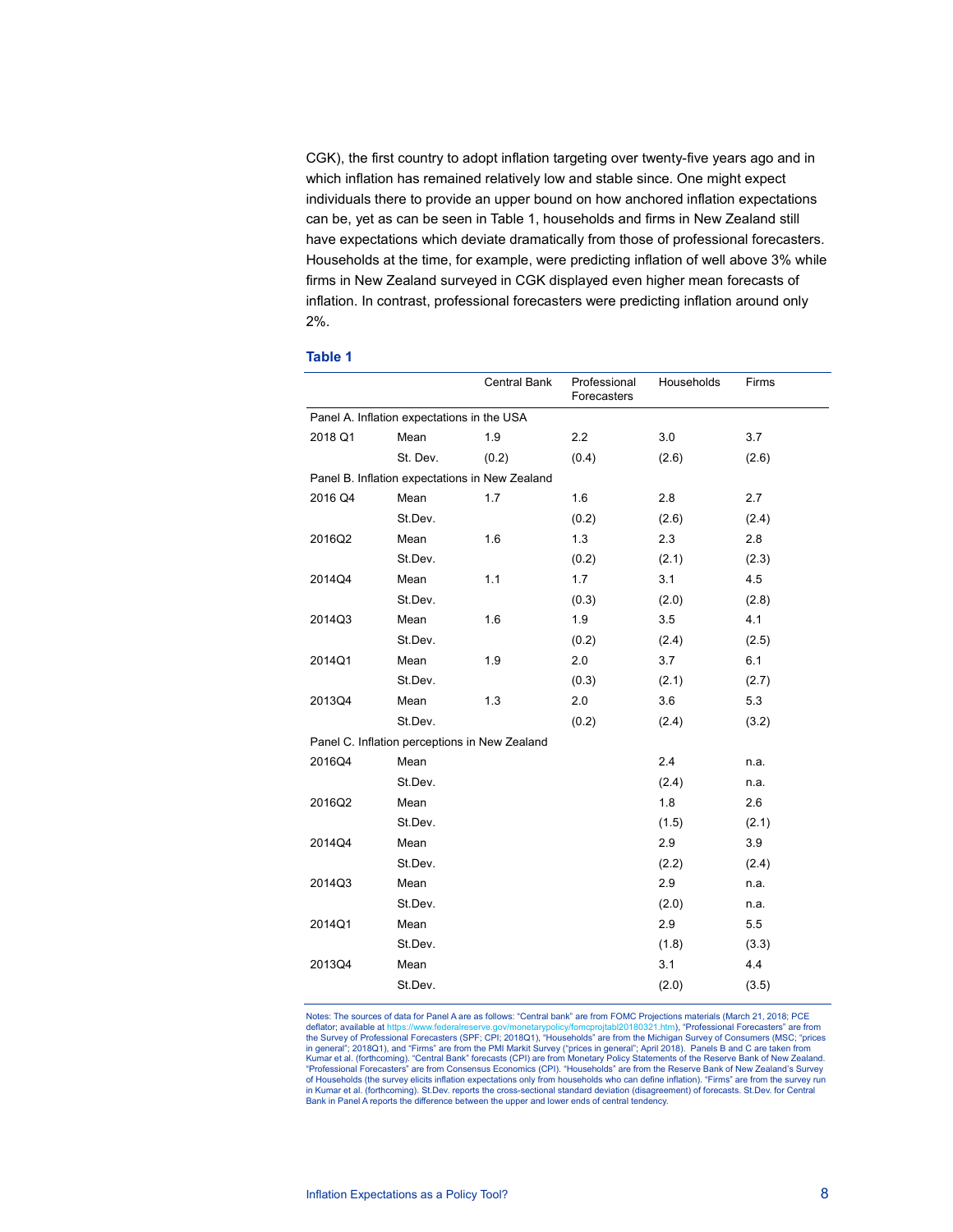Differences across groups are not limited to mean forecasts. As is well-known, disagreement about inflation among households dwarfs that among professional forecasters (e.g. Mankiw, Reis and Wolfers 2003). For example, in the U.S. in March 2018, the cross-sectional standard deviation of inflation forecasts across households in the Michigan Survey of Consumers was 3.0% but was only 0.4% in the SPF. Again, surveys of firms yield similar results as for households. In the April 2018 survey we ran of U.S. firms, we found a cross-sectional standard deviation of 4.1% in inflation forecasts. Table 1 illustrates the same feature for New Zealand: disagreement among households and firms is an order of magnitude larger than it is among professional forecasters. Hence, along either metric, it is clear that one should not expect the inflation expectations of professional forecasters or those of financial market participants to be representative of the beliefs of households and firms. This does not imply that the expectations of the former are unimportant or irrelevant to monetary policy-making, but simply that if the channel we are interested in stems from the decisions of households and firms as well as their expectations as in the case of the inflation expectations channel—then it is important to focus specifically on the expectations of these agents and not assume that they are wellrepresented by more readily-available measures. In this section, we consider a number of factors that, based on previous research, play an important role in how households and firms form their expectations.

## 2.1 Priors and perceptions of inflations

A particularly striking feature of household and firm beliefs over inflation, and one that was documented as early as Jonung (1981), is that they not only disagree about future inflation but they display almost the same amount of disagreement about recent inflation dynamics. Indeed, the strongest predictor of a household's inflation forecast is typically what they believe inflation has been over the recent past, something which is in principle readily available and which some other types of agents, like professional forecasters, do not disagree about. This finding has been documented in detail for households (see Ranyard et al. (2008) for a survey of this literature) and more recently for firms (e.g., CGK, Kumar et al. 2015). Table 1, for example, shows that the beliefs of households and firms in New Zealand about recent rates of inflation are disconnected from actual values and subject to similar disagreement among these agents, despite widespread availability of data on inflation. In a survey of German consumers in 2015, Dräger and Nghiem (2018) find that approximately 50% of respondents believed that inflation over the previous twelve months had been 5% or above, at a time when actual inflation was 0.3%. Duca et al. (2017) document a similar finding for the entire euro area: in 2015, the average perceived inflation rate among surveyed households across all euromember countries was just under 5%.<sup>8</sup>

This inattention to recent inflation dynamics, however, varies with the economic environment. Households in high-inflation countries, like in Argentina, tend to be much better informed than households in low-inflation countries about inflation

j

<sup>8</sup> The perceived inflation rate stays high even after removing outliers, see Arioli et al. (2017).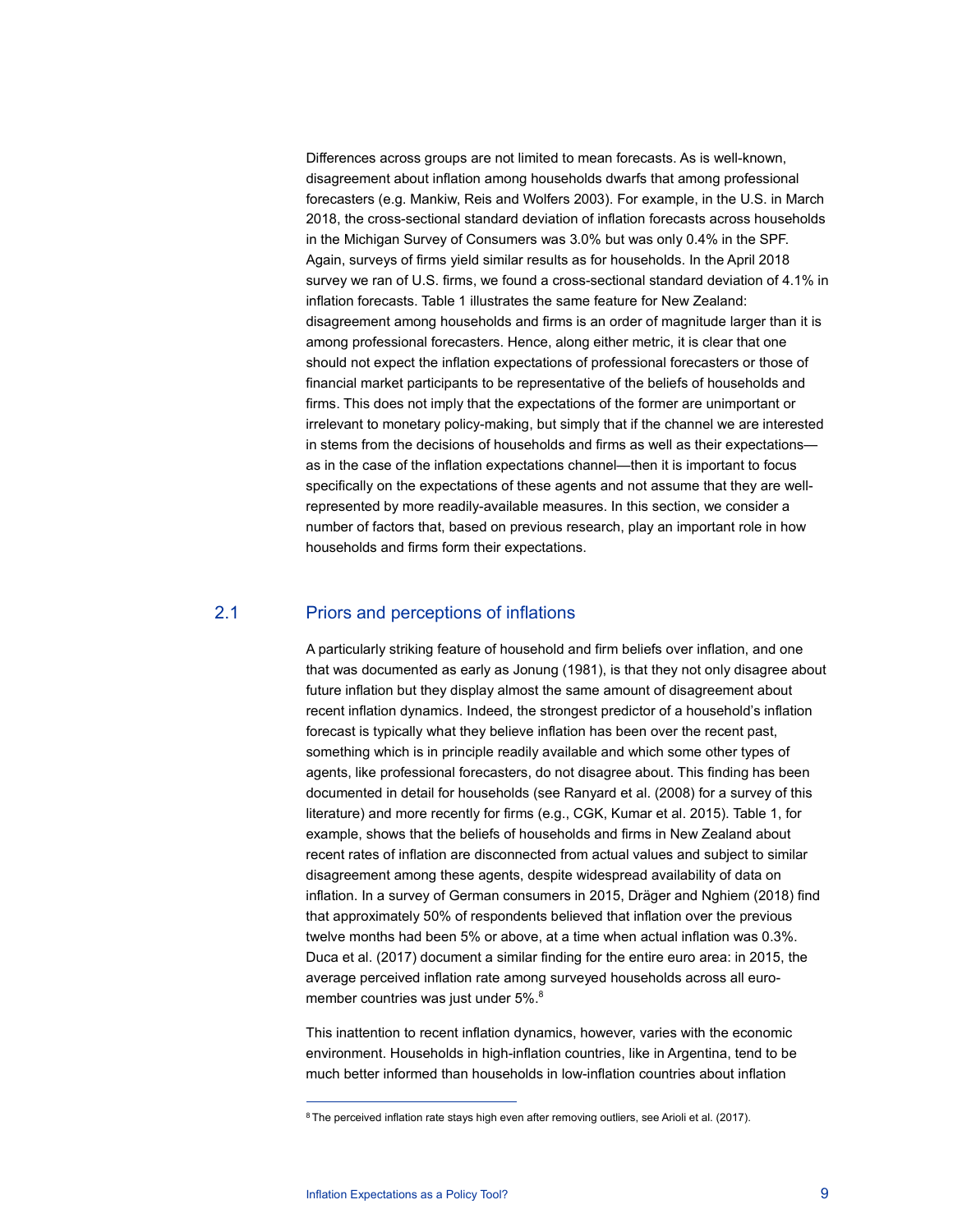(Cavallo et al. 2017). A similar result obtains for firms: while firms in low-inflation environments tend to appear quite uninformed about recent inflation dynamics, this is much less the case in higher-inflation countries like Uruguay (Frache and Lluberas 2017), Iran (Afrouzi et al. 2018), or Ukraine (Coibion and Gorodnichenko 2015b). This suggests that a full understanding of how households and firms form their expectations requires models that explicitly formalize how agents endogenously choose to allocate their attention to different variables in light of their economic circumstances (e.g., Reis 2006a, 2006b, Gorodnichenko 2008, Afrouzi 2018).

The economic environment that agents perceive to have experienced can shape their views in very long-lasting ways. For example, Ehrmann and Tzamourani (2012) and Malmendier and Nagel (2016) document that people who lived through a high inflation have systematically higher inflation expectations and stronger dislike for inflation than people who did not have this experience. $^9$  This gradual adjustment of beliefs to new economic settings carries over to how they respond to economic shocks and various informational treatments. For example, Armantier et al. (2016), Cavallo et al. (2017), and Binder and Rodrigue (2017) run experiments on households in which they are provided with new information and find that the adjustment of beliefs to new information is consistent with Bayesian updating. That is, economic agents update their beliefs depending on the strengths of their priors and signals. This behavior is consistent with economic agents being rational but facing informational rigidities. A particularly important source of signals about aggregate price levels emphasized by households and firms is the set of prices that they observe in their daily lives.

## 2.2 Shopping experience

j

Shopping naturally offers people an opportunity to observe prices. Because prices and inflation rates can vary widely across households (e.g., Coibion, Gorodnichenko, and Hong 2015, Kaplan and Schulhofer-Wohl 2017, Johannsen 2014), people may extrapolate their own experiences to the aggregate economy. Consistent with this view, Bryan and Venkatu (2001), D'Acunto et al. (2018) and others document that women tend to have higher inflation expectations than men because women tend to do grocery shopping more frequently: once one conditions on exposure to frequent prices changes in stores, the systematic differences in inflation expectations between men and women disappear. In a similar spirit, Cavallo et al. (2017) found that recent shopping experience has a strong influence on inflation expectations: people tend to assign high weights to goods that they just purchased. Kumar et al. (2015) also find that shopping experience is a major source of information for firm managers in New Zealand when these managers form their inflation expectations. Johannsen (2014) reports that groups which experience more dispersed rates of inflation also tend to disagree more about inflation, consistent with shopping experiences parlaying into the inflation expectations of individuals.

<sup>&</sup>lt;sup>9</sup> More generally, there is a large literature (e.g., Souleles 2004, Ehrmann, Pfajfar, and Santoro 2017) relating inflation expectations/perceptions and various demographic characteristics of households.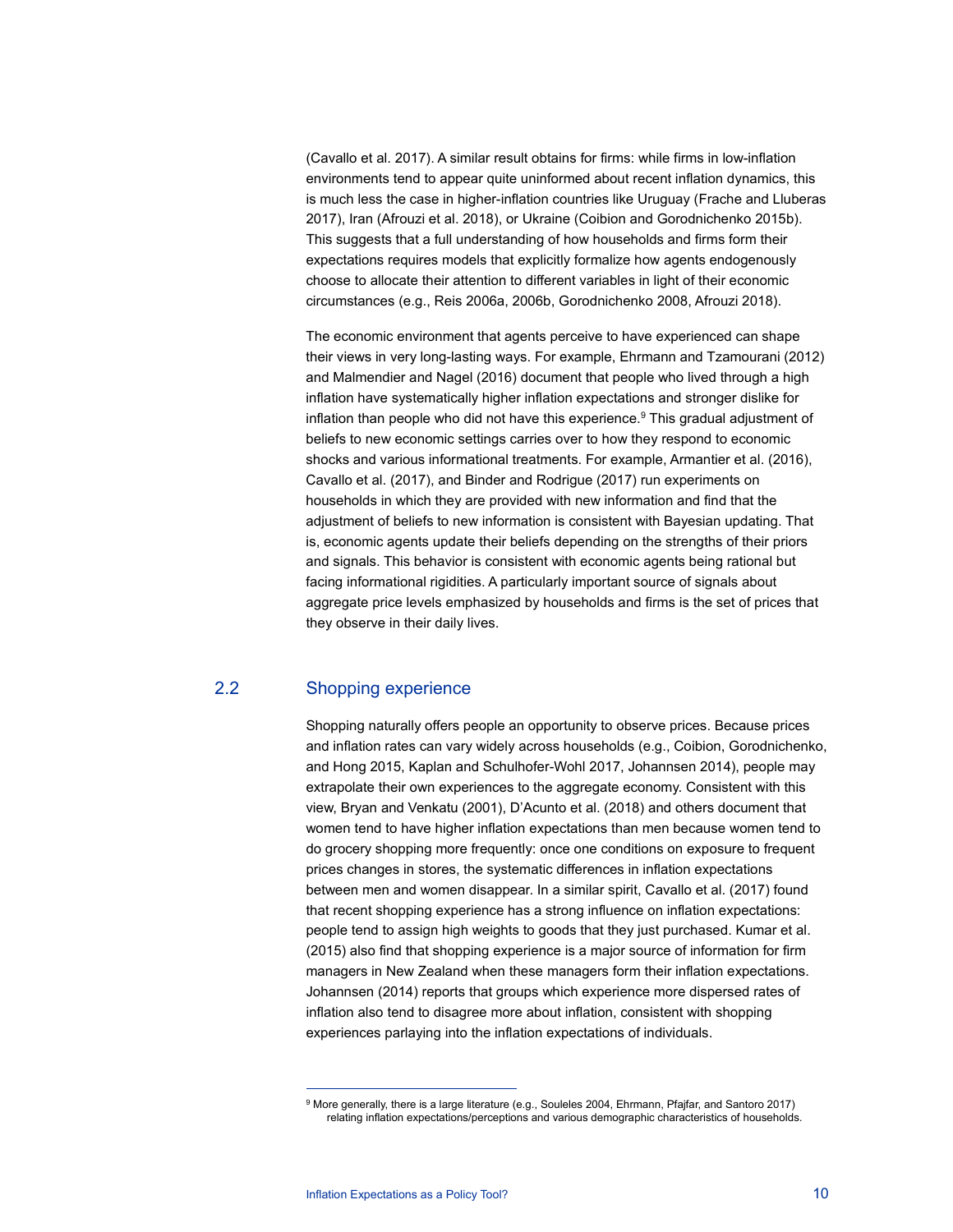Although consumers' inflation expectations appear to display excess sensitivity to price changes of products in their consumption baskets, consumer prices are not equal in influencing inflation expectations. For example, Harris et al. (2009), Coibion and Gorodnichenko (2015a), Wong (2015), and others find that U.S. consumers are sensitive to gasoline prices above and beyond what is justified by the share of expenditures on gasoline.<sup>10</sup> Panel A of Figure 2 illustrates this excess sensitivity of U.S. household inflation expectations relative to professional forecasters by plotting the two against the level of gasoline prices. There is a striking correlation between movements in the level of gasoline prices and the households' inflation expectations. On the other hand, the relationship between gasoline prices and predictions of professional forecasters is much weaker. The same pattern holds in the euro area, as illustrated in Panel B of Figure 2.11

#### **Figure 2**

#### Household Inflation Expectations and Gasoline (Petrol) Prices

j



Relatedly, food prices also appear to have a disproportionately significant effect on inflation expectations of households (e.g., Clark and Davig 2008). Coibion and Gorodnichenko (2015b) document that Ukrainian households' and firms' inflation expectations react strongly to changes in the exchange rate of the hryvnia (Ukrainian currency) and the U.S. dollar. Afrouzi et al. (2018) document a similar finding in Iran.

<sup>&</sup>lt;sup>10</sup> Central bankers are aware of this sensitivity. Yellen (2016): "[T]he longer-run measure of inflation expectations from the Michigan Survey has historically exhibited some sensitivity to fluctuations in current gasoline prices…" and "[A] monthly survey conducted by the Federal Reserve Bank of New York shows a noticeable decline over the past two years in household expectations for inflation three years ahead. However, these readings on shorter-term expectations may also be influenced by current gasoline prices." Carney (2013) made a similar observation, "[W]e've seen a bit in the past when you have a coincident survey [of the general public's inflation expectations] with something as obvious and important to people as energy prices move, you get these spikes."

<sup>11</sup> One would expect a weaker relationship between gas prices and household inflation expectations in the euro area than in the U.S. for at least two reasons. First, gasoline taxes are much higher in Europe, so a \$1 increase in oil leads to a smaller percentage increase in gasoline prices in Europe than in the U.S. In addition, diesel is much more common in Europe than the U.S. (as is public transportation), making the price of basic gasoline less of a common price signal to households than in the U.S.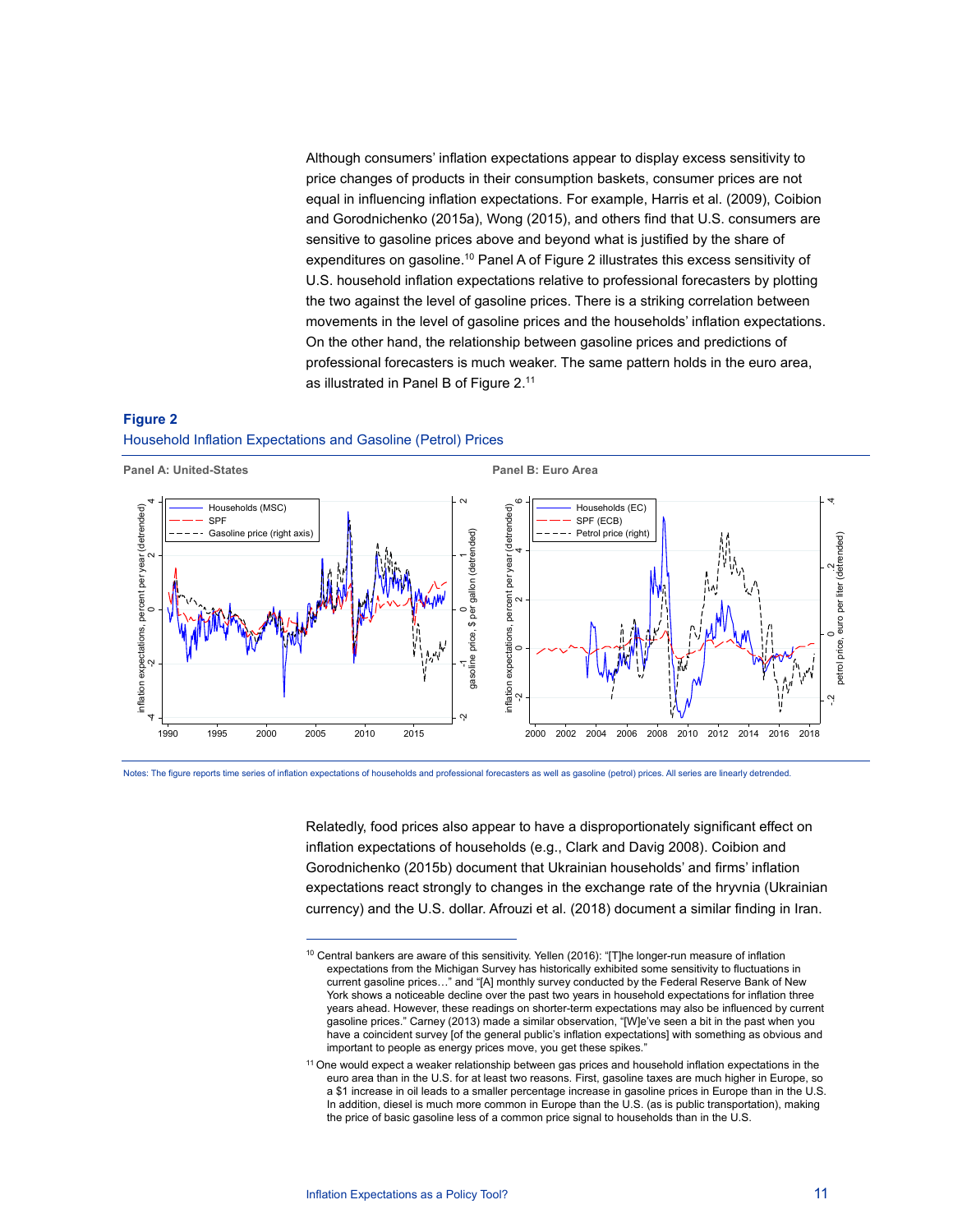A common theme across these studies is that salient prices of frequently-purchased, homogenous goods appear to strongly influence inflation expectations. One may rationalize this influence by appealing to costs of collecting and processing information: economic agents use easy-to-collect/digest prices correlated with inflation to inform themselves about aggregate inflation.

## 2.3 Media

Another natural source of information about inflation is media coverage of inflation. For example, Carroll (2003) documents that more intensive newspaper coverage of inflation dynamics closes the gap between the inflation expectations of households and those of professional forecasters. Subsequent work (e.g., Dräger 2015, Lamla and Maag 2012) finds similar effects for other countries. Using in-depth interviews of firm managers, Kumar et al. (2015) document that media is the main source of information for managers when they form inflation expectations. The available evidence, however, suggests that, in low-inflation countries, media coverage may be a relatively weak force in moving inflation expectations.12 For example, Pfajfar and Santoro (2013) find that exposure to news about inflation leads consumers to a more likely revision of inflation expectations but a revised forecast is not systematically closer to a professional forecast.

## 2.4 Knowledge about Monetary Policy

An additional factor that can affect agents' forecasts is their understanding of monetary (and fiscal) policy. While there is an extensive literature studying how monetary policy affects the economic expectations of financial market participants and professional forecasters, evidence for the effects on households and firms is more limited.13 Previous work has found that households who are more informed about the central bank's objectives or who have greater trust in the central bank tend to have better behaved inflation forecasts (e.g. Kamada, Nakajima, and Nishiguchi, 2015, Christelis et al. 2016). But informed/trusting households seem to be in short supply. Binder (2017), for example, uses a variety of polling data to show that most U.S. households are unaware of the Federal Reserve's leadership and objectives. In a similar spirit, Kumar et al. (2015) document that, among firm managers in New Zealand, only thirty percent can correctly identify the name of the Reserve Bank Governor (out of four choices) and 31% can identify the central bank's main

<sup>12</sup> Haldane (2017) made a similar observation: "Studies have examined the factors that influence how the media intermediate central bank messages. There is mixed evidence on how well the media performs this task. There is evidence the media leads to a better understanding of the ECB's monetary policy. But in the US and Germany, there is evidence the media may sometimes impair communication and bias opinion."

<sup>&</sup>lt;sup>13</sup> In evaluating effects of central banks' policies on inflation expectations, the literature has largely focused on whether inflation targeting makes inflation expectations of financial markets and professional forecasts less sensitive to macroeconomic news shocks (e.g., Beechey et al. 2011, Gurkaynak et al. 2010). More recent studies examine how forward guidance changed expectations of these agents (e.g., Campbell et al. 2012, Andrade et al. 2015). Other work has sought to establish whether inflation targeting regimes have more anchored expectations of professional forecasters (Pierdzioch and Rülke 2013, Dovern et al., 2012).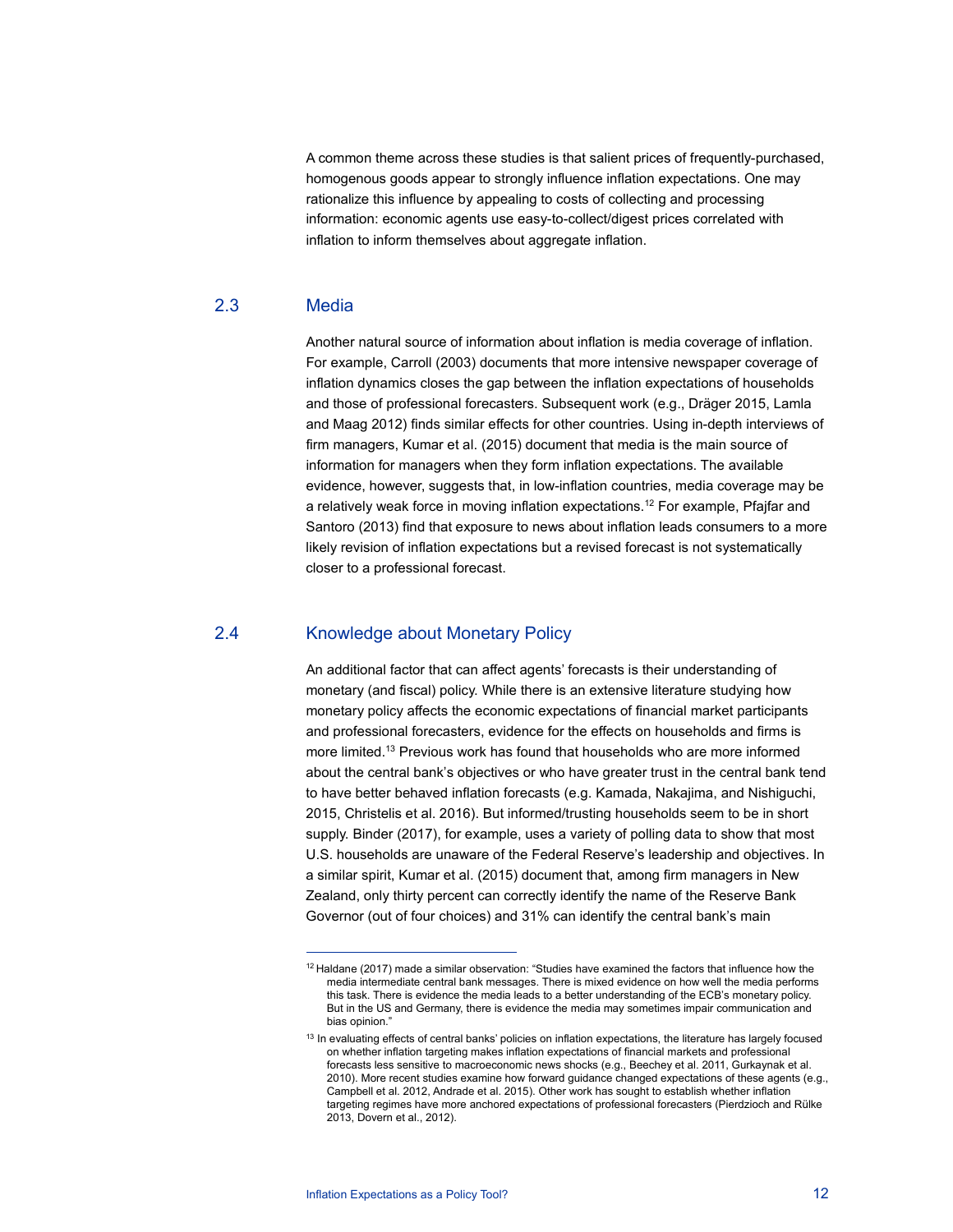objective as being to keep inflation low and stable (out of five choices). This result also extends to Europe. For example, van der Cruijsen et al. (2015) find that just over half of Dutch survey respondents correctly identified as a true statement (out of only two options) that the ECB targets a rate of inflation of close to but just below 2%.

In parallel surveys of U.S. firms and households in April 2018, we asked respondents what inflation rate the U.S. Federal Reserve was trying to achieve in the long run. The survey of firms was done through the same nationally-representative panel of executives in manufacturing and services in the U.S. as described in section 2 (i.e. from a pre-existing private survey of firms). The survey of households is described in more detail in Coibion, Gorodnichenko and Weber (2018) but reflects a pilot study with about 1,500 responses from U.S. households participating in the AC Nielsen Homescan project. In each case, respondents were asked to report a point value as their answer but had the option to decline to answer. For comparison, we also report the distribution of beliefs about the RBNZ's inflation target from the survey of firms in New Zealand described in Kumar et al. (2015).

The resulting distributions of answers from each survey are plotted in Figure 3. In both U.S. surveys, respondents had the ability to select "I don't know" as a possible answer. In the case of U.S. firms, over 60% of respondents selected this option. Around 25% correctly selected 2% as the Federal Reserve's inflation target, with the vast majority of remaining respondents providing an answer greater than 2%. U.S. households yielded a similar distribution: around 20% correctly picked 2% while over 50% responded that they did not know or thought that the Fed's inflation target was 10% or more per year. These results reflect even less knowledge about monetary policy than in New Zealand, where around 35% answered 2% and approximately 50% were in the correct range of the RBNZ's inflation target range of 1-3% per year.

## **Figure 3**  Belief about Central Bank's Inflation Target



Panel A: Belief in the U.S. and New Zealand **Panel B: Belief in Uruguay Panel B: Belief in Uruguay** 

Notes: The figure shows the distribution of how households and firms perceive inflation targets of central banks. DK means "do not know". 10+ includes responses of 10% or more. Inflation target in the U.S. is 2% (light shaded area, Panel A). Inflation target in New Zealand is 1% to 3% (dark shaded area, Panel A). Inflation target in Uruguay is 3% to 7% (shaded area, Panel B).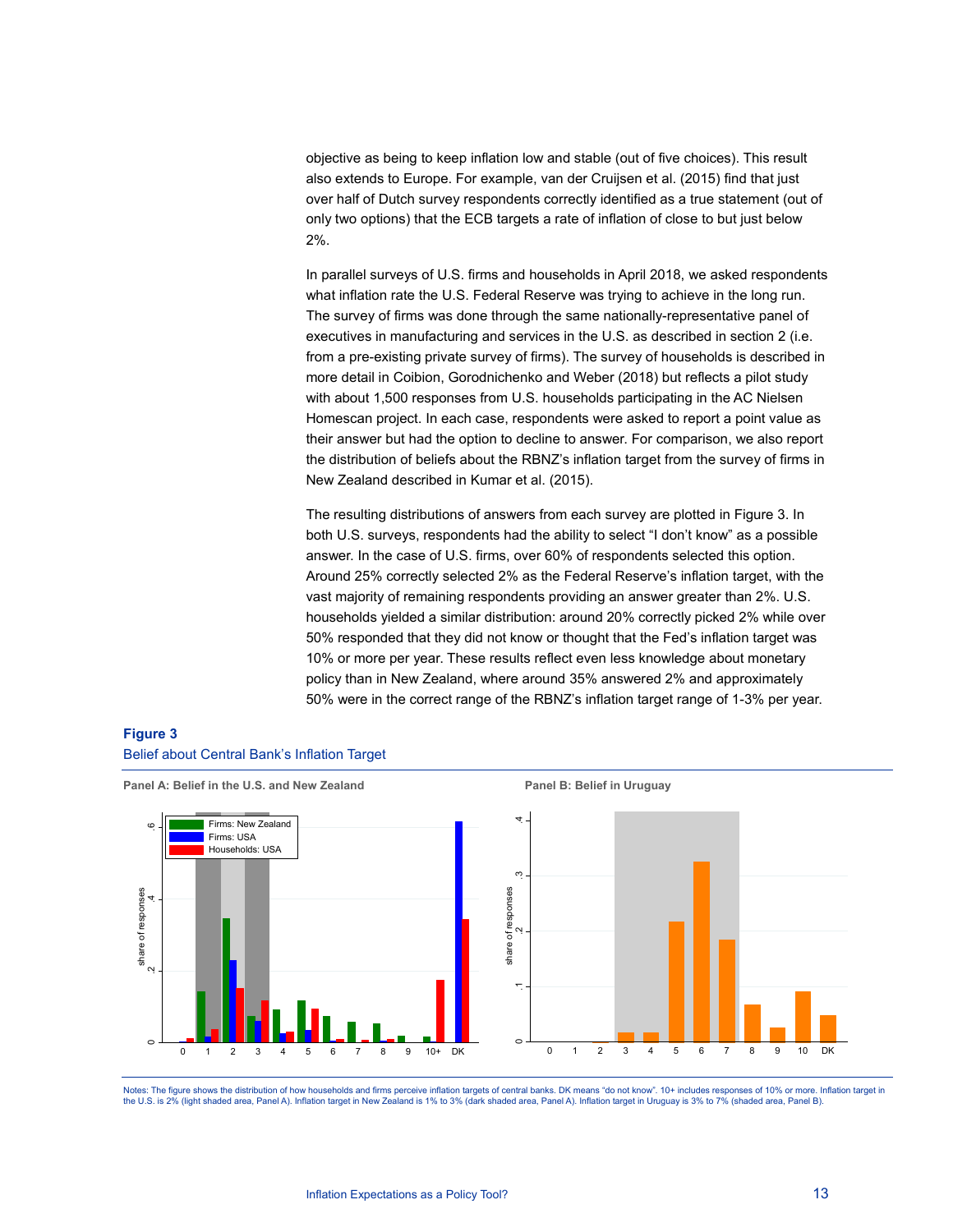In Panel B, we also report results from a survey in Uruguay (described in Coibion, Frache, Gorodnichenko and Lluberas 2018) in which a representative sample of firms were asked about the central bank's inflation target, which is currently a range of 3% to 7%. Uruguay has experienced relatively high inflation in recent decades<sup>14</sup> and, as reported in Frache and Lluberas (2017), firms there are relatively more informed about inflation than firms in New Zealand. Consistent with this view, we find that firms in Uruguay are relatively well informed about the inflation target there: only about 5% report that they don't know the target and less than 20% picked a value for the target outside the target range. This provides further support for the notion that economic agents in higher and more volatile inflation environments are more informed about inflation and monetary policy.

## 2.5 Summary and Discussion

Different agents face different incentives and costs to acquiring and processing information. It should therefore not be surprising to find systematic differences across agents in terms of how they form their expectations. The inflation expectations of households and firms, in particular, deviate in systematic ways from those of professional forecasters and financial market participants. As a result, those interested in identifying economic mechanisms that rely on the decisions and beliefs of households and firms should focus on the expectations of these agents and not assume that they are well-approximated by other more readily-available survey measures. They are not.

The inattention of households and firms to inflation and monetary policy in advanced economies is likely a reflection of policy-makers' success in stabilizing inflation around a low level for decades. This stability has reduced the benefit to being informed about aggregate inflation, leading many to rely on readily available price signals to make inferences about aggregate inflation. This inattention to aggregate information about inflation and monetary policy, however, need not imply that their beliefs do not affect their decisions. The channels running from expectations to actions are what we now turn to.

## 3 Do Inflation Expectations Affect Economic Decisions?

For inflation expectations to be useful as a policy tool, it is essential to know whether they affect economic decisions, as suggested by theory. In this section, we summarize and extend recent empirical evidence on the ways in which inflation expectations affect the economic decisions of both households and firms.

<sup>14</sup> According to the Uruguayan National Institute of Statistics, Uruguay had an annual inflation rate of 6.6% in 2017. Between 2008 and 2018, the average inflation rate was 8.2% and the range was 6.6% to 9.8%.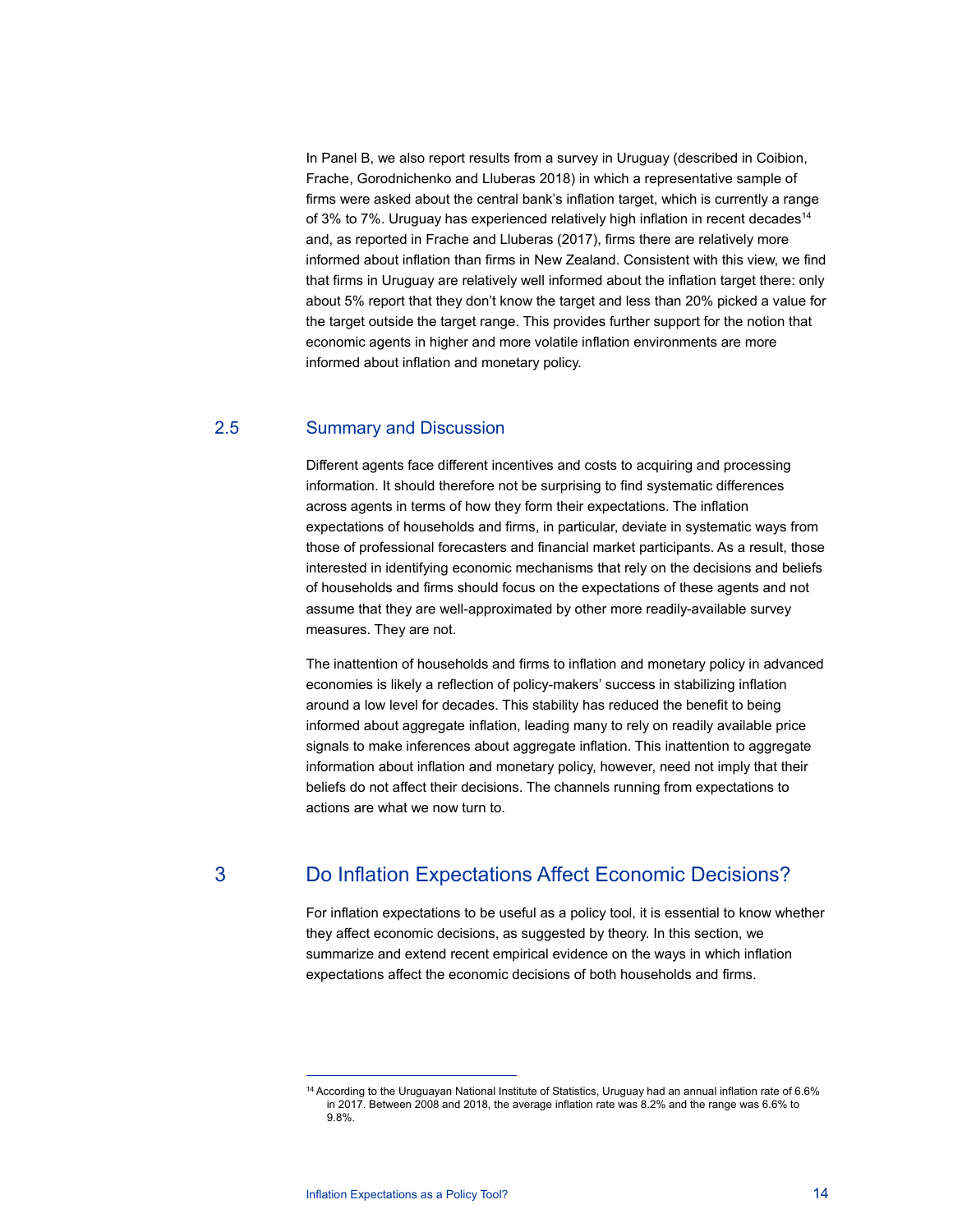## 3.1 Consumers' Decisions and their Inflation Expectations

The standard (and primary) channel through which inflation expectations are expected to affect households' economic decisions is via a consumption Euler equation, which relates the expected growth in consumption to the expected real interest rate:

$$
c_t = E_t c_{t+1} - \sigma[i_t - E_t \pi_{t+1}] = E_t c_{\infty} - \sigma \sum_{j=0}^{\infty} E_t (i_{t+j} - \pi_{t+1+j})
$$

or equivalently that current deviations of consumption from long-run levels  $(c_t)$ depend on whether current and future real interest rates  $(i_t - E_t \pi_{t+1})$  are expected to be above or below normal. An increase in expected inflation  $E_t \pi_{t+1}$  lowers the perceived real interest rate (for a fixed nominal interest rate  $i_t$ , as would be the case at the ZLB), thereby reducing the incentive to save and raising current consumption.

A large body of work now exists which tests this mechanism using household surveys of consumption and expectations. While early work on this found little evidence that high inflation expectations were associated with higher desired consumption (Bachmann, Berg and Sims (2015) using the Michigan Survey of Consumers), subsequent work has found much more positive evidence. For example, using inflation expectations from the New York Fed's Survey of Consumer Expectations, Crump et al. (2015) estimate a value of 0.8 for intertemporal elasticity of substitution σ. Dräger and Nghiem (2018) find similar results for German households using a survey developed by the University of Hamburg. D'Acunto, Hoang, and Weber (2016) use survey data from the harmonized Survey of Consumers for German households and find that households with higher inflation expectations are more likely to report that now is a good time to buy. Ichiue and Nishiguchi (2013) find evidence consistent with the Euler equation using household survey data in Japan during the ZLB period. Pooling data from seventeen European countries, Duca et al. (2017) also find when households expect inflation to go up, they tend to be more positive toward spending on consumer durables.<sup>15</sup> Finally, Armantier et al. (2015) use an incentivized experiment to show that households act upon their reported inflation expectations which is consistent with Malmendier and Nagel (2016) documenting that inflation experiences shape not only inflation expectations but also financial choices of consumers (e.g., consumers who have lived through high inflation tend to invest less in nominal bonds and tend to borrow through fixed-rate mortgages).

One limitation faced by this literature is that causality from higher inflation expectations to higher desired levels of consumption does not automatically follow from the positive correlations between the two. A particularly striking paper therefore is by D'Acunto, Hoang, and Weber (2016), who use the pre-announced increase in the VAT in Germany in 2005 as a source of exogenous variation in inflation expectations of German households relative to those of other European countries. They find that the rise in inflation expectations of German households relative to

<sup>&</sup>lt;sup>15</sup> Related work has studied how inflation expectations affects other decisions they face, for example the composition of their assets (Vellekoop and Wiederholt 2017).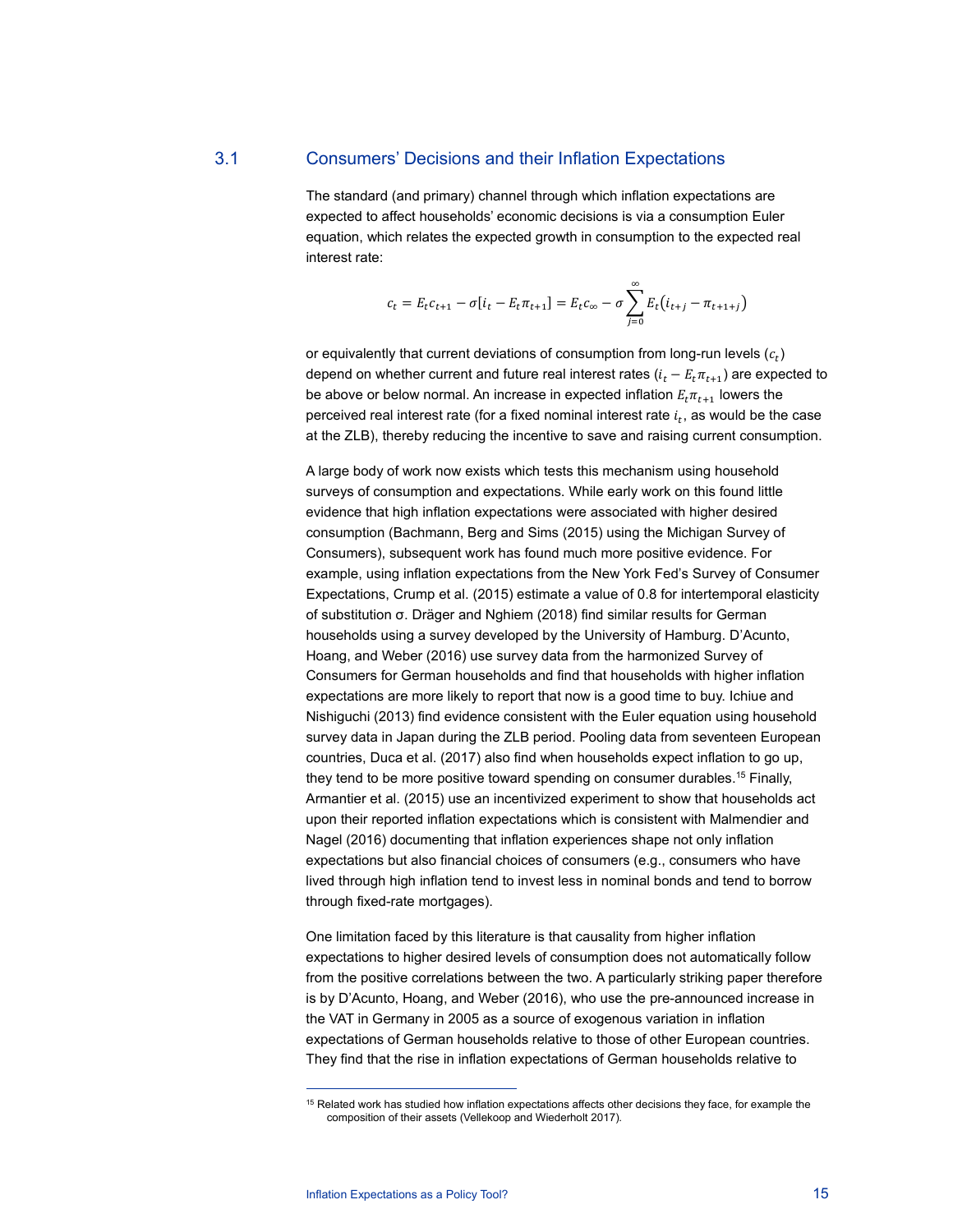comparable households in neighbouring countries was associated with higher reported willingness to spend by these households, despite no differences in their expectations of future income and other forces. Jointly, these results therefore suggest that there is a causal chain running from higher inflation expectations to higher consumption levels, at least in the absence of offsetting interest rate responses such as during the zero-bound.

## 3.2 Firms' Decisions and their Inflation Expectations

With respect to how inflation expectations affect firms' decisions, empirical evidence is significantly more limited. This primarily reflects the fact that survey data on firms' inflation expectations is less readily available, as discussed in more detail in section 4. Nonetheless, recent work has begun to systematically exploit existing surveys of firms' expectations.

Particularly relevant is CGK. They implement a sequence of nationally representative surveys of firm managers in New Zealand starting in 2013. These surveys inquire as to managers' expectations of future inflation as well as other macroeconomic and firm-specific expectations, such as their expected hiring, pricing and investment decisions over the next six months. To assess the causal effect of inflation expectations on firms' decisions, they conduct the following experiment. In one of the waves of the survey, some managers were provided with information about the Reserve Bank of New Zealand's (RBNZ) inflation target while others—the control group—were provided no such information. Six months later, a follow-up survey was done to assess what actions firms had taken over the previous six months in terms of their prices, wages, hiring and investment. In addition, firms were asked again about their inflation expectations. Because the provision of information about the RBNZ's inflation target strongly affected inflation expectations but did not lead to changes in managers' expectations of other macroeconomic variables, this treatment (being provided information about the RBNZ's inflation target) can be interpreted as generating exogenous variation in inflation expectations which can then be used to assess the causal effect of these expectations on firms' economic decisions.

CGK document several findings from this experimental design. First, the provision of information led to a large and immediate downward revision of inflation expectations for firms who were initially uninformed about the target (i.e. those who thought the target was 4% or more). Second, this effect had almost completely dissipated within six months, suggesting that the provision of this type of information affects beliefs only for a limited duration. Cavallo et al. (2017) document a similar short-lived effect for consumers. Third, treated firms did not change their prices or wages in ways that were statistically or economically different from firms in the control group, despite the pronounced difference in their beliefs about inflation. Fourth, treated firms significantly reduced their hiring and investment relative to the control group. In other words, the exogenously generated reduction in inflation expectations led to a significant decline in firms' use of inputs into the production process, providing direct evidence of a causal mechanism running from firms' inflation expectations to their economic decisions.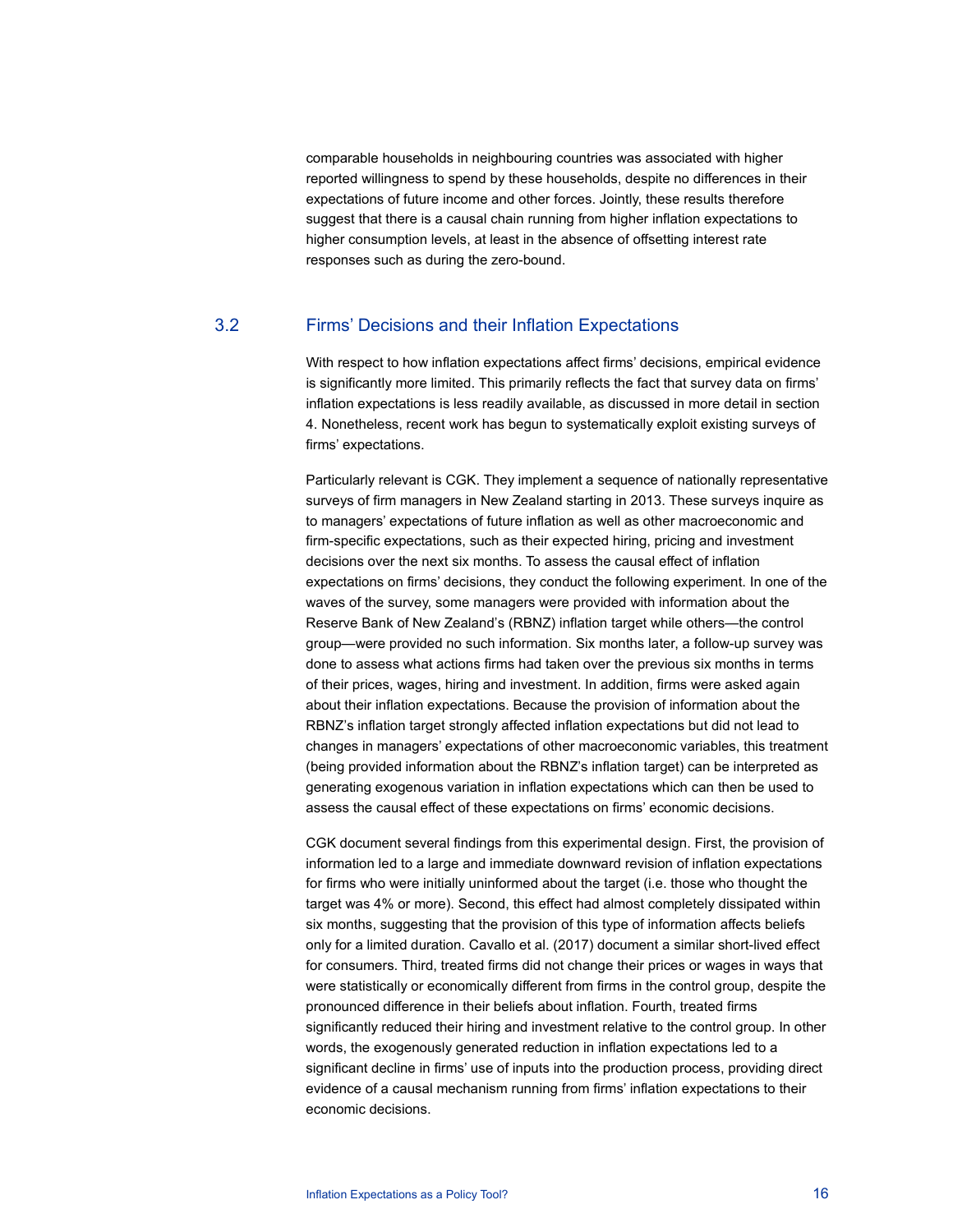A closely related paper that also provides evidence of a causal link from inflation expectations to firms' decisions is Coibion, Gorodnichenko and Ropele (2018, CGR henceforth). These authors exploit a quasi-experiment in a survey of firm expectations in Italy. In 2012Q3, the survey randomly divided firms into two groups. One group (1/3 of respondents) was asked about their inflation expectations at different horizons, before being asked the remaining questions in the survey. The other group (2/3 of respondents) were first told what the most recent rate of inflation was in both Italy and the eurozone before being asked about their inflation expectations. Importantly, this split of firms was sustained over the next five years and firms in the treatment group were told the most recent values of inflation in each quarter of the survey. Unlike the one-time experimental provision of information considered in CGK, the Italian case provides an example of a repeated and longlived information treatment that generates significant and persistent differences in inflation expectations across firms over time. Because firms are asked about their economic decisions in each wave (price changes and employment), this design can be used to study how exogenous variation in inflation expectations affects prices and employment decisions over time. The sample covers a ZLB period thus providing a direct assessment of how firms can respond to attempts to raise inflation expectations.

This alternative quasi-experiment generates a number of results that mirror those found by CGK in New Zealand. First, the selective treatment of some firms with information about recent inflation is a strong instrument for inflation expectations of firms, generating pronounced exogenous variation in inflation expectations. Second, the effects of the information treatment are again short-lived: information treatments die out after about six months, very similar to that found in CGK. Hence, persistent differences between the beliefs of the two groups of firms only happen because of the repeated treatment of firms with new information. Third, CGR find a limited effect of inflation expectations on prices: firms with higher inflation expectations charge higher prices over the first few months but these effects dissipate rapidly and the passthrough is limited (for a one percentage point increase in inflation expectations, firms raise prices by at most 0.2 percentage points). Andrade et al. (2018), using inflation expectations data from a representative survey of manufacturing firms in France, similarly document that higher inflation expectations are followed by rising prices on the part of firms.

Despite these similarities, CGR find a dramatically different effect in how inflation expectations translate into the employment decisions of firms: firms with higher inflation expectations reduce their employment over the next year, the opposite reaction from that found in New Zealand. They also report reduced plans for future investment plans over the same horizon. These results apply to various subsamples based on firms' size, location, sector, and export status.

One possible explanation for why this difference occurs suggested by CGR is that, unlike in New Zealand, changes in the inflation expectations of firms in Italy are associated with changes in their other economic expectations: higher inflation expectations from the treatment lead Italian firms to become more pessimistic about the overall economy both contemporaneously and in the future, more pessimistic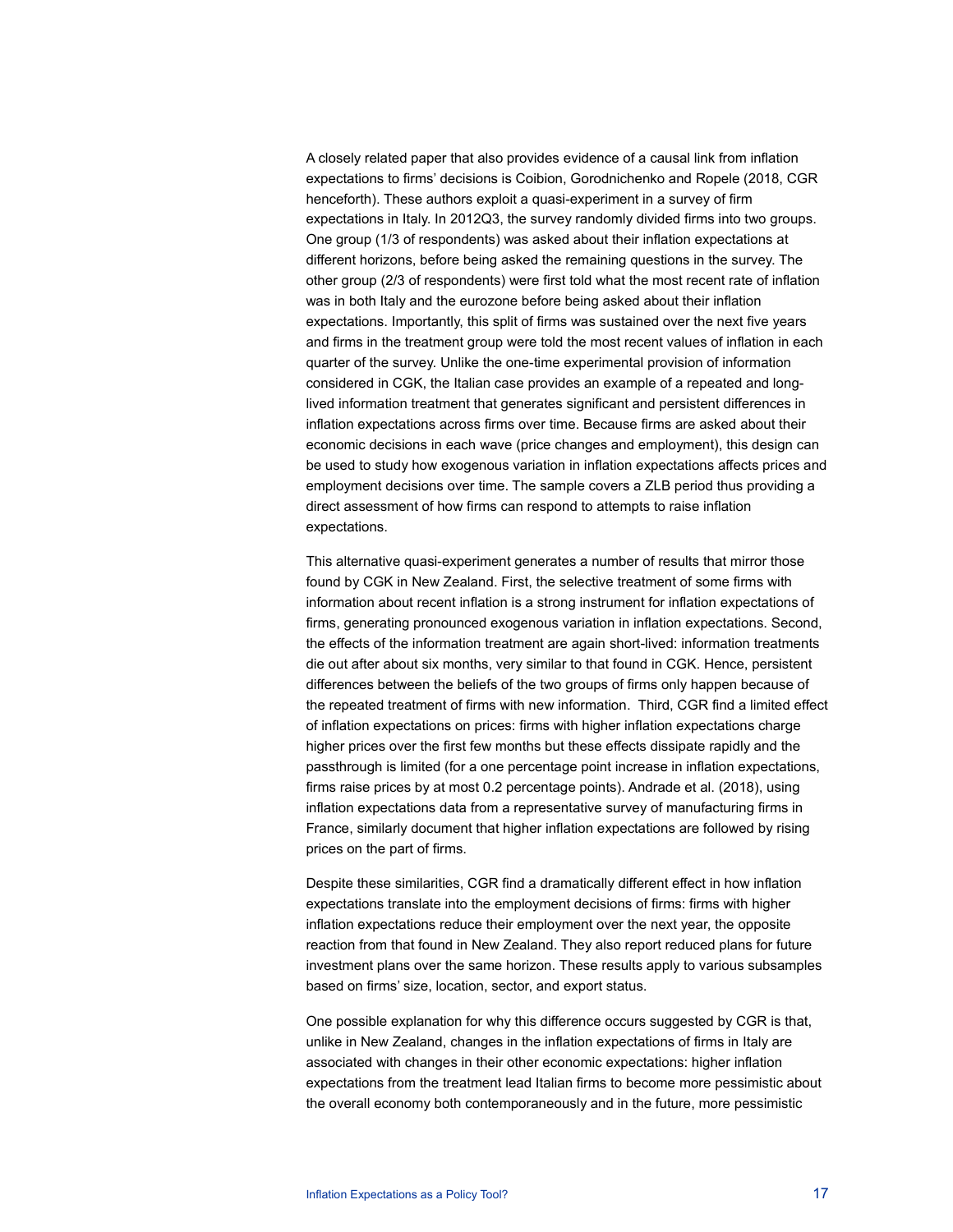about the business conditions facing their specific firm, more pessimistic about their ability to access credit, and more uncertain about the future. Firms with exogenously higher inflation expectations also report that they feel a greater need to raise prices because they foresee higher prices for raw materials but a need to reduce prices because of lower demand for their products. In short, an increase in inflation expectations from the information treatment in Italy is perceived like a negative supply shock to the economy and the firm, whereas firms in New Zealand do not materially change their expectations of other macroeconomic variables when they exogenously change their inflation expectations.

These results suggest several important policy implications. First, the mapping from inflation expectations to firms' actions appears to depend on context (e.g. macroeconomic conditions, the ability of the central bank to stabilize the economy, etc.) and may have unintended effects. For example, CGR estimates indicate that raising inflation expectations at the ZLB can result in lower employment and investment, which is counter to predictions of standard macroeconomic models. Second, manipulating inflation expectations can influence inflation directly: if a firm can be convinced that inflation will be higher in the future, it may raise prices in response thus generating a higher inflation now. Again, the link between inflation expectations and pricing decisions of firms should be explored further, but results in CGR imply that such direct effects on inflation may be possible and thus management of inflation expectations can offer a new tool to control inflation and more broadly the economy.

## 3.3 Summary and Discussion

The previous two sections show that there is clear empirical evidence supporting causal effects from inflation expectations to economic decisions of households and firms, although the specific channels and mechanisms remain in doubt for firms. Furthermore, we have focused only on the direct effects of these policies on each type of agent and abstracted from the general equilibrium effects each of their responses would subsequently induce. Despite these caveats, these results suggest that, in principle, there is scope for policy-makers to affect inflation expectations for stabilization purposes. For this to be successful, however, requires two additional ingredients. First, policy-makers must be able to measure inflation expectations of these agents to gauge how much policy action is needed. Second, policy-makers need specific communication tools to affect these expectations. In the next two sections, we consider issues associated with each of these dimensions.

## 4 Measuring Inflation Expectations

The ability of policy-makers to gauge their effect on inflation expectations hinges on the availability of high-quality surveys of households' and firms' expectations. To what extent do existing surveys meet the standards one would expect? The answer depends largely on the type of agent.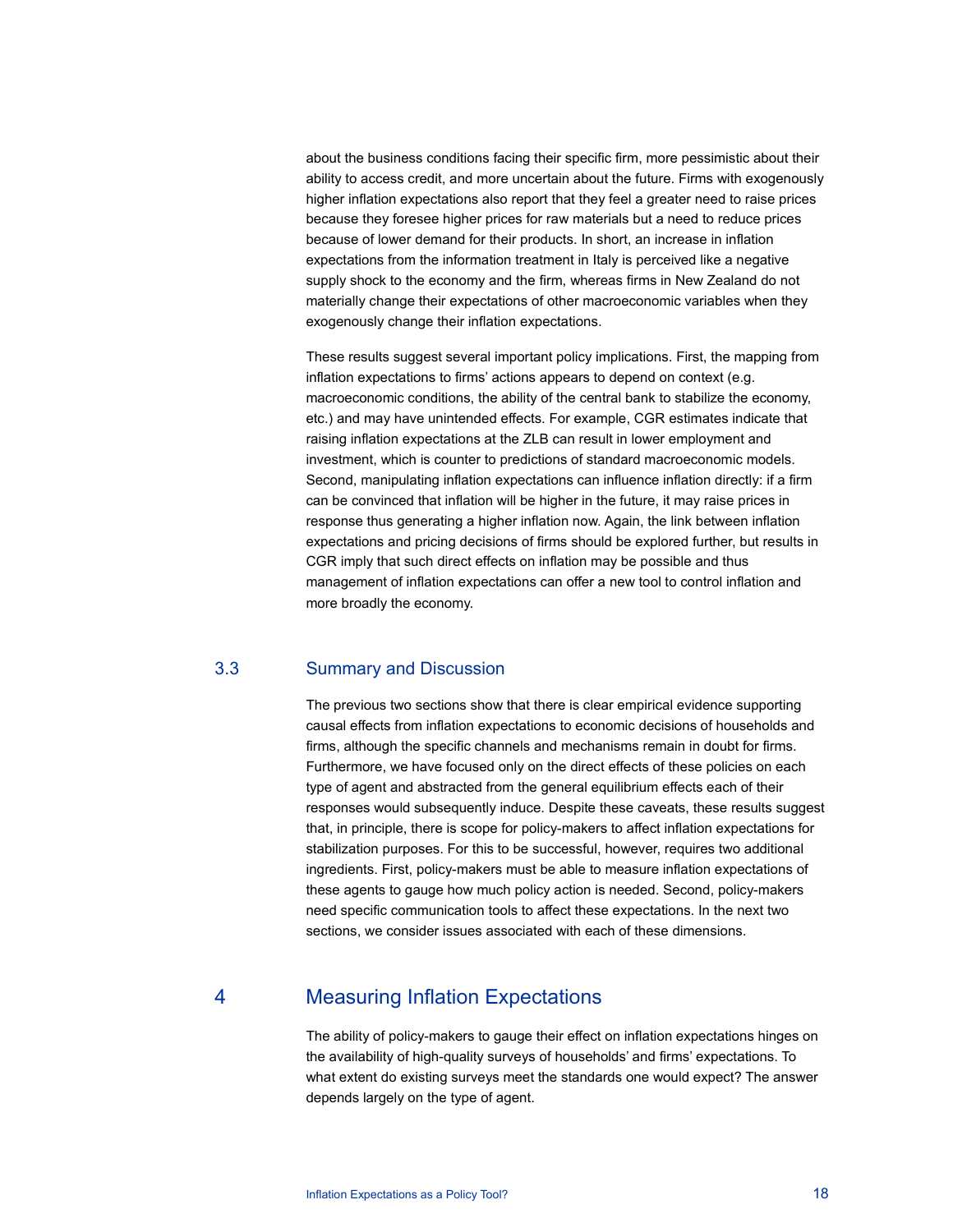Household surveys have long been in existence for most advanced economies. For example, the U.S. has the Michigan Survey of Consumers and the New York Fed's Survey of Consumer Expectations (SCE). The United Kingdom has the Barclays Basix and Bank NOP surveys. The European Commission organizes a harmonized survey of households for all European Union countries, although these are implemented by the statistical agencies of member nations. In each case, surveys are done monthly or quarterly using a large (generally greater than a thousand) representative group of households. The Bank of Japan runs the Opinion Survey. Households are asked to provide a point estimate for future price changes or assign weights to different ranges of possible outcomes. Questions are generally phrased in terms of "overall prices in the economy" although some (like the New York Fed's SCE) emphasize inflation rates of a specific price index. These surveys are generally viewed as being of very high quality due to their large and representative crosssamples as well as their high-frequency and long availability.

In contrast, the availability of surveys of firms in most countries is much more limited (Table 2). There are few surveys that ask for quantitative inflation expectations of firms and those that do tend not to be nationally representative. The phrasing of questions varies widely, as does the way in which respondents can respond (e.g. point estimates vs ranges, sizes of bins offered, etc.). In contrast to households, there has been little work done to characterize the sensitivity of firms' responses to different types of survey questions. It remains unclear how important it is to have a representative sample of firms across industries and size. There is even ambiguity about whether one can or should measure firms' expectations of aggregate inflation by asking them about their expectations of their own firm's price changes or unit costs.

In the next few sections, we provide new results on the extent to which these different factors matter for the interpretation of survey responses, then draw some conclusions about how well currently available surveys across countries actually measure the inflation expectations of firms in those countries. To assess the sensitivity of answers to survey design, we will primarily rely on a sequence of firm surveys done in New Zealand between 2013 and 2017. These surveys are discussed in detail in Kumar et al. (2015) and CGK. Over 3,000 firms were first surveyed in 2013Q4 and three follow-up surveys were done over the next two years on subsets of these firms. A new panel of over 2,000 firms was drawn in 2016Q2 with a single follow-up survey being done on a subset of these firms six months later. To evaluate various elements of survey design, we provided random subsets of firms with different formulations of questions about inflation, allowing us to study how these questions affect responses. In what follows we provide key takeaways from our analysis.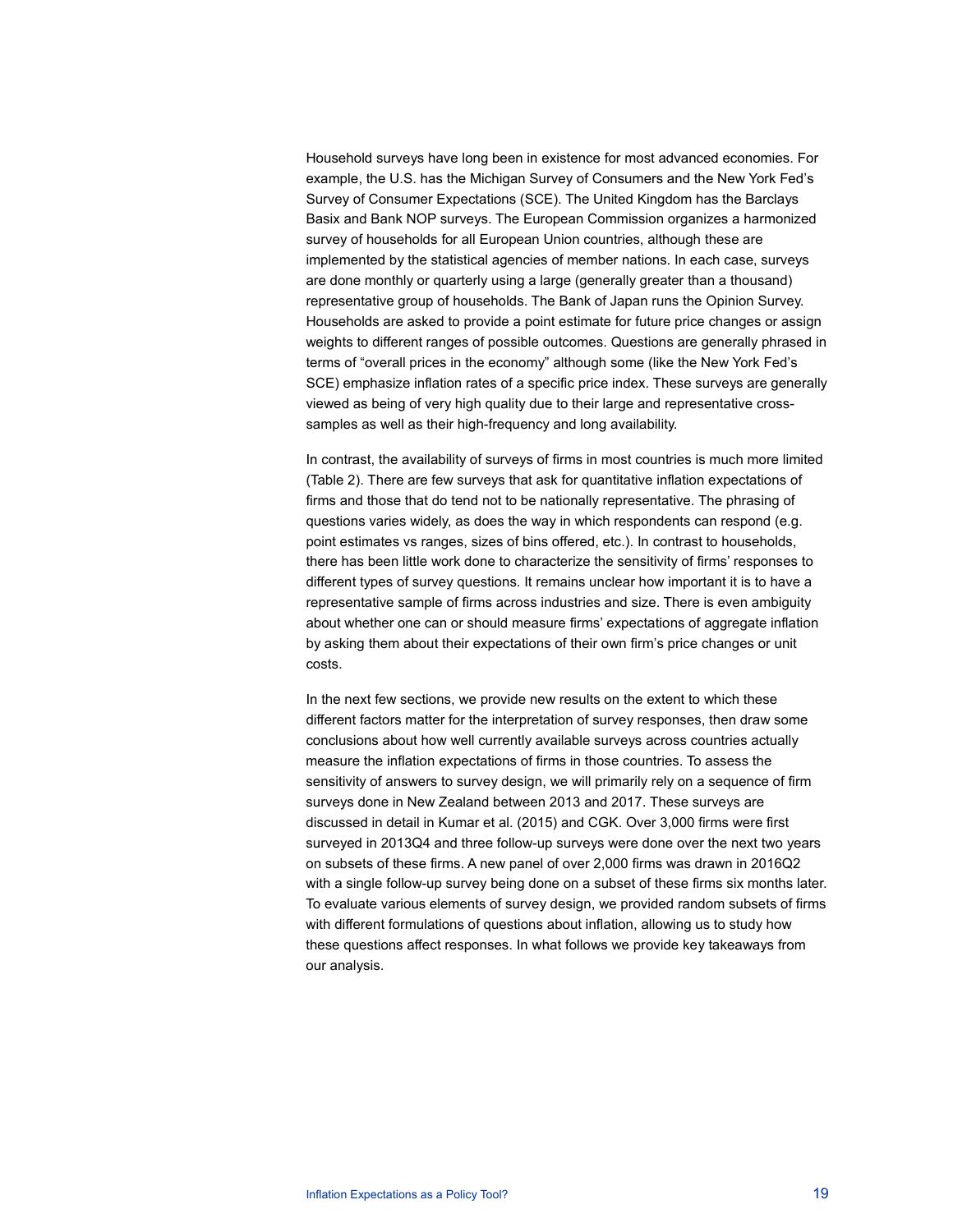## **Table 2**

## Selected Surveys of Firms' Inflation Expectations

| Country           | Institution                           | Respondents                  | Price<br>Definition           | Sampling                 | Freq.           | Start<br>date | Open/Bins      | Horizon                | Question                                                                                                                                                                                                                          |
|-------------------|---------------------------------------|------------------------------|-------------------------------|--------------------------|-----------------|---------------|----------------|------------------------|-----------------------------------------------------------------------------------------------------------------------------------------------------------------------------------------------------------------------------------|
| Canada            | Conf. Board of<br>Canada              | Firms                        | Prices in<br>general          | Convenience              | Quarterly       | 1997          | 9              | 6 months               | Do you expect prices, in general, in Canada to<br>increase over the next six months at an annual<br>rate of                                                                                                                       |
| Canada            | Central bank                          | Firms                        | Inflation<br>(CPI)            | Quota                    | Quarterly       | 1997          | 4              | 1 year                 | The firm's expectation for the average annual<br>rate of inflation over the next two years as<br>measured by the consumer price index (CPI)<br>is:                                                                                |
| Czech<br>Republic | Central bank                          | Firms                        | Inflation<br>(CPI)            | Representative Quarterly |                 | 1999          | open           | 1 and $3$<br>years     | What year-on-year consumer price change in<br>per cent do you expect in the next 12 months?                                                                                                                                       |
| EU<br>Members     | European<br>Commission                | Firms                        | Prices for<br>consumers       | Probabilistic<br>sample  | Monthly         | 1985          | (up/down/same) | 1 year                 | By what percentage would you say that prices<br>will increase for the consumer in the next 12<br>months?                                                                                                                          |
| Iran              | Central Bank                          | Mnfg. firms,<br>≥100 workers | Inflation                     | Probabilistic<br>sample  | Semian.         | 2016          | open           | 1 year                 | What do you think the [yearly] inflation will in<br>be during the next year?                                                                                                                                                      |
| Israel            | Ungar and<br>Zilberfarb<br>(1993)     | Firms                        | Inflation<br>(CPI)            | Representative           | Quarterly       | 1980          | open           | $1 - 4$<br>quarters    | The cumulative inflation rate (not monthly<br>average), in %, which is expected for the<br>following periods is as follows: The next 12<br>months                                                                                 |
| Italy             | Central bank                          | Firms                        | Inflation                     | Probabilistic<br>sample  | Quarterly       | 1999          | open           | 1 year                 | The last [month] consumer price inflation,<br>measured by the 12-month change in the<br>harmonized index of consumer prices was<br>equal to [IT] in Italy and to [EA] in the euro<br>area. What do you think it will be in Italy. |
| Japan             | Central bank                          | Firms                        | Prices in<br>general<br>(CPI) | Probabilistic<br>sample  | Quarterly       | 2014          | 10             | 1, 3, and 4<br>years   | What are your institution's expectations of the<br>annual % change in general prices (as<br>measured by the CPI) for one year ahead,<br>three years ahead, and five years ahead,<br>respectively?                                 |
| New<br>Zealand    | Central bank                          | Firms and<br>professionals   | Inflation<br>(CPI)            | Convenience              | Quarterly       | 1987          | open           | 3 months<br>and 1 year | What annual % change do you expect in the<br>CPI for the:                                                                                                                                                                         |
| Poland            | Central bank                          | Firms                        | Prices                        | Sector<br>representation | Quarterly       | 2008          | 5              | 1 year                 | In [month] of the current year, the CPI<br>(inflation) was equal to x% in annual terms. In<br>the enterprise's opinion, during the next 12<br>months prices:                                                                      |
| South<br>Africa   | Central bank                          | Firms and<br>consumers       | Inflation<br>(CPI)            | Convenience              | Quarterly       | 2000          | open           | 1 year                 | What do you expect the average headline<br>inflation rate (as measured by the % change in<br>the CPI) to be during the year                                                                                                       |
| Sweden            | Central Bank                          | Firms with<br>≥200 workers   | Inflation<br>(CPI)            | Random                   | Quarterly       | 2000          | open           | 1 year                 | n.a.                                                                                                                                                                                                                              |
| UK                | Confed. of<br><b>British Industry</b> | Firms                        | Prices of<br>competition      | Convenience              | Quarterly       | 2008          | 4              | 1 year                 | What has been the % change over the past 12<br>months in the general level of output prices in<br>the UK markets that your firm competes in,<br>and what is expected to occur over the next 12<br>months?                         |
| Ukraine           | Central bank                          | Firms                        | Inflation                     | Random                   | Quarterly       | 2006          |                | 1 year                 | How do you think the level of consumer prices<br>will change in the next 12 months?                                                                                                                                               |
| <b>USA</b>        | Atlanta Fed                           | Firms                        | Individual<br>unit costs      | Non-random<br>(regional) | Monthly         | 2011          | 5              | 1 year                 | Projecting ahead, to the best of your ability,<br>please assign a percent likelihood to the<br>following changes to unit costs over the next<br>12 months.                                                                        |
| <b>USA</b>        | Livingston,<br>Philly Fed             | Large Firms                  | Inflation<br>(CPI)            | Convenience              | Semi-<br>Annual | 1946          | open           | 1 year                 | n.a.                                                                                                                                                                                                                              |
| Uruguay           | Central bank                          | Firms with<br>≥50 workers    | Inflation<br>(CPI)            | Representative           | Monthly         | 2009          | open           | 1 year                 | What do you believe is going to be the change<br>in the CPI?                                                                                                                                                                      |
| Turkey            | Central Bank                          | Manufacturing<br>Firms       | Inflation<br>(PPI)            | Sector<br>representation | Monthly         | 1987          | open           | 1 year                 | What is your expectation for inflation (producer<br>prices) rate over the next 12 months (as an<br>annual percentage)?                                                                                                            |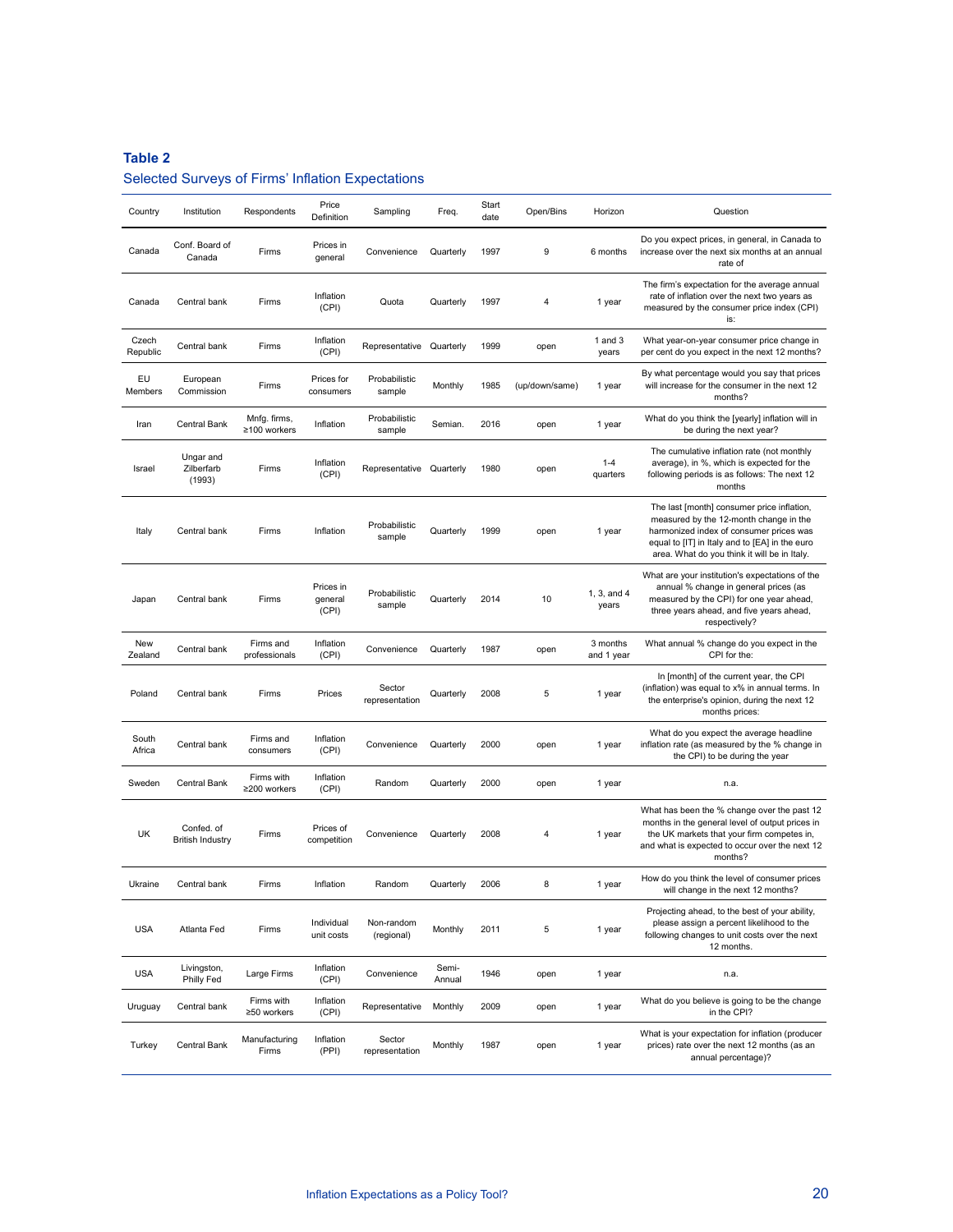## 4.1 Point Forecasts vs Distributions

While there are numerous benefits of having access to an economic agent's distribution of subjective expectations (Manski 2004), respondents may have a hard time understanding questions about distributions of their beliefs and may exhibit a lower response rate (Kleinjans and van Soest 2010). We find that managers have high consistency in their responses to questions eliciting point estimates of future inflation<sup>16</sup> and questions eliciting probability distributions of future inflation<sup>17</sup> (see Appendix Table A1). Specifically, the correlation between the point prediction and the mean implied by the reported distribution is about 0.9, which is considerably higher than the corresponding magnitude for household surveys. Thus, although consumers often struggle with answering probability distribution questions (Fischhoff and Bruine de Bruin 1999, Bruine de Bruin et al. 2000), firm managers answer coherently across the two types of questions and bias is unlikely in the distribution-type questions for this type of economic agents.

## 4.2 Wording of Inflation Forecast Questions

Currently available surveys of consumers and firms display considerable heterogeneity in the wording of questions used to elicit inflation expectations. The definitions of inflation range from "the change in the prices you pay" to "inflation as measured by the Consumer Price Index". Few even use the word "inflation". Although this may seem to be a trivial difference in the wording, Armantier et al. (2013) and Bruine de Bruin et al. (2012) document that the phrasing of inflation questions matters for how households interpret and respond to questions.

In one wave of the New Zealand survey, firms were randomly assigned to answer versions of the inflation expectation questions formulated in terms of "prices overall in the economy", "overall inflation rate", and "inflation rate (specifically the Consumer Price Index)". We find that firm managers do not appear to have systematic biases or exhibit difficulties with interpreting the questions: first and second moments of the responses are similar across the wordings (Appendix Table A2). Thus, managers' answers about inflation do not appear to be disproportionately sensitive to the language used in the question.

## 4.3 Expectations of Aggregate vs Respondent-Specific Variables

While the objective of many surveys is to measure firms' expectations of aggregate inflation, some surveys attempt to measure these expectations by asking firms to report their projected dynamics of firm-level variables such as their own prices or their own unit costs. For example, the Atlanta Fed's Business Inflation Expectations

<sup>&</sup>lt;sup>16</sup> The point forecast is based on the following question: "During the next twelve months, by how much do you think prices will change overall in the economy? Please provide an answer in percentage terms."

<sup>17</sup> Specifically, participants are asked "Please assign probabilities (from 0-100) to the following range of overall price changes PER YEAR in the economy over the next twelve months for New Zealand: (note that the probabilities in the column should sum to 100)."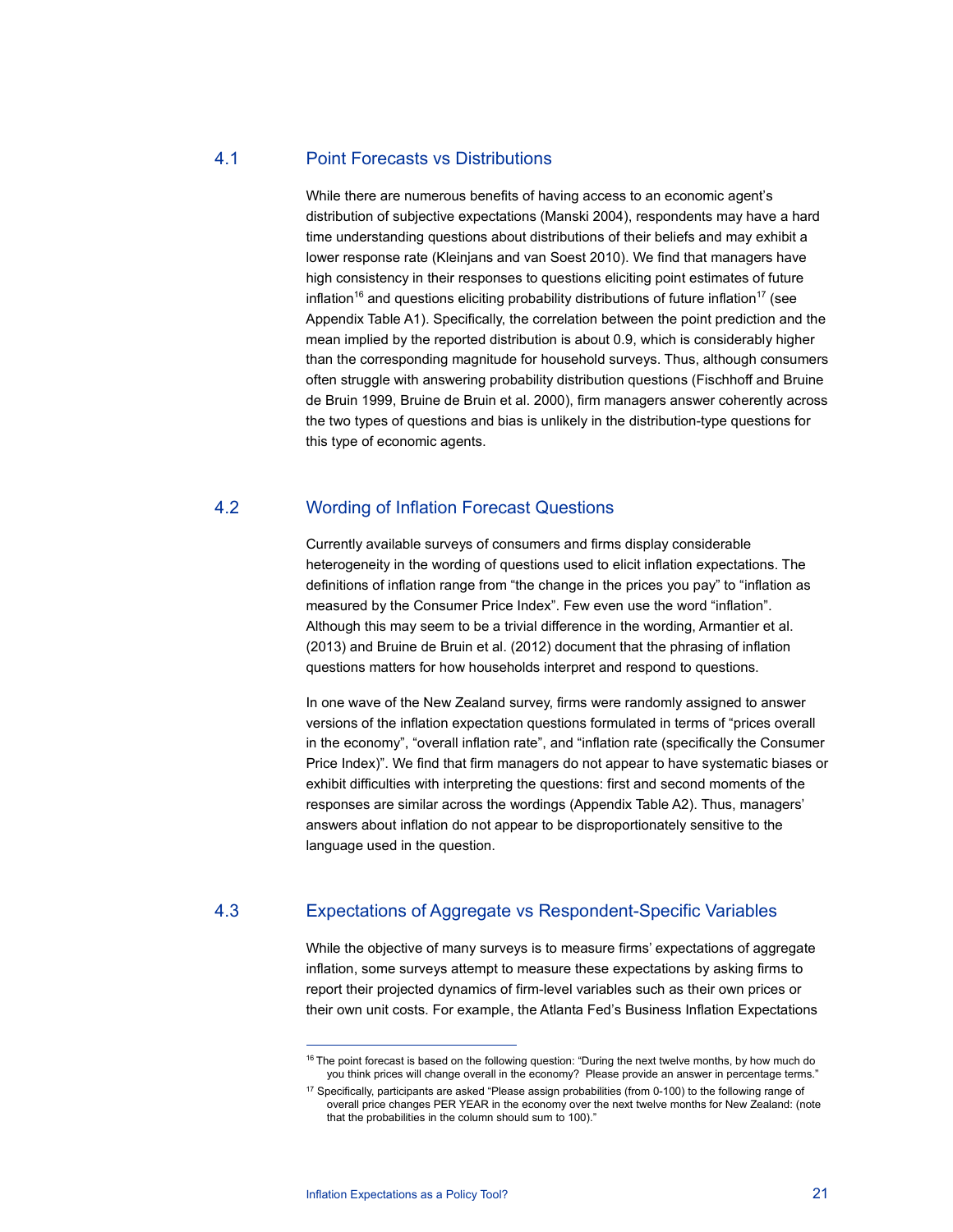(BIE) survey asks firms about their expectations of future changes in their unit costs rather than their expectations of aggregate inflation. This measure is conceptually different from inflation, but it may be associated with similar results in aggregate. To establish whether this difference in the objects of inflation expectation questions is material for measuring aggregate inflation expectations, we asked firms in the New Zealand survey to report their expectations about their future unit costs and expectations about aggregate inflation.

We find (Appendix Table A3) that the mean (median) response about firm-specific variables is consistently lower than the mean (median) response about aggregate inflation. This pattern applies not only to expected changes but also to perceived inflation (that is, inflation that happened in the previous twelve months) and actual changes in firm-level variables (that is, actual change in unit costs or prices in the previous 6 or 12 months). The dispersion of inflation expectations and perceptions tends to be larger than the dispersion in expected or actual changes in firm-level variables. Most importantly, we observe that firm-level responses about unit costs or prices are effectively uncorrelated with their expectations and perceptions of aggregate inflation.18

We find similar patterns in the U.S. when we compare the distribution of responses about unit costs in the BIE survey and the distribution of point predictions about aggregate inflation in the survey of firms that we ran in April 2018 (Figure 4). Specifically, in the April 2018 wave of the surveys, the BIE responses are generally centered at 2.3 percent (standard deviation is 1.4), while the mean response (after censoring responses greater than 10 percent) of inflation expectations in our survey is 3.6 percent (standard deviation is 2.0). That is, the distribution of responses about aggregates is tangibly shifted to the right and is more dispersed.

Our results suggest that whether a survey asks respondents to report firm-specific or aggregate measures of price change may influence both the level and heterogeneity of responses. These differences are important because both moments are informative about how agents form expectations and how successful central banks are in anchoring inflation expectations. Furthermore, we document that asking firm managers about changes in unit costs or prices of their firms can bear little connection to what firms project for macroeconomic variables.

<sup>&</sup>lt;sup>18</sup> Interestingly, the BIE had two special questions in the July-2015 and September-2014 waves to elicit firms' expectations about aggregate inflation so that we can compare responses about aggregate and firm-level variables. Similar to the survey in New Zealand, expected changes in unit costs are lower and less dispersed than changes in the CPI or "prices overall in the economy". Although the magnitudes of the differences are somewhat smaller, we argue below that some of the compression in the moments is due to the particular survey design of the BIE inflation expectation questions.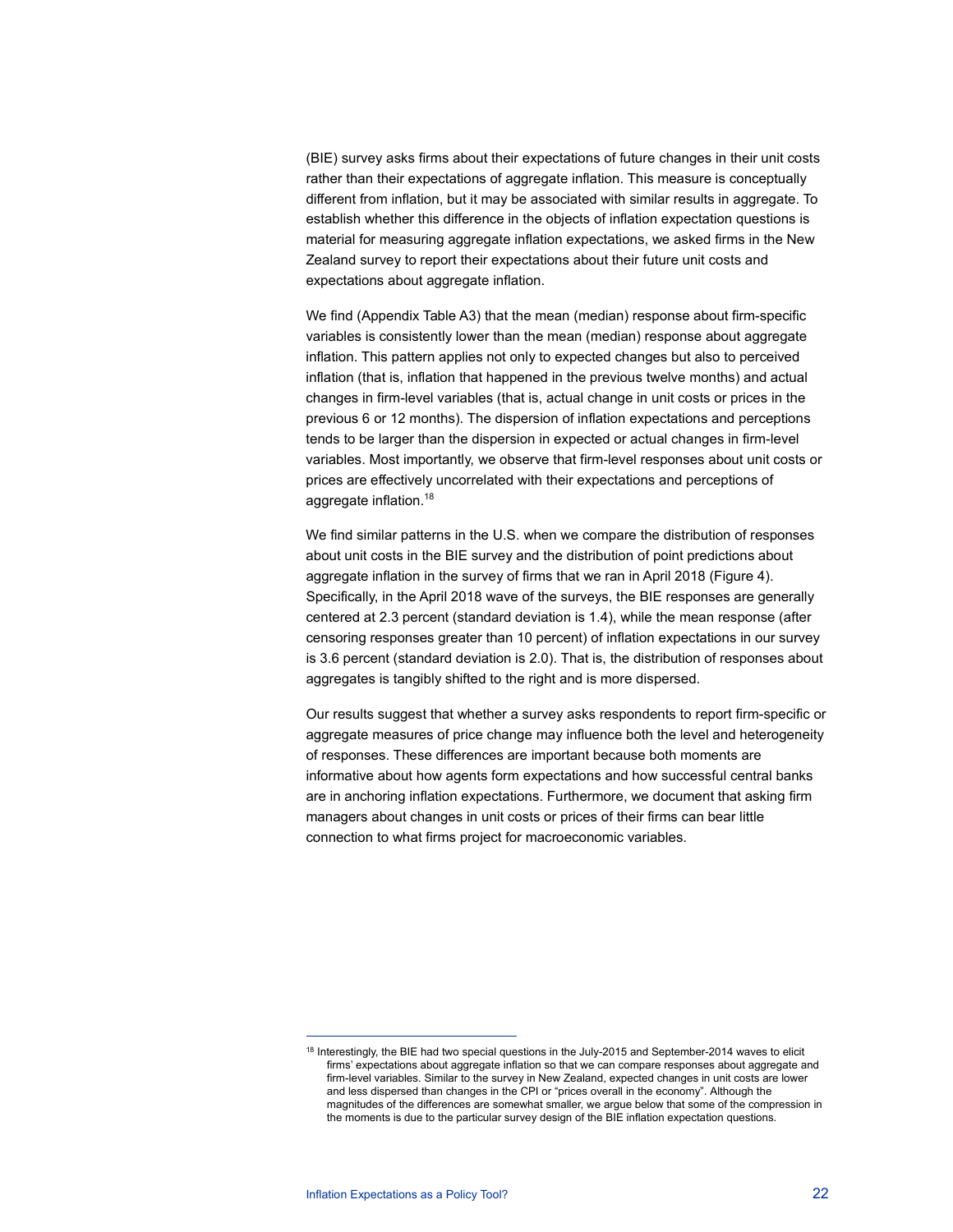#### **Figure 4**

Comparison of Surveys of Firms' Expectations in the U.S



Notes: The figure shows the distribution of responses in the Business Inflation Expectations (BIE) survey run the Federal Reserve Bank of Atlanta and<br>in a survey of firms we ran using a pre-existing nationally representati report their expected change in unit costs (the question is "Projecting ahead, to the best of your ability, please assign a percent likelihood to the following changes to unit costs over the next 12 months."). Possible answers are: "Unit costs down (<-1%)", "Unit costs about unchanged (-1% to 1%)",<br>"Unit costs up somewhat (1.1% to 3%)", "Unit costs up significantly (3.1 respondents to report their point predictions for one-year-ahead inflation (the question is "What do you think will be the inflation rate (for the Consumer Price Index) over the next 12 months? Please provide an answer in an annual percentage rate.").

## 4.4 Sensitivity of Inflation Expectations to the Design of Questions

In the baseline structure of probability questions in our survey of New Zealand managers, we present respondents with a broad spectrum of possible outcomes ranging from "More than 25%" to "Less than -25%" (which is similar to the wide grid of possible inflation outcomes in the Survey of Consumer Expectations run by the Federal Reserve Bank of New York). In contrast, other surveys often present fewer and/or narrower options. For example, an occasional question about core CPI in the BIE survey has a top bin of "4 percent and above", while the bottom bin is "zero or less" (that is, price decline).19 Relatedly, point forecasts are often formulated as multiple-choice questions where the number of options is fairly constrained. For example, the Business Outlook Survey run by the Bank of Canada offers only four options for point predictions of CPI inflation: "less than 1%", "between 1% and 2%", "between 2% and 3%", and "above 3%". Given considerable variation in point predictions of managers in New Zealand and more generally households in the U.S.

<sup>&</sup>lt;sup>19</sup> The wording of the occasional BIE question for core CPI inflation is "Please indicate what probabilities you would attach to the various possible percentage changes to the CORE (excluding food and energy) CONSUMER PRICE INDEX over the next twelve months (values should sum to 100%)." Firms assign probabilities to 10 bins running from "4 percent or more" to "will decline" at 0.5 percentage point increments.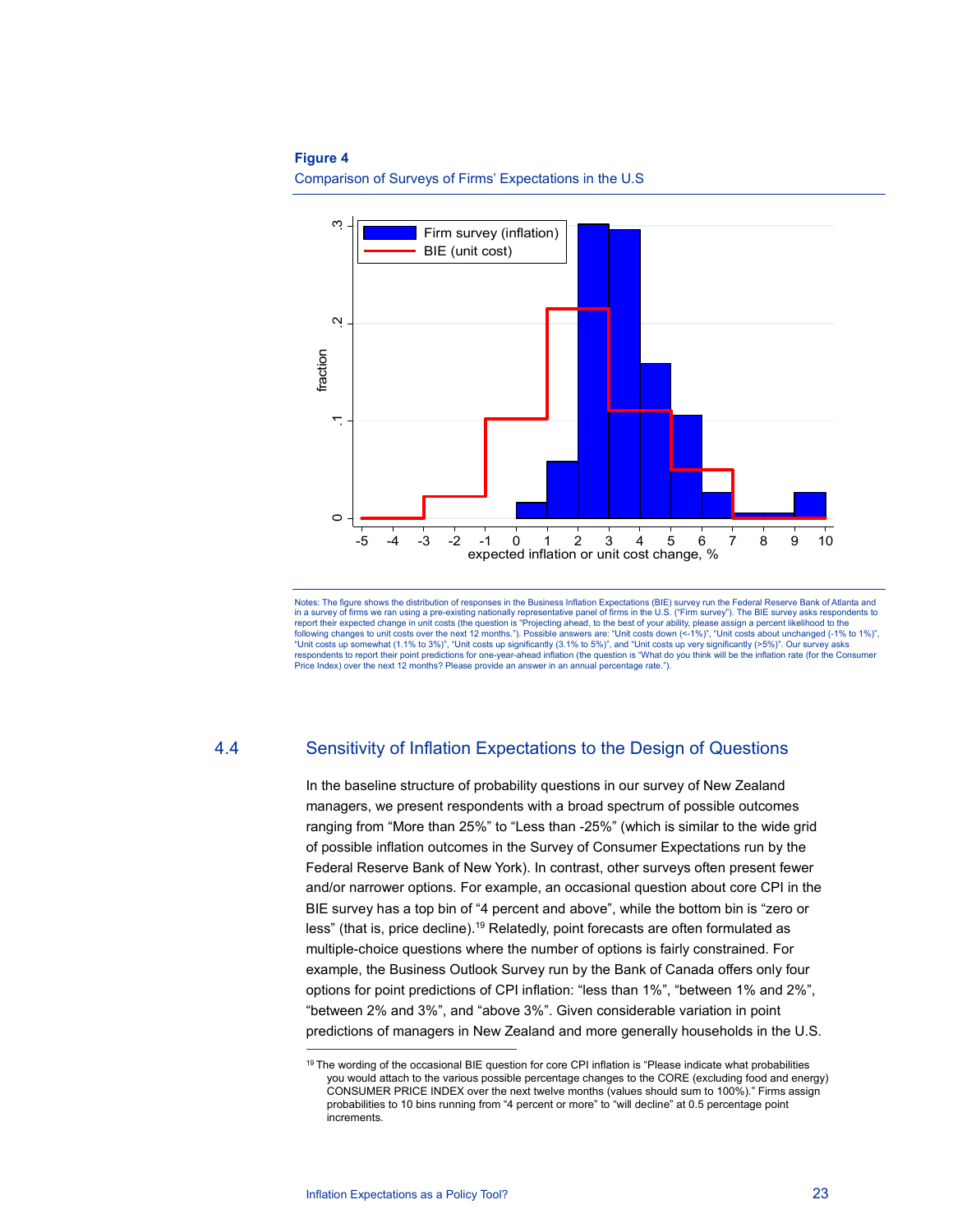and other countries, such limited scales of possible answers may prime respondents to report predictions in the middle of the provided range or lump responses at the boundaries of the range thus possibly biasing reported inflation expectations.

To assess the quantitative importance of variation in the scale provided in questions eliciting expectations of firm managers, we randomized a set of questions presented to firms. Specifically, the first group of firms is presented with the CPI question in the Atlanta Fed's BIE format. The second group is presented with a grid as in the New Zealand survey (NZ grid).

For each question and firm, we compute the mean and standard deviation (a measure of uncertainty) implied by the reported density. Then we calculate moments across firms for these two statistics. We find (Appendix Table A4) that using a larger number of bins covering a broader set of possibilities for the core CPI inflation rate yields results similar to those of the percent change in general level of prices (our baseline question about "change in prices overall"). Using the same question in the BIE format produces a mean forecast similar to the mean in the baseline format of the question. However, the cross-sectional dispersion of implied means across firms is considerably smaller than in the NZ grid (1.30 vs. 2.37). Furthermore, the implied uncertainty (measured as the standard deviation of the reported probability distribution) is nearly four times smaller in the BIE format than in the NZ grid (0.26 vs. 0.94). This pattern suggests that the BIE format can overstate the degree of anchoring of inflation expectations in the sense of Kumar et al. (2015).

To understand the source of these differences across the grids as well as the variables used to measure inflation expectations, we plot the average (across firms) densities for the different formats of survey questions. Figure 5 demonstrates that managers assign much greater probability to outcomes outside the range of the BIE grid. Specifically, when we use the NZ grid, managers give 24 percent probability to inflation being greater than 6 percent which is greater than the mid-point of the top bin of the BIE grid. If we cumulate probability across NZ bins to match the top bin in the BIE grid, managers give nearly 50 percent probability of inflation being greater than 4 percent for the NZ grid and 33 percent for the BIE grid. That is, although there is considerable lumping of responses at the top bin of the BIE grid, this lump is smaller than the cumulative probability managers assign on the NZ grid. This pattern is consistent with responses being affected by the menu of options in the BIE survey question and some of the probability mass being shifted toward the center of the offered menu.<sup>20</sup>

<sup>&</sup>lt;sup>20</sup> Relatedly, we see that responses on the BIE grid are such that the probability of deflation (in this case only one option: "less than 0%") is almost zero. For the NZ grid, on average probability of deflation is approximately 5 percent. Note that the NZ grid is centered at zero while the BIE grid is centered at 2 percent. As a result, respondents to the BIE grid may be primed to avoid reporting extreme outcomes like deflation.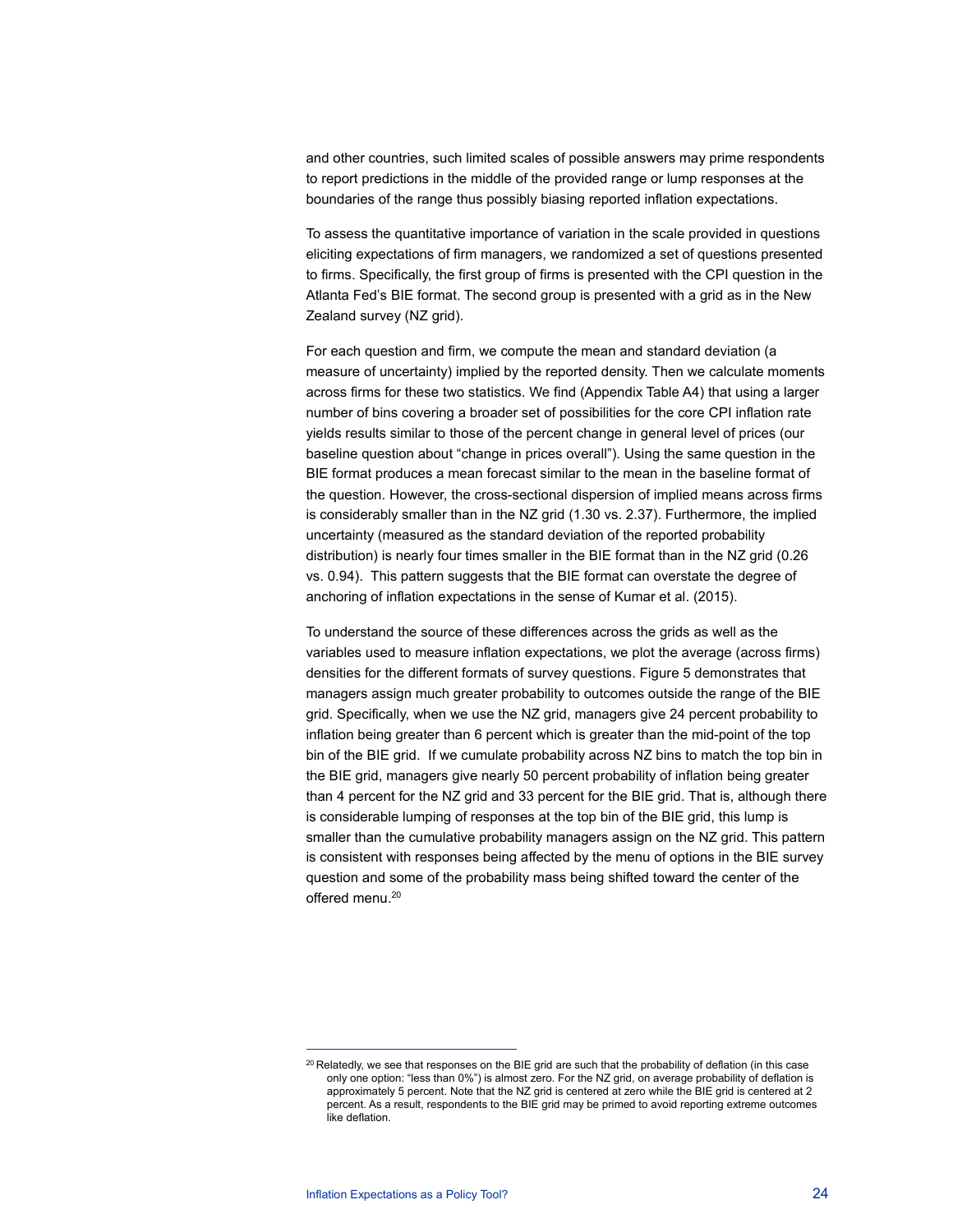#### **Figure 5**

Effects of bins on reported distributions of expected inflation



Notes: The figure report average (across firms) probabilities assigned to expected inflation intervals for different survey designs of the probability distribution questions.

In summary, the distribution of probability questions (or multiple-choice questions for point predictions) should be calibrated to match the distribution of unconstrained point forecasts. If the grid of possible outcomes is constrained or not properly centered, elicited inflation expectations may paint a distorted picture. Specifically, inflation expectations may be less responsive to shocks and may appear more anchored than they actually are.

## 4.5 Designing a Sampling Frame of Managers

A basic question for the design of a survey of price-setters is the sampling frame and the representativeness of the sample of respondents. In household surveys, previous work has documented that expectations differ systematically along different characteristics of individual respondents, such as their age, gender, education, and income. As a result, household surveys aim to create a distribution of respondents which is representative along these observable characteristics. With firm managers, it is less clear whether one should want a sample which mimics the population of managers along these same characteristics, or whether one would want a sample which matches the distribution of the characteristics of the firms for which they are employed.

To assess this question, we consider how expectations of manager respondents in the New Zealand survey correlate with both observable characteristics of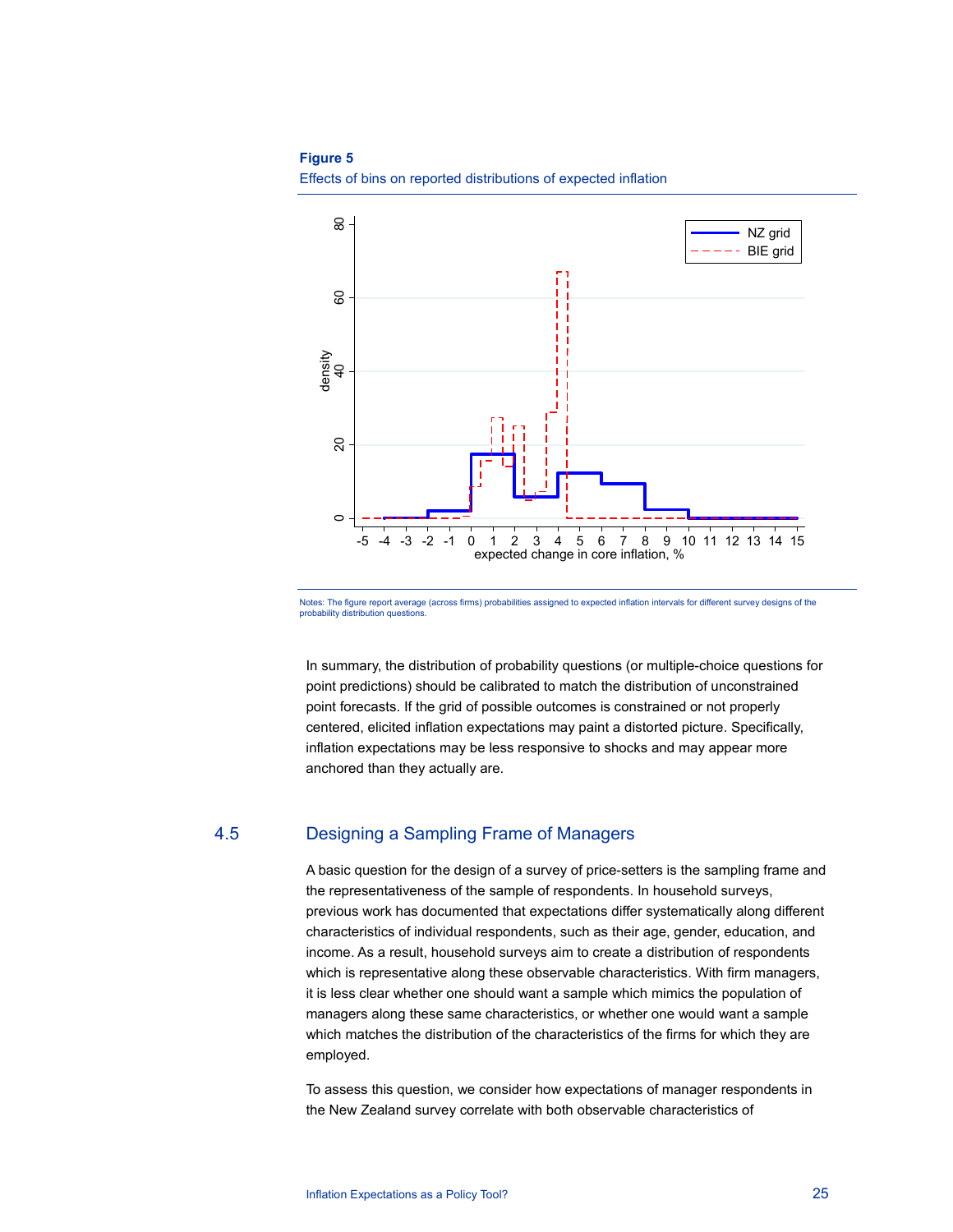respondents (age, gender, income, and education) versus the observable characteristics of the firms (age, size, industry, markups, etc.) at which they are employed. We find (Appendix Table A5) that while some of personal characteristics are significantly correlated with respondents' expectations, the predictive power of these characteristics is low ( $R^2 \le 0.1$ ). In contrast, the explanatory power of firms' variables (along with industry fixed effects) is quite high ( $R^2 \approx 0.8$ ). When we include both firm characteristics and individual characteristics in the regression, much of the explanatory power coming from individual characteristics disappears whereas the firm characteristics continue to have significant predictive power. In other words, there seems to be very little value added in ensuring that respondents mimic the demographic characteristics of managers overall. Instead, a well-designed survey should capture the distribution of firm characteristics among the population of firms in the economy.

## 4.6 How Do Existing Surveys Fare?

These results highlight a few characteristics that well-designed surveys of firms' inflation expectations should exhibit: 1) because firm characteristics matter for expectations, surveys should use stratified random sampling from the universe of firms and have broad coverage of industries and firm sizes, 2) questions on inflation expectations should ask for point forecasts or present a sufficiently broad set of quantitative bins as to characterize the full distribution of beliefs, and 3) questions on inflation expectations should ask about firms' beliefs regarding aggregate inflation, not firm-specific concepts. From the broader literature on survey design, surveys should also have a large number of respondents and should avoid all forms of priming of respondents, e.g. providing them with additional information before asking questions.

How do existing surveys of firms conform to these guidelines? Overall, quite poorly. Table 3 summarizes major surveys of firms' expectations currently available for a range of countries and how they fare along these metrics. Most surveys fail along several dimensions. Many, like the Canadian Conference Board or the Livingston survey in the U.S (now run by the Federal Reserve Bank of Philadelphia), use a sampling frame that is not nationally representative ("convenience sampling"). Many of these same surveys consist almost exclusively of larger firms in the economy, with relatively small cross-sections (50-80 respondents per wave is common). Convenience sampling and relatively small cross-sections also characterize surveys in the Czech Republic, New Zealand, Poland and Sweden. The BIE survey run by the Federal Reserve Bank of Atlanta is limited to the six states that are included in the Sixth District of the Federal Reserve system and does not ask firms explicit questions about aggregate inflation. The U.K. survey of firms run by the Confederation of British Industry similarly does not ask firms about their expectations of aggregate inflation and covers only a subset of industries.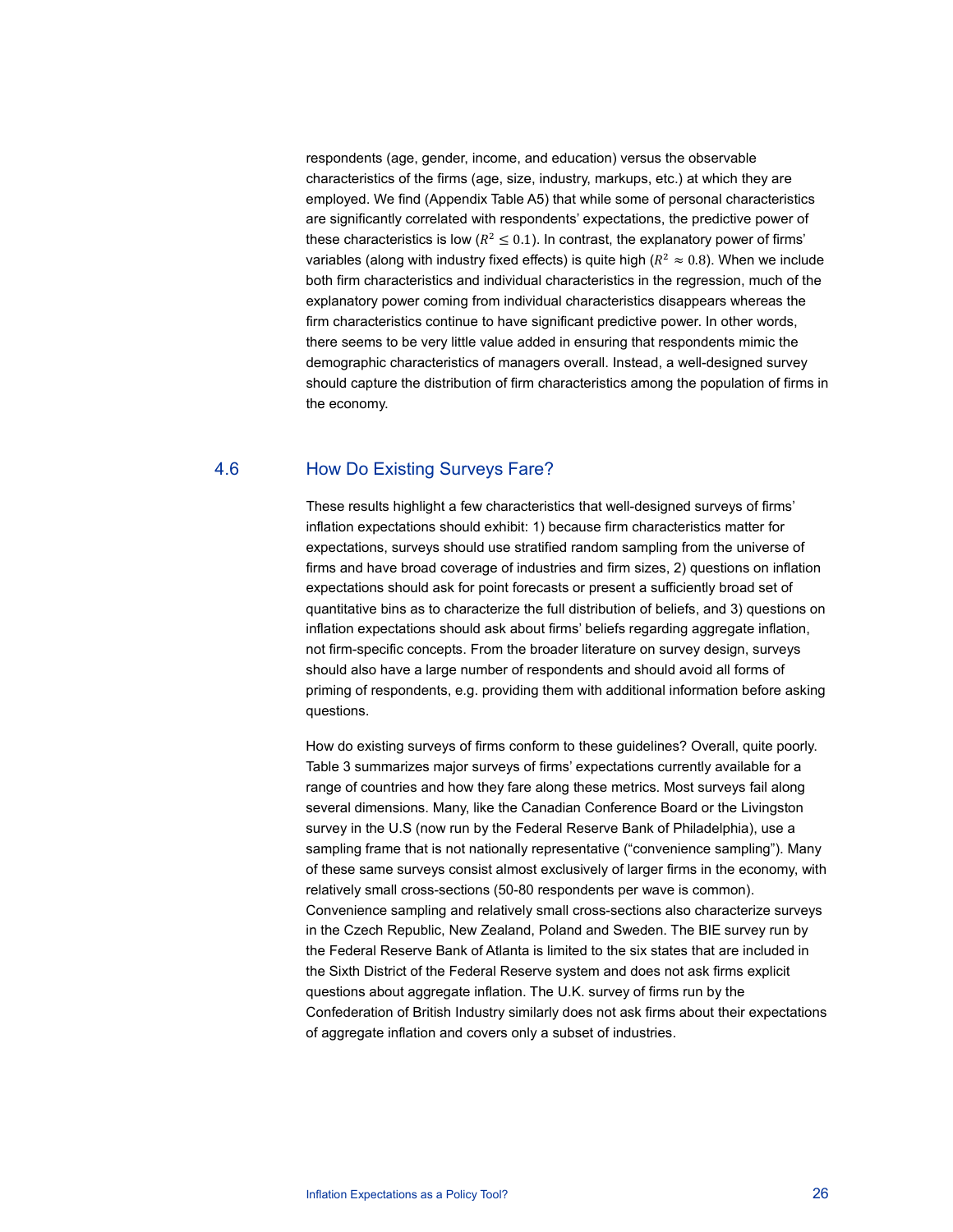#### **Table 3**

#### Properties of Selected Surveys of Firms' Inflation Expectations

| Country               | Institution                                 | Representative<br>Sample  | Heterogenous<br>sample    | Monthly or Quarterly<br>Frequency | Large Sample<br>Size (>350) | No<br>Priming             | Quantitative<br>Question  | Many/wide<br>bins         | Distributional<br>question | Aggregate<br>Inflation |
|-----------------------|---------------------------------------------|---------------------------|---------------------------|-----------------------------------|-----------------------------|---------------------------|---------------------------|---------------------------|----------------------------|------------------------|
| Canada                | Conference Board of<br>Canada               | ×                         | ✓                         | ✔                                 |                             | ✓                         | ×                         |                           | ×                          | ✓                      |
| Canada                | Central bank                                | $\boldsymbol{\mathsf{x}}$ | $\checkmark$              | $\checkmark$                      | $\boldsymbol{\mathsf{x}}$   | $\boldsymbol{\mathsf{x}}$ | $\boldsymbol{\mathsf{x}}$ | $\boldsymbol{\mathsf{x}}$ | $\boldsymbol{\mathsf{x}}$  | ✔                      |
| Czech<br>Republic     | Central bank                                | ✓                         | ✓                         | ✔                                 | $\boldsymbol{\mathsf{x}}$   | ✓                         | $\checkmark$              |                           | $\boldsymbol{\mathsf{x}}$  |                        |
| EU<br>Members         | European<br>Commission                      | ✓                         | ✓                         | ✔                                 | ✔                           | ✓                         | $\boldsymbol{\mathsf{x}}$ | $\boldsymbol{\mathsf{x}}$ | $\boldsymbol{\mathsf{x}}$  |                        |
| Iran                  | Central Bank                                | $\checkmark$              | $\boldsymbol{\mathsf{x}}$ | $\boldsymbol{\mathsf{x}}$         | $\checkmark$                | $\checkmark$              | $\checkmark$              | ÷.                        | $\boldsymbol{\mathsf{x}}$  | ✓                      |
| Israel                | Ungar and Zilberfarb<br>(1993)              | ✓                         | ×                         | ✓                                 | ×                           | $\boldsymbol{\mathsf{x}}$ | ✓                         |                           | $\boldsymbol{\mathsf{x}}$  | ✓                      |
| Italy                 | Central bank                                | $\checkmark$              | $\boldsymbol{\mathsf{x}}$ | ✔                                 | $\checkmark$                | $\mathsf{X}^*$            | ✓                         | $\overline{\phantom{a}}$  | ×                          | ✓                      |
| Japan                 | Central bank                                | $\checkmark$              | $\checkmark$              | ✓                                 | $\checkmark$                | $\checkmark$              | ×                         | $\checkmark$              | $\pmb{\times}$             | ✓                      |
| <b>New</b><br>Zealand | Central bank                                | ×                         | ×                         | ✔                                 | ×                           | ✔                         | $\checkmark$              |                           | ×                          | ✓                      |
| Poland                | Central bank                                | ×                         | $\checkmark$              | $\checkmark$                      | ×                           | $\boldsymbol{\mathsf{x}}$ | $\boldsymbol{\mathsf{x}}$ | $\boldsymbol{\mathsf{x}}$ | $\boldsymbol{\mathsf{x}}$  | ✔                      |
| South<br>Africa       | Central bank                                | ×                         | ×                         | ✔                                 | ✓                           | ✔                         | ✔                         |                           | $\boldsymbol{\mathsf{x}}$  | ✓                      |
| Sweden                | Central Bank                                | $\boldsymbol{\mathsf{x}}$ | $\boldsymbol{\mathsf{x}}$ | ✔                                 | ×                           | $\checkmark$              | $\checkmark$              | $\overline{a}$            | ×                          | ✓                      |
| UK                    | Confederation of<br><b>British Industry</b> | ×                         | ✓                         | ✔                                 | ✓                           | ✓                         | ✔                         |                           | $\boldsymbol{\mathsf{x}}$  | ×                      |
| Ukraine               | Central bank                                | $\checkmark$              | $\checkmark$              | ✓                                 | $\checkmark$                | $\checkmark$              | $\boldsymbol{\mathsf{x}}$ | $\checkmark$              | $\boldsymbol{\mathsf{x}}$  | ✓                      |
| <b>USA</b>            | Atlanta Fed                                 | ×                         | ×                         | $\checkmark$                      | ×                           | $\boldsymbol{\mathsf{x}}$ | $\boldsymbol{\mathsf{x}}$ | ×                         | $X^{\ast\ast}$             | ×                      |
| <b>USA</b>            | Livingston,<br>Philadelphia Fed             | ×                         | $\boldsymbol{\mathsf{x}}$ | $\boldsymbol{\mathsf{x}}$         | ×                           | ✔                         | $\checkmark$              |                           | $\boldsymbol{\mathsf{x}}$  |                        |
| Uruguay               | Central bank                                | $\checkmark$              | $\boldsymbol{\mathsf{x}}$ | $\checkmark$                      | $\boldsymbol{\mathsf{x}}$   | $\checkmark$              | $\checkmark$              | ä,                        | $\pmb{\times}$             | ✓                      |
| Turkey                | <b>Central Bank</b>                         | ✓                         | $\pmb{\times}$            | ✔                                 | ✓                           | $\checkmark$              | ✓                         |                           | $\boldsymbol{\mathsf{x}}$  | ✓                      |

Notes: Column "Representative sample" indicates whether firms in a survey are representative of the group that is being surveyed. Column "Heterogeneous sample" indicates if a sample of firms covers various types (size, sector, etc.) of firms so that the resulting sample represents or resembles the population of firms in the economy. Column "Large Sample" Size" indicates if a survey has more than 350 firms with non-missing responses. Column "No priming" indicates whether a survey does not provide information to firms before eliciting expectations, does not restrict the sample in any particular way (e.g., does not exclude firms that do not understand the concept of inflation), and does not restrict possible responses (e.g., does not present firms with a limited set of possible responses). Column "Quantitative question" indicates if firms are free to report an unrestricted inflation forecast (i.e., responses are not restricted to a binned/range/multiple-choice menu). Column "Many/wide bins" indicates whether a survey allows firms to choose from a wide and detailed range of possible responses if quantitative response are not available. Column "Distributional question" indicates whether a survey elicits a probability distribution for future inflation. Column "Aggregate Inflation" indicates whether a survey asks firms to report an aggregate measure of inflation, changes in prices overall, etc. (rather than firm's unit costs or prices). \* last<br>month annual inflation is given to

> Another common stumbling block for surveys of firms is "priming" of answers, either by providing respondents with information or using bins that limit the scope of possible answers. The survey of firms run by the Bank of Italy, as described in section 3.2, provides most firms with information about recent inflation in Italy and the euro area before asking them about inflation. Firms who are provided with this information display much less disagreement and have forecasts that track recent inflation much more closely than firms who are not. The Business Outlook Survey run by the Bank of Canada offers only four options for point predictions of CPI inflation: "less than 1%", "between 1% and 2%", "between 2% and 3%", and "above 3%".

The European Commission reports results of a "harmonized" survey of firms across all members of the European Union. These surveys are run by the national statistical institutes of each member country, but a minimum number of questions were made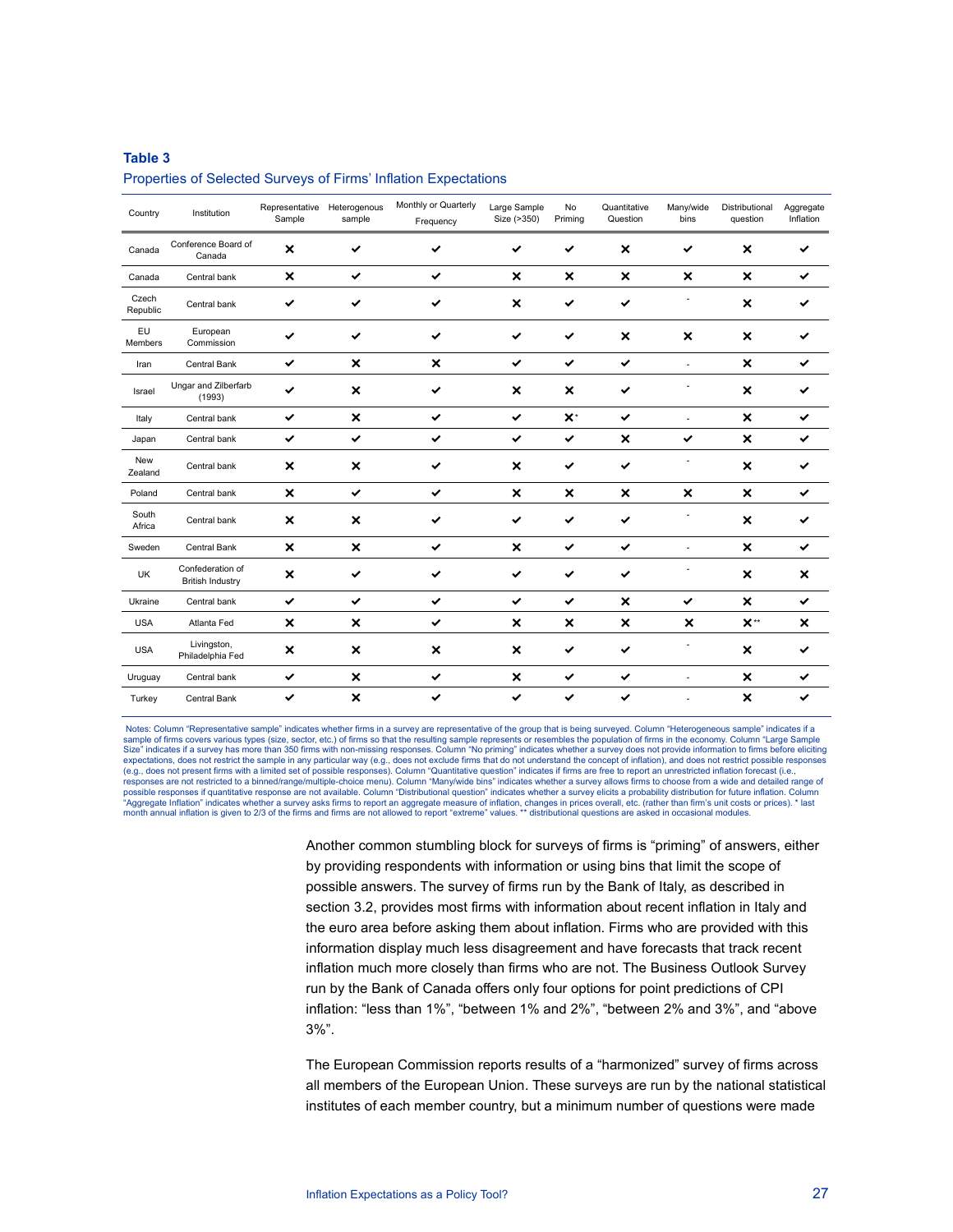consistent across countries by the European Commission (EC) and aggregated values of these questions are then provided to the EC by member statistical institutes. Unfortunately, different surveys are used for different industries (e.g. there is one survey for the industrial sector and a different survey for the service sector). In addition, the harmonized survey questions that refer to aggregate inflation are only qualitative in nature (i.e. will prices "go up", "go down" or "stay the same"?), making them of limited practical use for measuring the level of firms' inflation expectations.

The Bank of Japan's "Tankan" survey, which began including questions on aggregate inflation in 2014, covers 10,000 firms on average per wave, making it the largest survey of firms anywhere (Muto 2015).<sup>21</sup> While the survey asks firms to provide quantitative forecasts of inflation, it gives them the opportunity to respond "I don't know." Approximately 20 percent of respondents choose "I don't know (or have a clear view)" for 1-year ahead inflation forecasts and around 40 percent make that choice for 3-year and 5-year ahead inflation forecasts. The survey of U.S. firms that we ran in April 2018 similarly gave respondents the option of choosing "I don't know" and about 55% responded that way. Unfortunately, those who choose "I don't know" are almost certainly not a random subset from the overall distribution of beliefs, making the resulting mean forecasts a biased representation of actual forecasts of firms. While we cannot quantify the resulting bias at this stage, the high fraction of respondents who select it suggests that this feature should be avoided in future survey designs and instead surveys should nudge respondents to provide e.g. ranges.

To the best of our knowledge, the surveys of firms which best match our desiderata are those in Ukraine and Uruguay. The National Bank of Ukraine runs a survey of around 1,000 firms per quarter (see Coibion and Gorodnichenko 2015b), selected in a nationally representative way, and these firms are asked well-defined questions about inflation expectations. The central bank of Uruguay also runs a well-designed survey of firms on a quarterly basis. While the cross-section of approximately 300 respondents per wave is somewhat small, it has an extensive panel dimension which can be particularly useful for researchers and has quantitative questions on inflation expectations at different horizons (see Frache and Lluberas 2017). The fact that no major advanced economy has a survey of firms that compares to those in Ukraine and Uruguay is striking and a major stumbling block to the use of inflation expectations as a policy tool.

## 4.7 Summary and Discussion

 $\overline{a}$ 

Most advanced economies have well-designed representative surveys of households' inflation expectations. In contrast, most existing surveys of firms' inflation expectations appear to suffer from fundamental design flaws that call into question the resulting measurements. Whether it be that firms are not asked about aggregate inflation (Atlanta Fed's BIE survey, U.K. survey), firms are not randomly selected or representative of the broader distribution of firms (e.g., U.K. or Sweden),

<sup>&</sup>lt;sup>21</sup> The Tankan survey of the Bank of Japan is also exceptional in that it reports an average response rate of 99% (Muto 2015).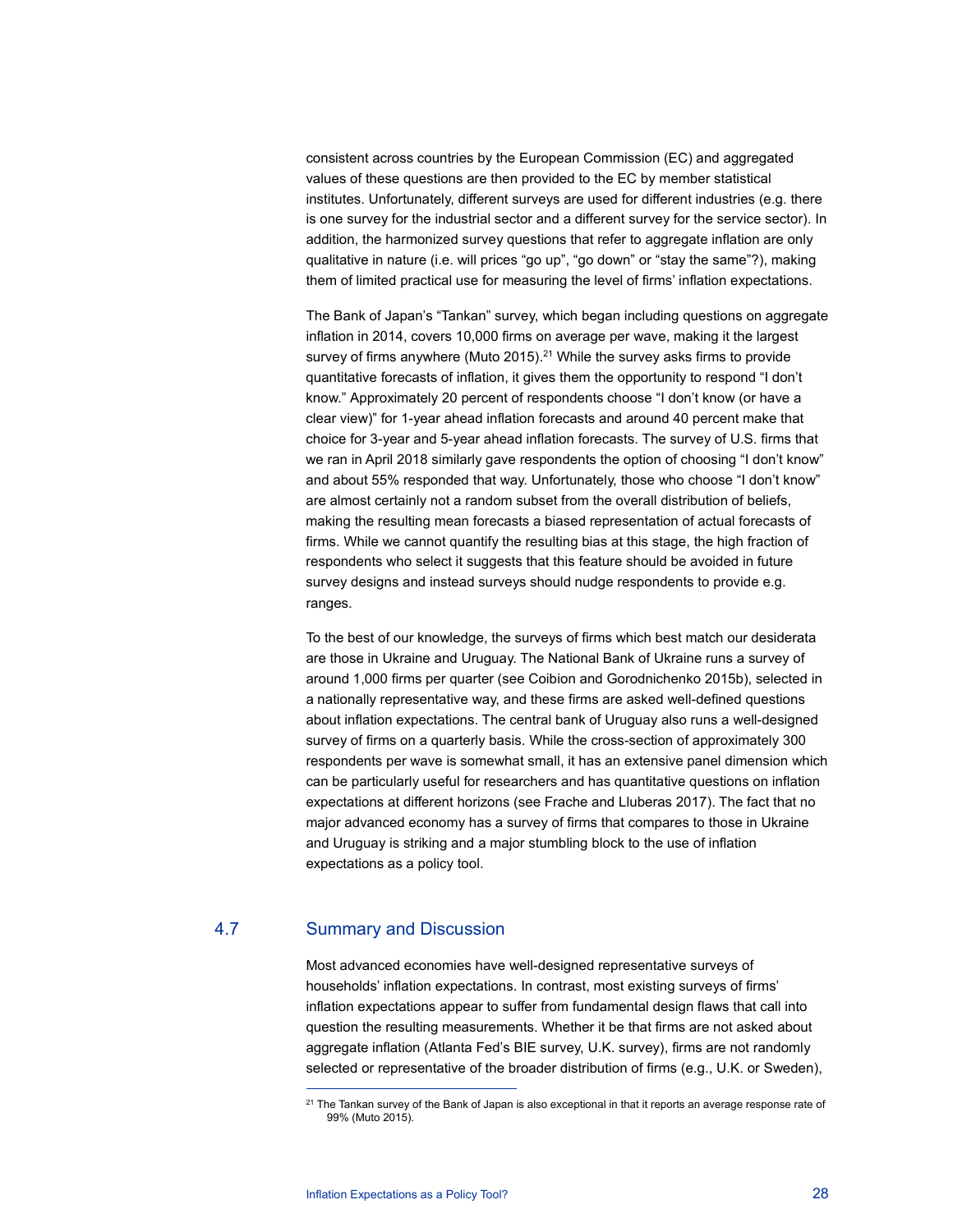questions about inflation are not quantitative or too restrictive to be informative (e.g. Bank of Canada, European Commission), or any of the other shortcomings described above, few surveys of firms are sufficiently well-designed as to be very informative about the inflation expectations of firms in their respective economies. At a minimum, these limitations in available surveys should give policy-makers pause before using them as an explicit guide in policy decisions.

Filling this important measurement gap will require the development of nationally representative firm level surveys by government authorities. Even administrativelyrun "mandatory" surveys of firms tend to achieve response rates of only 70-80% (see Bloom et al. 2017). Privately administered surveys achieve much lower response rates and still require enormous expenses due to the difficulty of inducing business executives to respond, unlike household surveys. As a result, this gap cannot be filled by academics relying on research grants. Only central banks and statistical agencies have the resources and authority to create the type of large-scale, highfrequency and nationally representative surveys of firms needed to provide highquality measures of firms' inflation expectations appropriate for policy-making. If Ukraine and Uruguay can create such surveys, we see no reason why major advanced economies cannot do so as well.

## 5 Breaking through the Veil of Inattention

Above and beyond measurement issues, a necessary condition for policy-makers to be able to use inflation expectations as a stabilization tool is that economic agents' beliefs respond to the policies and announcements. Indeed, as Blinder (2018) observes, there should be a sender and a receiver for communication to be effective. Since expectations are not directly under the control of policy-makers, they should be thought of as indirect instruments that can be moved through the more direct tool of communication strategies. In this section, we review previous experiences with monetary policy announcements and their effects on inflation expectations. Even large monetary policy announcements during and since the Great Recession had little if any discernible impact on households and firms' views about the future. We then provide some suggestions as to how policy-makers could revise their communications strategies to more directly and successfully alter the economic expectations of different agents.

## 5.1 Monetary policy announcements and expectations

Monetary policy announcements have effects on financial markets that occur within minutes. Central bankers now often conduct extensive question-and-answer sessions with the media after policy meetings. Forecasters and analysts can be immediately found on the news explaining the potential implications of monetary policy actions. Does this instantaneous diffusion of news following large policy announcements affect the economic perspectives of households and firms?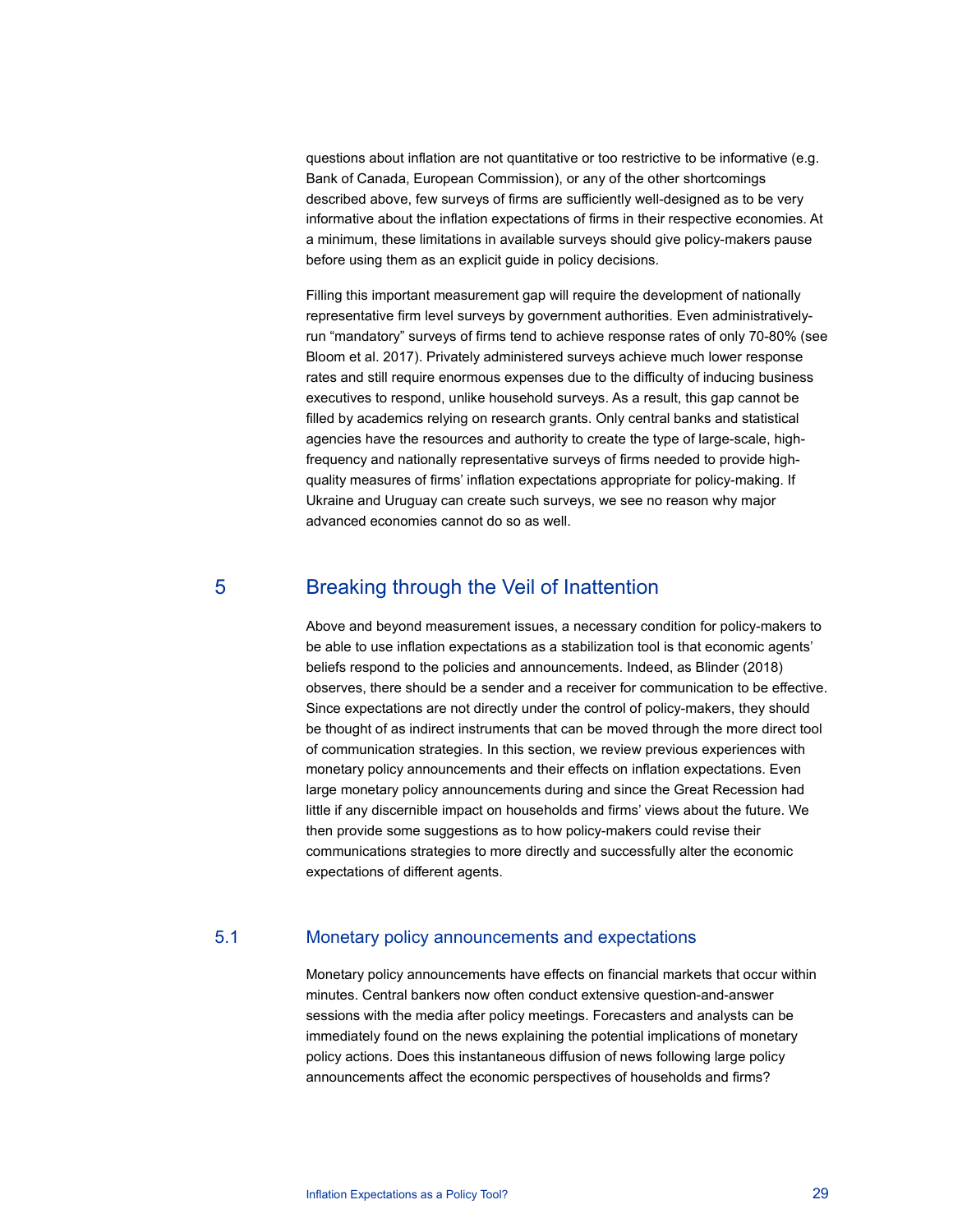In this section, we consider the extent to which consumers, professional forecasters and financial markets in the U.S., U.K. and euro area reacted after some important announcements from the monetary authorities during and following the last financial crisis. The objective is to try to evaluate if these announcements had an impact on agents' inflation expectations or other indicators that might indicate that this type of communication has some effect on their behaviour.

## 5.1.1 The Case of the U.S.

We focus on four episodes in which the Federal Reserve undertook significant policy actions. The first is the interest rate cut in August 2007. We then consider the announcements of Quantitative Easing (QE) 1 in November 2008 and QE2 in November 2010. Finally, we consider the announcement of the 2% inflation target by the Federal Reserve in January 2012.

We begin with the response of professional forecasters to this news to provide a benchmark for how relatively attentive agents are likely to respond to these policy announcements. Our source of information is the Survey of Professional Forecasters from Bloomberg, in which forecasts can be updated as frequently as daily. We count the monthly changes in predictions from the forecasters to see if they react to this news by changing their analyses. Figure 6 shows the number of changes in the predictions from professional forecasters. We see that in general there is an increase in the number of changes in the prediction of forecasters around these announcements. The changes are particularly striking for QE1, QE2 and the 2% inflation target. This seems to indicate that professional forecasters are reacting to the announcement. In the same spirit, we can assess how financial markets reacted after these changes. We use the TED spread as a measure of credit risk and the 5 year inflation swap to gauge the response of financial market participants. We can use daily data which can better isolate these announcements from other events that might have happened in that period. Figure 7 shows the TED spread and the 5-year inflation swap in a 2-month window around the events. As with professional forecasters, we observe clear reactions in financial markets. 5-year inflation swaps react after these events with QE2 and the inflation targeting announcement yielding particularly large effects. The TED spread shows smaller changes that might be possible considering that these are periods of high uncertainty.

To evaluate consumers' reaction, we use the Survey of Consumers (MSC) conducted by the University of Michigan. Looking at the average response of households in the MSC in Figure 8, we find little visible response to any of the announcements. Binder (2017) similarly notes that household inflation expectations in the U.S. did not appear to respond in a meaningful way to the Federal Reserve's announcement of an inflation target. Consistent with the general inattention paid by households to inflation in general, household inflation expectations look largely invariant to monetary policy decisions.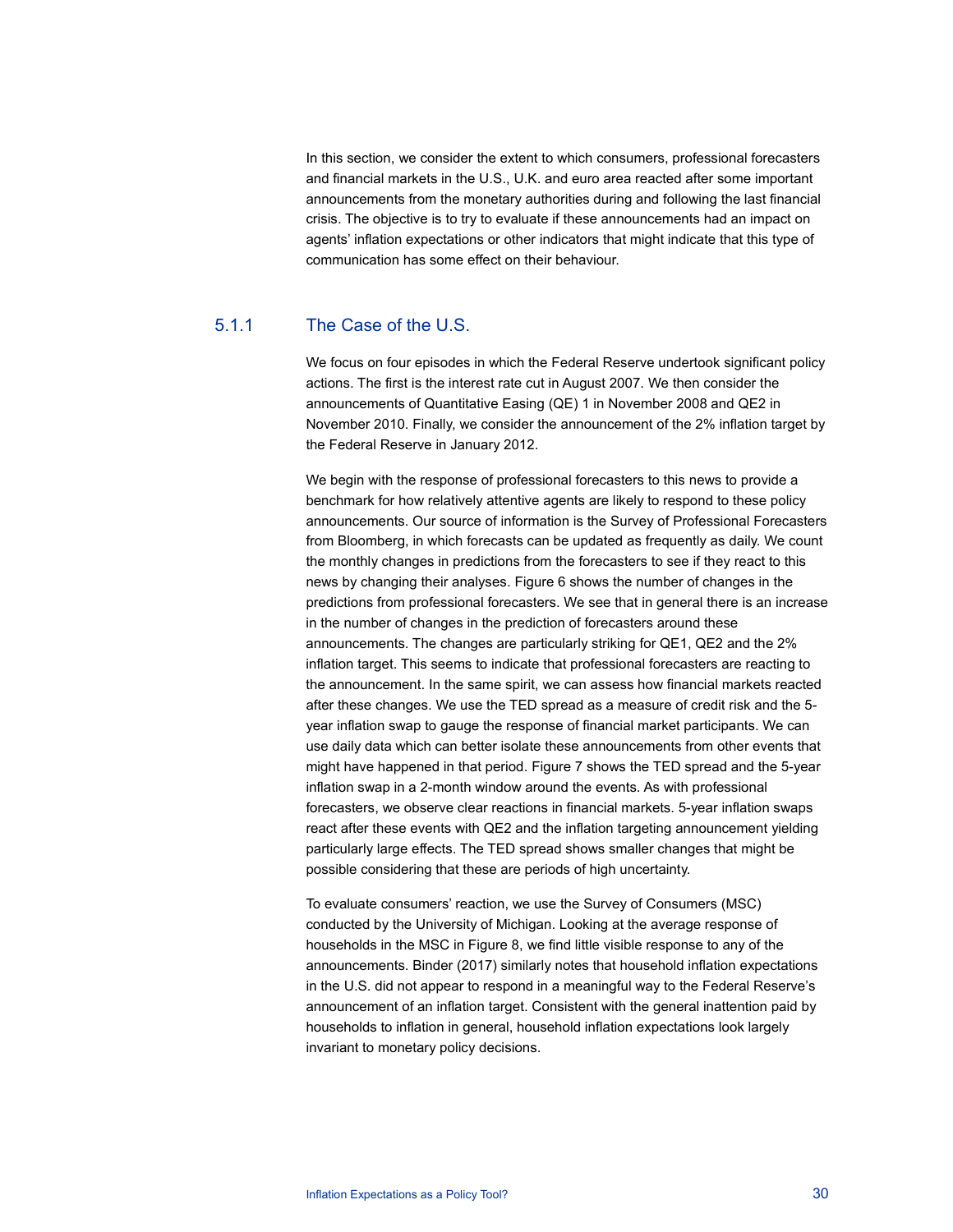## **Figure 6**

Change in forecasts in Bloomberg's SPF



Notes: These figures show the number of changes in predictions made by professional forecasters in a given month according to the survey of professional forecasters conducted by<br>Bloomberg. The vertical lines show relevant Panel B shows the announcement of the first quantitative easing policy on November 25, 2008. Panel C shows the announcement of the second quantitative easing policy on<br>November 3, 2010. Finally, Panel D shows the announcem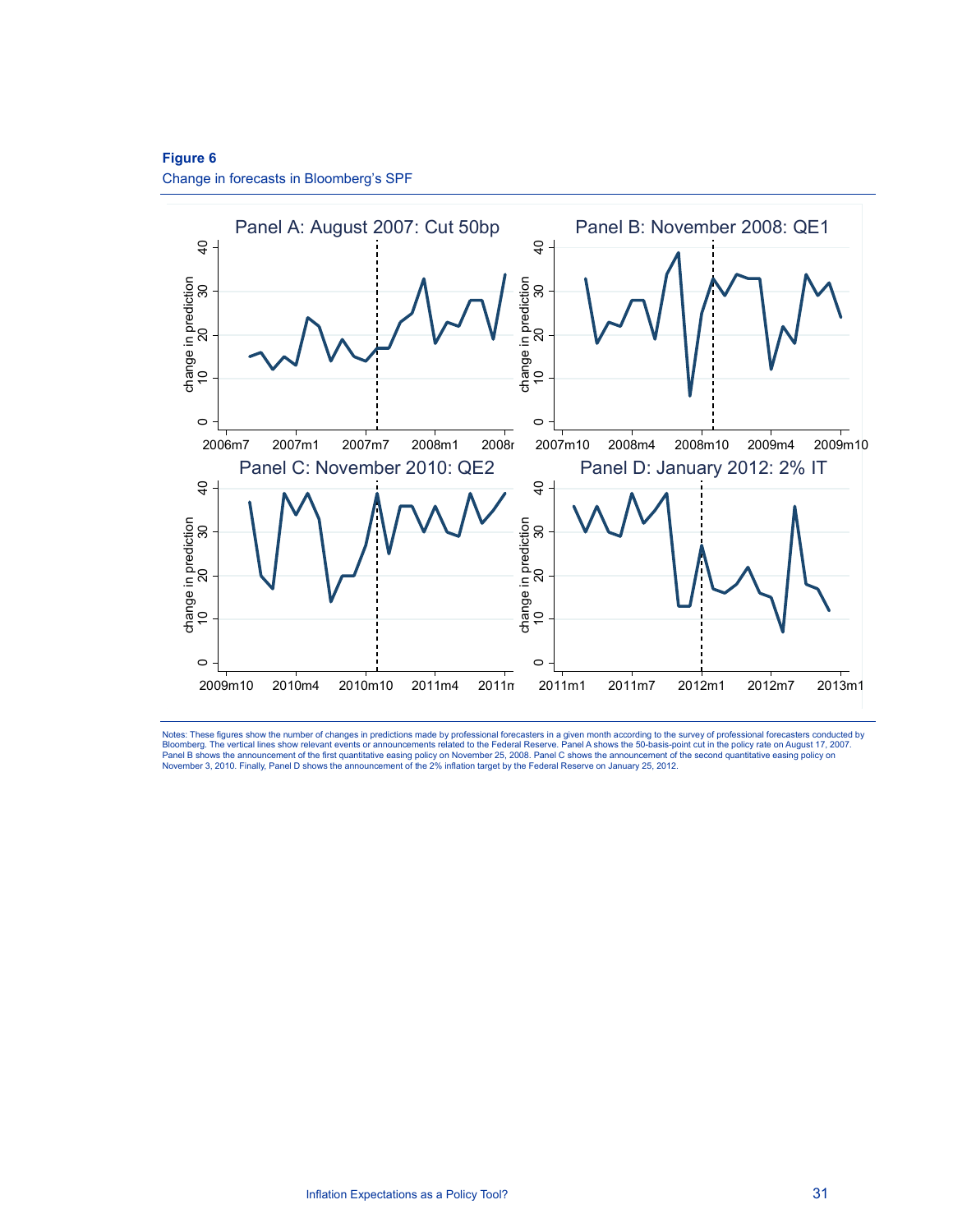

## **Figure 7**  Reaction of financial markets to Fed announcements

Notes: These figures show the TED spread (black, thick line) and the 5-year forward inflation rate expectation (red, thin line) at a daily frequency. Source: FRED. Panel A shows the 50-basispoint cut in the policy rate on August 17, 2007. Panel B shows the announcement of the first quantitative easing policy on November 25, 2008. Panel C shows the announcement of the first quantitative easing policy on Novemb

> To assess how such inattention to what should be large and visible economic announcements can occur, we consider responses to the following question in the MSC: "During the last few months, have you heard of any favorable or unfavorable changes in business conditions?" We use this question to evaluate how consumers are receiving information about different types of policies. Answers are separated by the type of news. We focus on monetary news to see if announcements are reaching households. To quantify the exposure of these announcements, we use a measure of how the media covered these events. This measure is constructed by counting all the news articles that have the phrase "Federal Reserve" in the New York Times ("Fed news"). We have monthly data for both measures. Figure 9 plots time series of monetary news and Fed news for a 13-month window around the announcements. We can see that these big announcements seem to have been covered by the media (or at least the New York Times), as we see a reaction of the amount of news related to the Federal Reserve. Despite this upsurge of news reports, we see little reaction in terms of households reporting receiving more information about monetary policy. The percentage of households who heard about monetary news changes little and in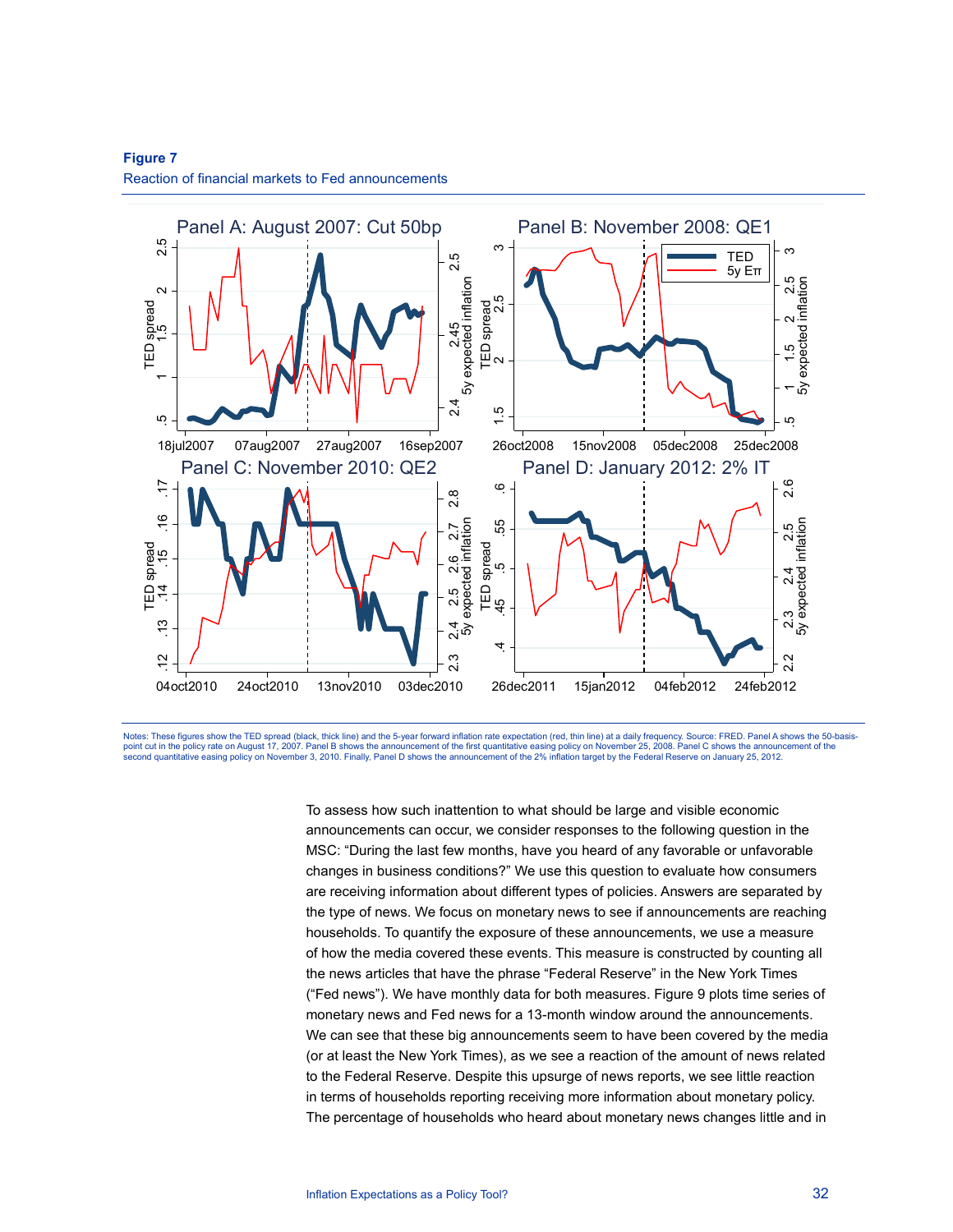some cases we even see declines around the main event. Jointly, this indicates that the increased news coverage in major news media sources is either not seen by most households or ignored by them when they read the news.



## **Figure 8**  Inflation expectations in MSC

Notes: These figures plot the weighted average for the inflation expectation of consumers in the Michigan Survey of Consumers. Panel A shows the 50-basis-point cut in the policy rate on<br>August 17, 2007. Panel B shows the a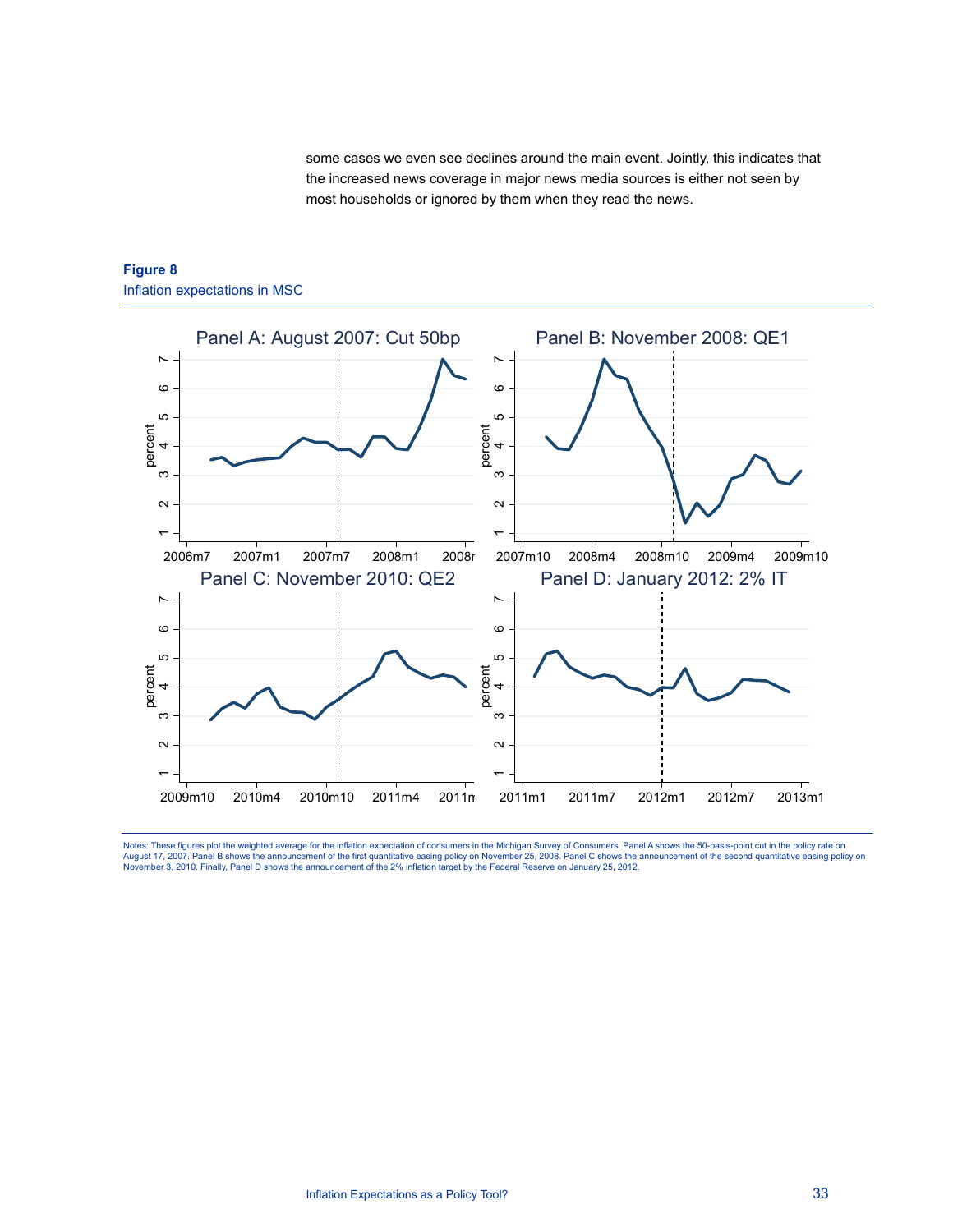

## **Figure 9**  News heard by people in MSC and media coverage of the Fed

Notes: The black, thick line shows the share of consumers that say that have heard an economic news story related to monetary policy in the Michigan Survey of Consumers. The red, thin line shows the amount of news articles in a month in the New York Times that contained "Federal Reserve" according to Lexis-Nexis. Panel A shows the 50-basis-point cut in the policy rate on<br>August 17, 2007. Panel B shows the an

## 5.1.2 The Case of the U.K.

Like in the U.S., there were a number of notable policy announcements made by the Bank of England following the financial crisis. We focus on the following three: Quantitative Easing in March 2009 (QE1), October 2011 (QE2) and July 2012 (QE3). We use the Bank of England's Survey on Consumer Expectations, a quarterly survey conducted by the Bank of England since 2001 of a representative group of consumers aged 16 years or older. This survey not only includes questions about inflation expectations but also asks respondents about their opinions regarding the work of the Bank of England.

As illustrated in Panel A of Figure 10, there is little indication that inflation expectations rose sharply around the time of these events, much as was the case in the U.S. When we examine the evolution of consumers' expectations about the interest rate (Panel B), we also see that there are no changes around the announcements. Between the second quarter of 2009 and 2010, the survey included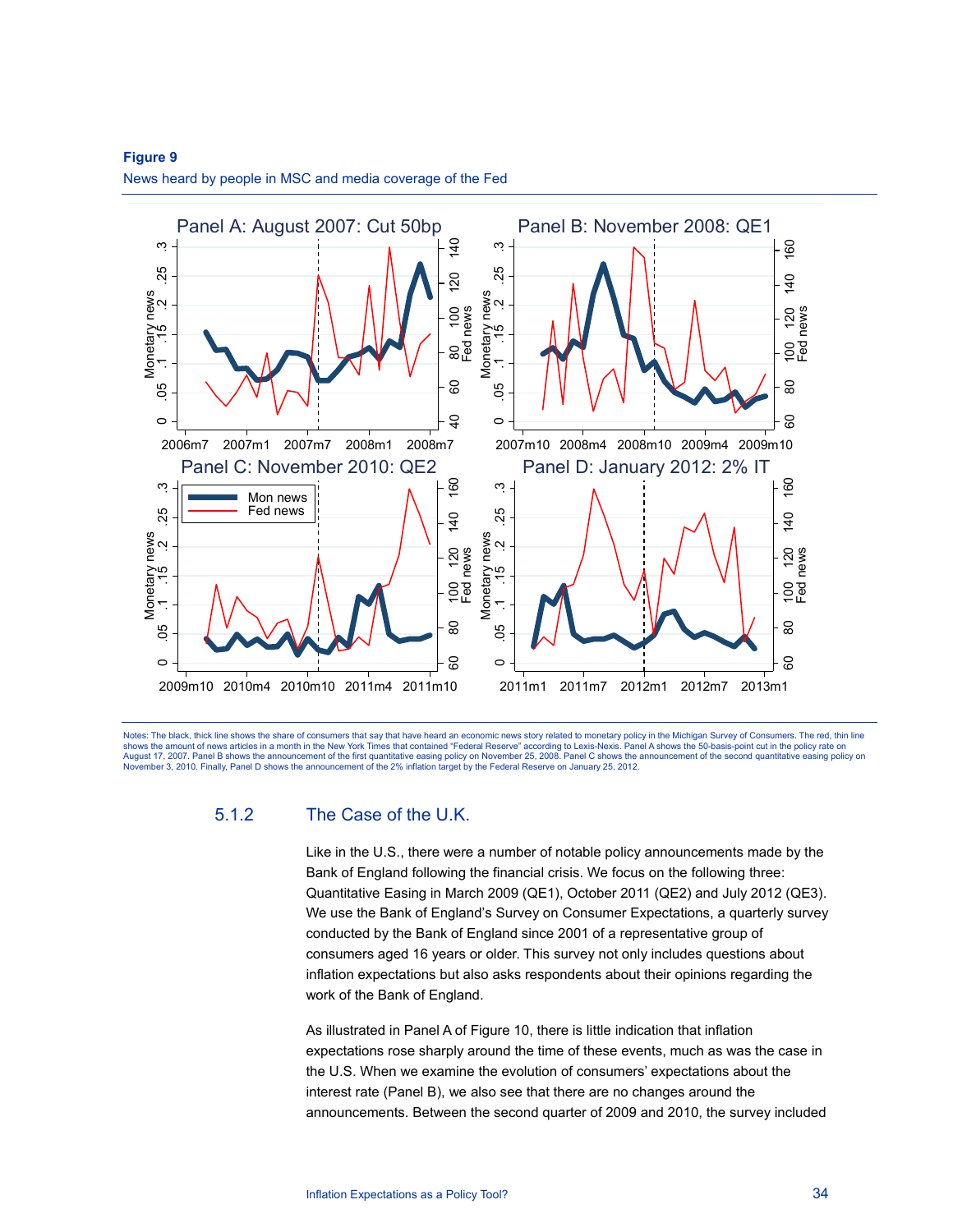another question asking respondents whether they had heard about quantitative easing policies. Following the announcement of QE1, we find that the proportion of consumers that declare that they have no idea about the evolution of interest rates remains constant or increases. About 50% of the respondents stated that they have not heard at all about that policy. Less than 20% said that they have heard a lot about it. This shows that even if this was an exceptional policy, U.K. consumers seemed to be largely unaware of it.







## 5.1.3 The Case of Eurozone

Finally, we explore what happened with big ECB policy announcements, focusing on four specific episodes: the purchasing of Spanish and Italian bonds (August 9, 2011), 0% interest rate and "whatever it takes" (July 26, 2012), Quantitative Easing (March 9, 2015), and QE tapering (December 8, 2016). Turning first to financial market responses, we examine how the 5 years inflation swap and the difference between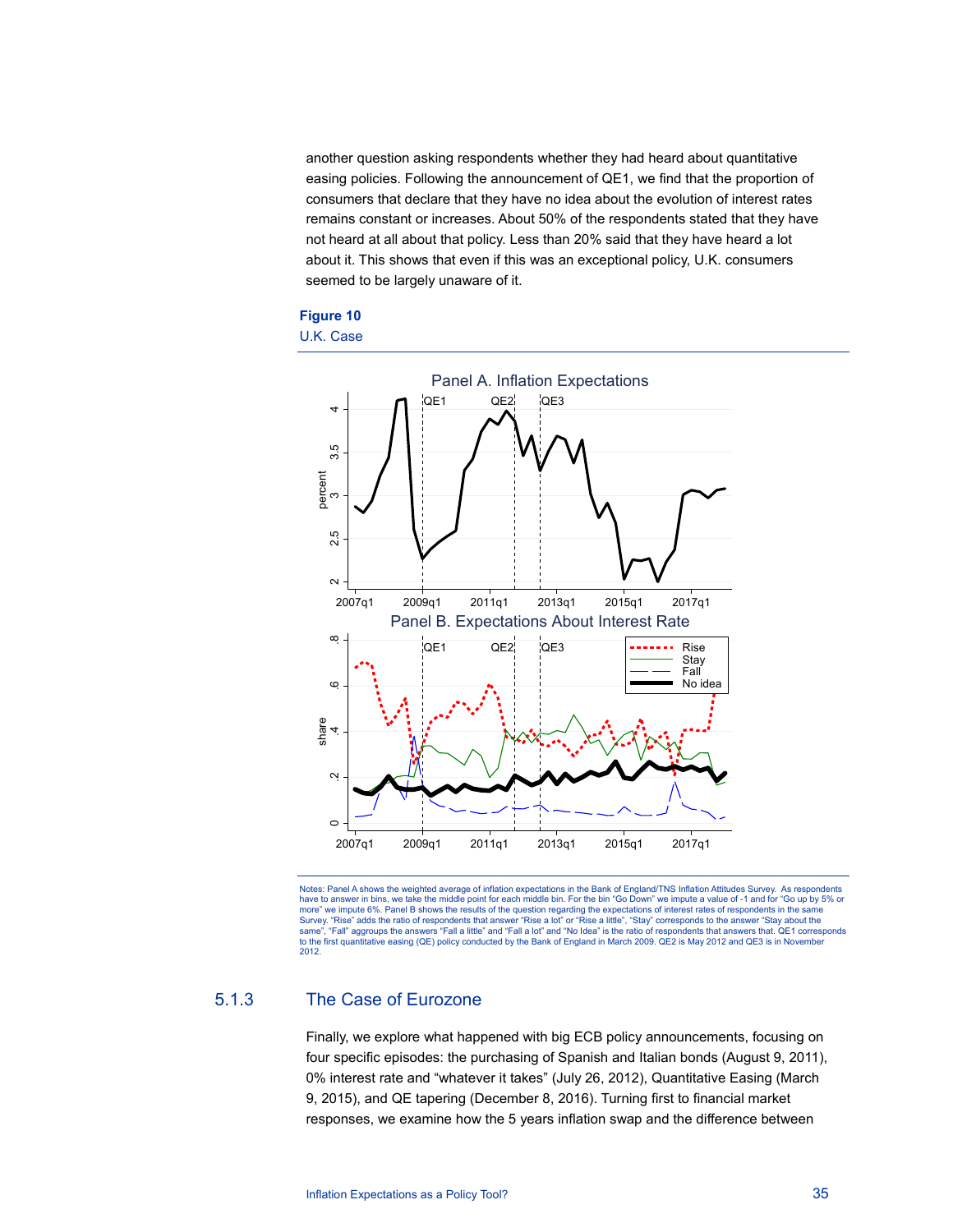the 10-year and 2-year German bund reacted around these announcements. We use daily data and a two-month window as in the U.S. For these variables we see some reactions around the day of these announcements (Figure 11). In the case of the 5 years inflation swap we see moderate changes the day of the events, especially the day of the announcement of the 0% interest rate. In the case of the German bund spread we see bigger changes around the events, with direction that depends on the type of the news.





Notes: This panel shows the 5-years inflation swap and the difference between the 10-year German bund and 2-year German bund at a daily frequency. All data are from Bloomberg. Panel A<br>shows the movements around the purchas 5, 2012 and when ECB president Mario Draghi announced that the ECB was prepared to do "whatever it takes" to preserve the euro on July 26, 2012. Panel C plots the movements around<br>the quantitative easing policy conducted b

> On the other hand, households' inflation expectations appear to be rather insensitive to the announcements (Figure 12). For example, the ECB's announcement of its quantitative easing program in March 2015 had no discernible effect on mean oneyear-ahead inflation expectations of eurozone consumers, which is similar to the behaviour of U.S. consumers in response to the QE announcement by the Federal Reserve.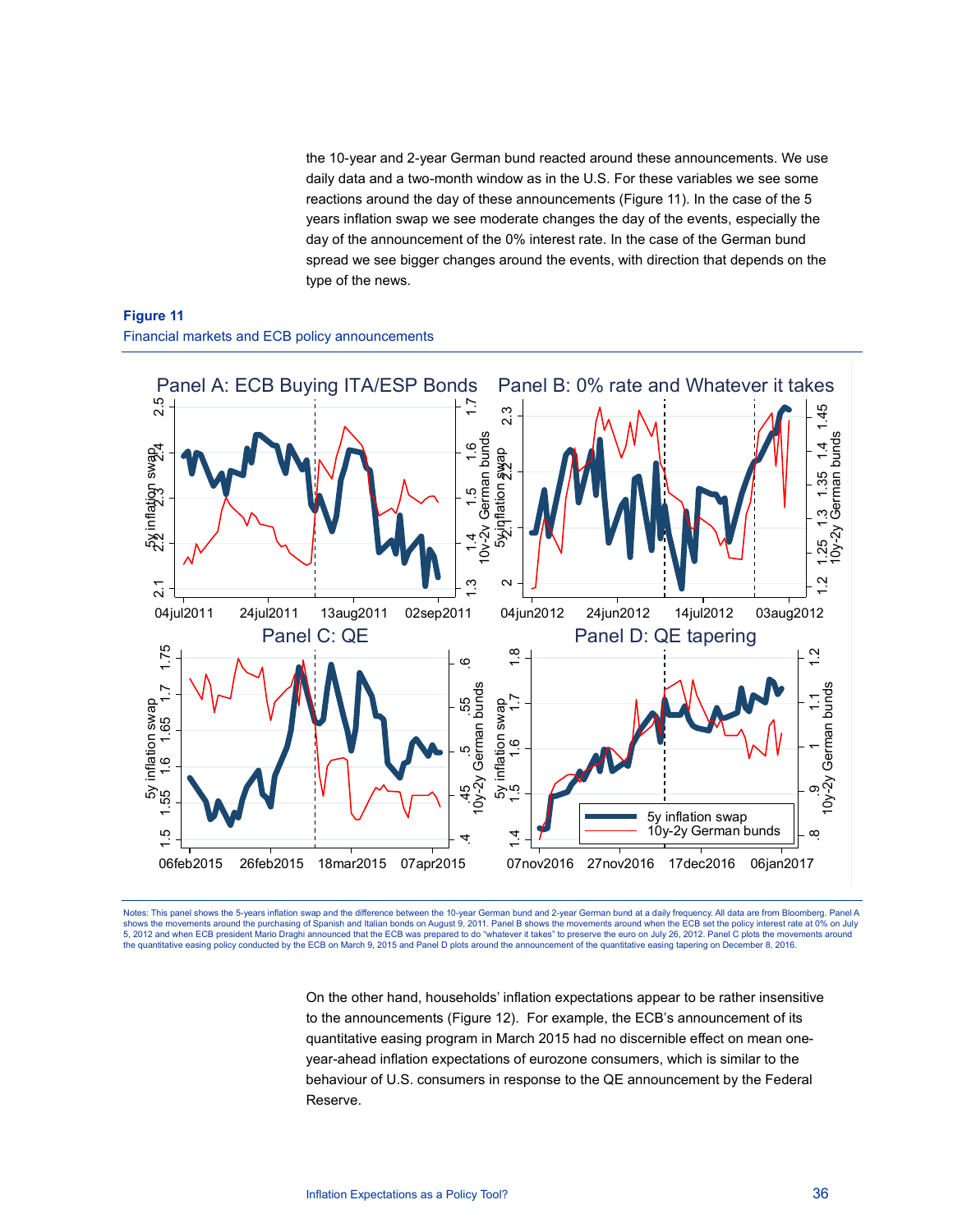

**Figure 12**  Households' inflation expectations and ECB policy announcements

Notes: This figure shows the mean one-year-ahead inflation expectation in the eurozone according to Duca et al (2017). Panel A shows the movements around the purchasing of Spanish and<br>Italian bonds on August 9, 2011. Panel was prepared to do "whatever it takes" to preserve the euro on July 26, 2012. Panel C plots the movements around the quantitative easing policy conducted by the ECB on March 9, 2015. Panel<br>D plots the movements around the

> While we do not have access to time-series data on inflation expectations of U.S. firms, we use a unique survey of firms run by Deloitte to study the evolution of firms' expectations in Europe. This survey of Chief Financial Officers (CFOs) across countries in Europe (both within the eurozone and outside of it) begins in 2015S2 and continues on a semi-annual basis thereafter. This time period includes the QE Tapering announcement which had a discernible effect on financial markets. The Deloitte Survey does not inquire as to CFOs' inflation expectations, but it does ask about their expected capital expenditures and employment over the following twelve months as well as how uncertain they are about the economic outlook. As a result, we can assess whether this announcement had any effect on CFOs' other economic expectations. We report mean responses for countries in the euro area for which we have access to the Deloitte Survey (Germany, France, Italy, Spain, and Finland) and selected non-euro countries (Turkey, Poland, Russia, Sweden, and Norway) for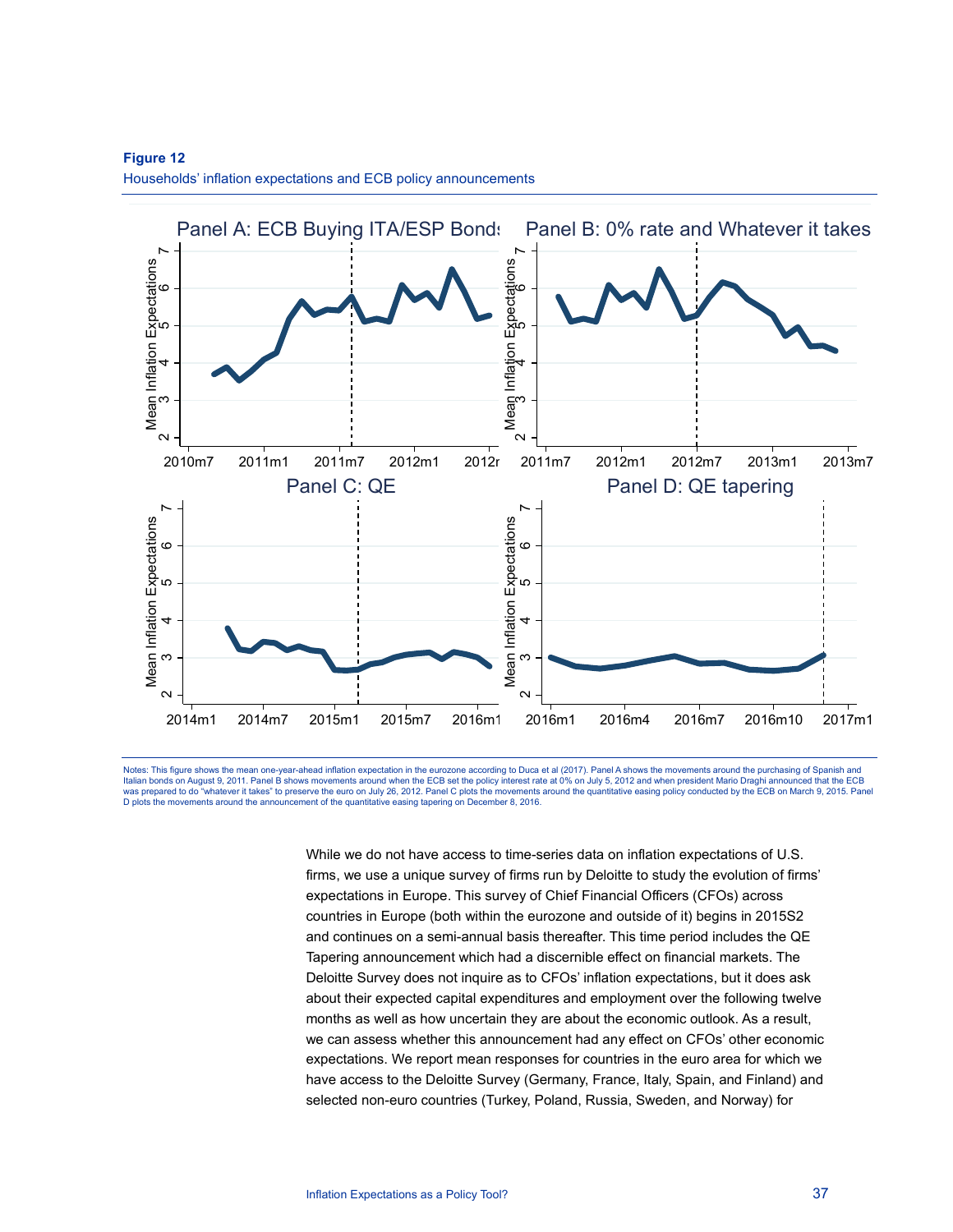comparison. There is little discernible pattern around the time of the announcements (Figure 13). For most economic variables, firms do not seem to become significantly more optimistic or pessimistic than those outside the eurozone. There is a non-trivial decline in optimism about future capital expenditures, but a similar albeit smaller decline also takes place in non-euro countries, making it difficult to argue that the effect stems primarily from the policy announcement.

#### **Figure 13**





Notes: These figures show the simple country average in the Deloitte Survey of Chief Financial Officers (CFOs) around the announcement of the QE tapering in December 2016. Panel A shows the result to the question that asks about the evolution of CAPEX of the company in the next 12 months. The lines indicate the average score where if they answer "Decrease significantly" we computed -2, if CFOs answer "Decrease somewhat" -1, 0 for<br>"No change", 1 if the answer is "Increase somewhat" and 2 if the CFOs answer " question about the number of employees. The coding of scores is the same. Finally, Panel C plots the answer for the question where CFOs were<br>asked to rate the overall level of uncertainty that the firm is facing. It takes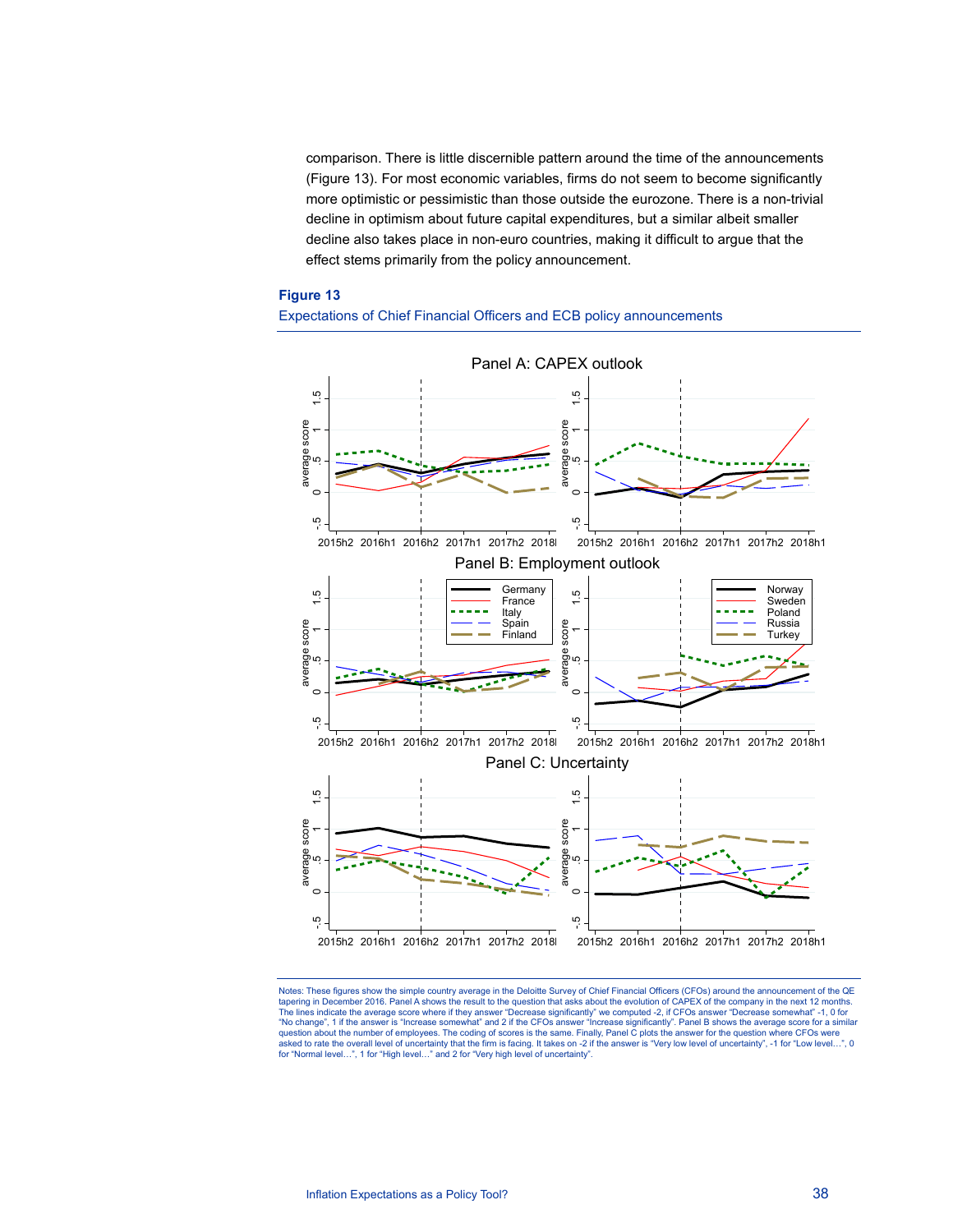In short, across geographic areas, we find little evidence that households and firms respond strongly to monetary policy announcements, even when these receive pronounced coverage in the main media outlets. These results are notably different from what has been previously documented for fiscal policies. D'Acunto et al. (2016), for example, find that an announcement related to increases in value added taxes in Germany had a strong effect on consumers' inflation expectations and on their spending decisions. Similarly, Kueng (2016) finds that spending of high-income households increases strongly in response to announcements that raise their expected after-tax lifetime permanent income in the U.S.

## 5.2 Policy solutions to break the veil of inattention

Given this apparent inattention paid to inflation and monetary policy by households and firms, how can policy-makers possibly affect their expectations in order to achieve more stable economic outcomes? Fortunately, a growing literature on the effects of information on agents' beliefs provides a basis for new communication strategies for policy-makers.

## 5.2.1 Communication to the public can work

While the veil of inattention may give the appearance that policy-makers will never be able to affect agents' expectations sufficiently to affect their economic decisions, recent experimental evidence suggests otherwise. Specifically, a number of recent papers use information treatments to households and firms and find that these treatments have large and immediate effects on agents' inflation expectations. For example, Armantier et al. (2016) use randomized control trials to provide information about professionals' inflation forecasts to households and find that, relative to a control group that received no such treatment, their inflation forecasts respond strongly to the information and in the expected direction. This effect is particularly strong for households whose beliefs are initially further from the mean and who are more uncertain about inflation. Binder and Rodrigue (2017) find a similar result in a separate experiment providing information about recent inflation or about the central bank's inflation target to households.

This strong response of inflation expectations to information treatments is not limited to households. CGK document a similar finding for firms in New Zealand: providing managers with information about inflation or monetary policy can lead to large changes in the inflation forecasts of managers, especially those who are most uninformed. The strength of this effect can also be seen in the unique experiment provided by the Bank of Italy's randomized provision of information about recent inflation to Italian firms. As described in section 3.2, starting in 2012Q3, some firms in this survey were asked about inflation without being provided any additional information whereas other firms in the survey were first told about recent inflation values. As can be seen in Figure 14, this provision of information to agents led to large deviations in inflation expectations across the two groups of firms depending on recent inflation dynamics in Italy, with treated firms having expectations that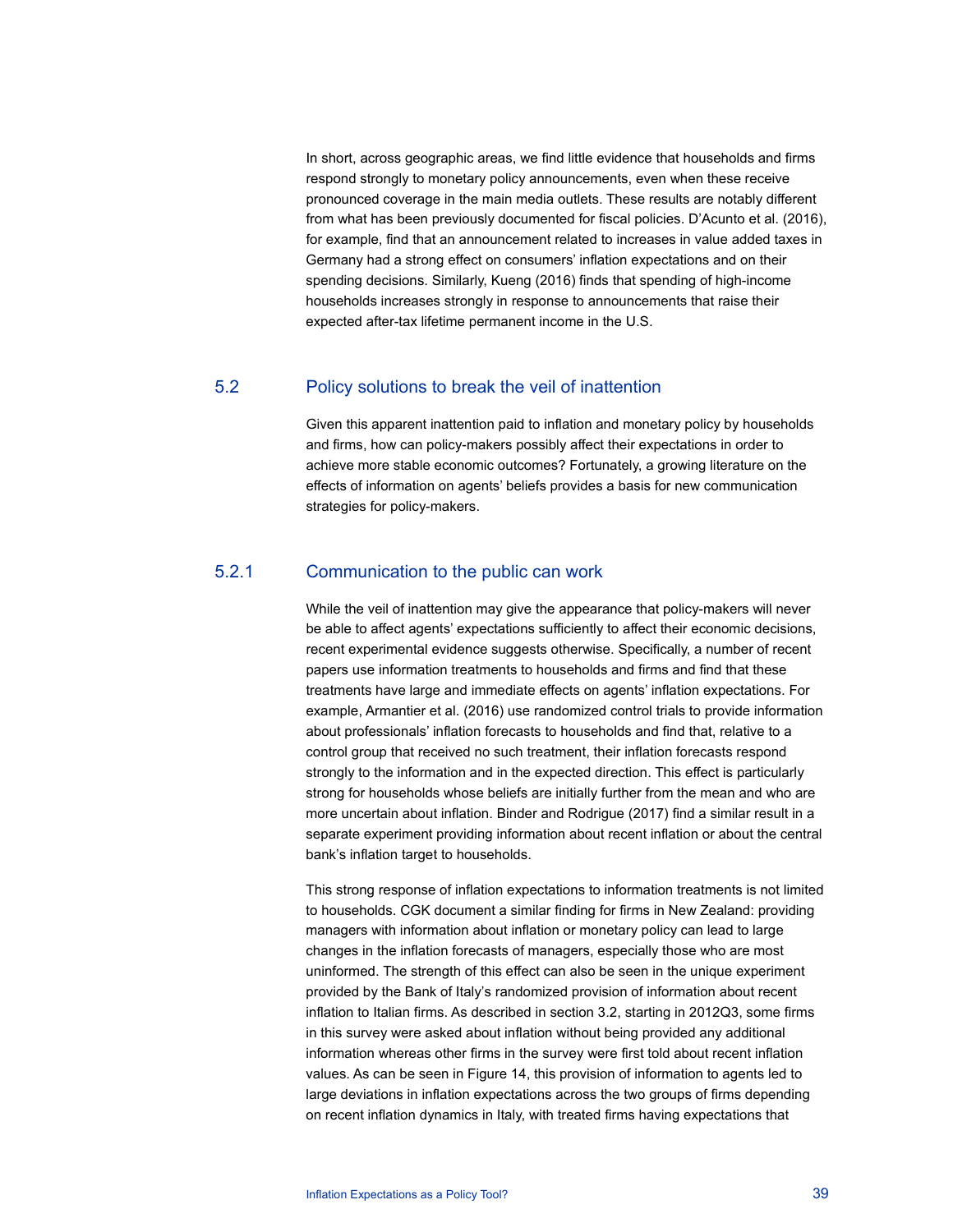tracked inflation much more closely as well as displaying much less disagreement amongst themselves about the path of future inflation. Another experiment in this spirit is described in Frache and Lluberas (2017). They document that Uruguayan firms have to obtain information about recent inflation when renegotiating wages at fixed times during the year. They find that when firms undergo this information treatment, their forecasts of inflation improve significantly relative to firms that do not have to acquire information about inflation that month.

### **Figure 14**





Notes: The blue, dashed line shows the actual inflation rate in Italy. The thick, black, solid line shows one-year-ahead inflation expectations of firms in the control group. The long-dash, green line shows inflation expectations of the firms treated with recent inflation statistics (that is, firms are told recent inflation rate before firms are asked to report their inflation expectations). The thin, red line shows inflation expectations of the firms treated with the ECB's inflation target (that is, firms are told the ECB inflation target before firms are asked to report their inflation<br>expectations). Source: Coibion, Gorodnichenko and Ropele (2018).

## 5.2.2 Simple messages are better

How strongly agents respond to new information depends on the nature of the information provided to them, the source of that information, and how much they already know. As a result, we should expect some forms of information treatment to be more powerful than others, which is precisely what this line of research has documented. For example, Armantier et al. (2016) find that providing households with information about professionals' forecasts of inflation (which they generally don't know or observe) has larger effects on their inflation expectations than providing them information about food inflation (which they are generally more confident about). Binder and Rodrigue (2017) find that effects on households' beliefs when providing information about recent inflation or the Federal Reserve's inflation target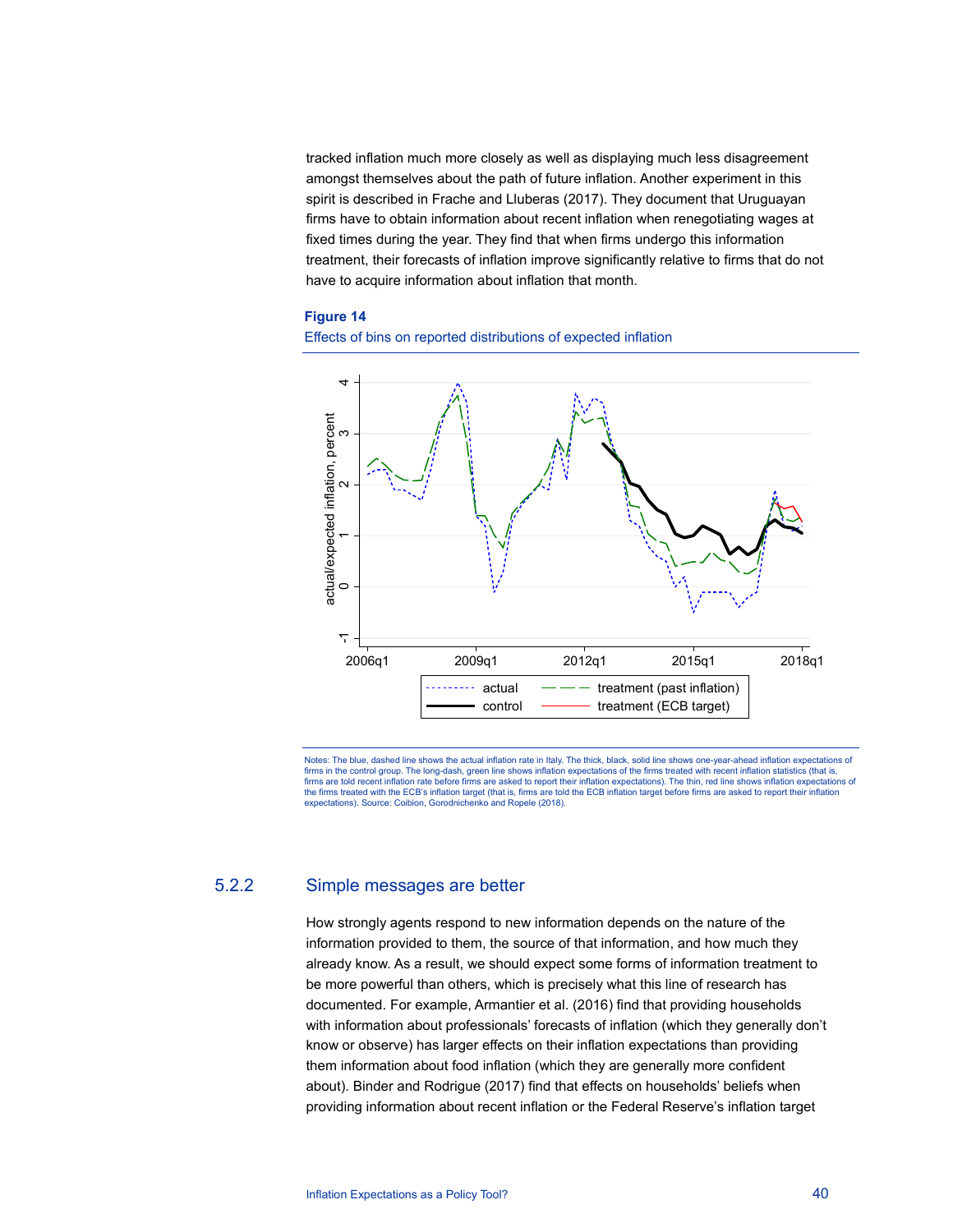are approximately the same. CGK find similar effects on inflation expectations when treating firms with information about the central bank's inflation target, recent inflation dynamics or the forecasts of professional forecasters. However, providing participants with information about the forecasts of other firms has much smaller effects on their beliefs, consistent with them viewing these as providing less reliable information. CGR find that Italian firms which receive information about recent inflation respond approximately as much to this information as firms which are told about the ECB's inflation target.

If agents' beliefs are so sensitive to information about recent inflation and the inflation target in experiments, why don't central bankers' policy announcements have more discernible effects on the expectations of households and firms, as documented in section 5.1? One reason is that these agents may not be exposed to this news, a possibility to which we return below. But it could also be the case that the way in which the news is presented to them is not comprehensible to them. To assess this possibility, Coibion, Gorodnichenko and Weber (2018) provide different information treatments to U.S. households, including not just simple statements about recent inflation or the central bank's target (as done in previous work), but also by providing randomized subsets of households with either the FOMC statements or *USA Today*'s news coverage of the FOMC announcements or FOMC forecasts. They find that providing households with FOMC statements has no statistically significant marginal effect on agents' beliefs relative to simply telling them about recent inflation dynamics (Table 4). This is consistent with Hernandez-Murillo and Shell (2014) showing that statements by the FOMC have become increasingly difficult to understand over time and now require a Ph.D. to fully understand.<sup>22</sup> Reading news coverage of FOMC decisions has an even smaller effect on households' inflation forecasts than reading FOMC statements. This suggests that policy-makers cannot rely on news media to make their policy decisions and announcements sufficiently clear for the general population to process. Simply providing FOMC forecasts is as powerful as giving recent inflation figures. The current "Fed-speak" approach is not a particularly successful communication strategy with respect to the general public.

A successful communication strategy that aims to affect the expectations of firms and households should therefore consist of much more accessible messages.<sup>23</sup> Multi-layered presentation (that is, presentation of the same material in a sequence of messages with different levels of complexity) of a central bank's policies may be a more effective way to reach the public as is shown in randomized control trials (Haldane and McMahon, 2018).

<sup>&</sup>lt;sup>22</sup> Bulir, Jansen, and Cihak (2012) document that other central banks tend to have equally complex communication.

 $23$  For comparison, Mervyn King (2007) delivers a representative central banker's view of communications: "Explaining our analysis at some length is a richer source of information for markets than code words or statements about the future path of interest rates. Less weight should be placed on the short statements that are published with the announcements of our decisions because such statements, as we have seen elsewhere, run the risk of becoming monetary policy by code word. They do not help markets understand how we are likely to react to future data." Our results suggest that, when it comes to firms and households rather than financial markets, monetary policy by "code word" may be a much more successful strategy. More elaborate messages, however, can help with a more positive coverage of policy decisions by the media (Berger, Ehrmann, and Fratzscher 2011).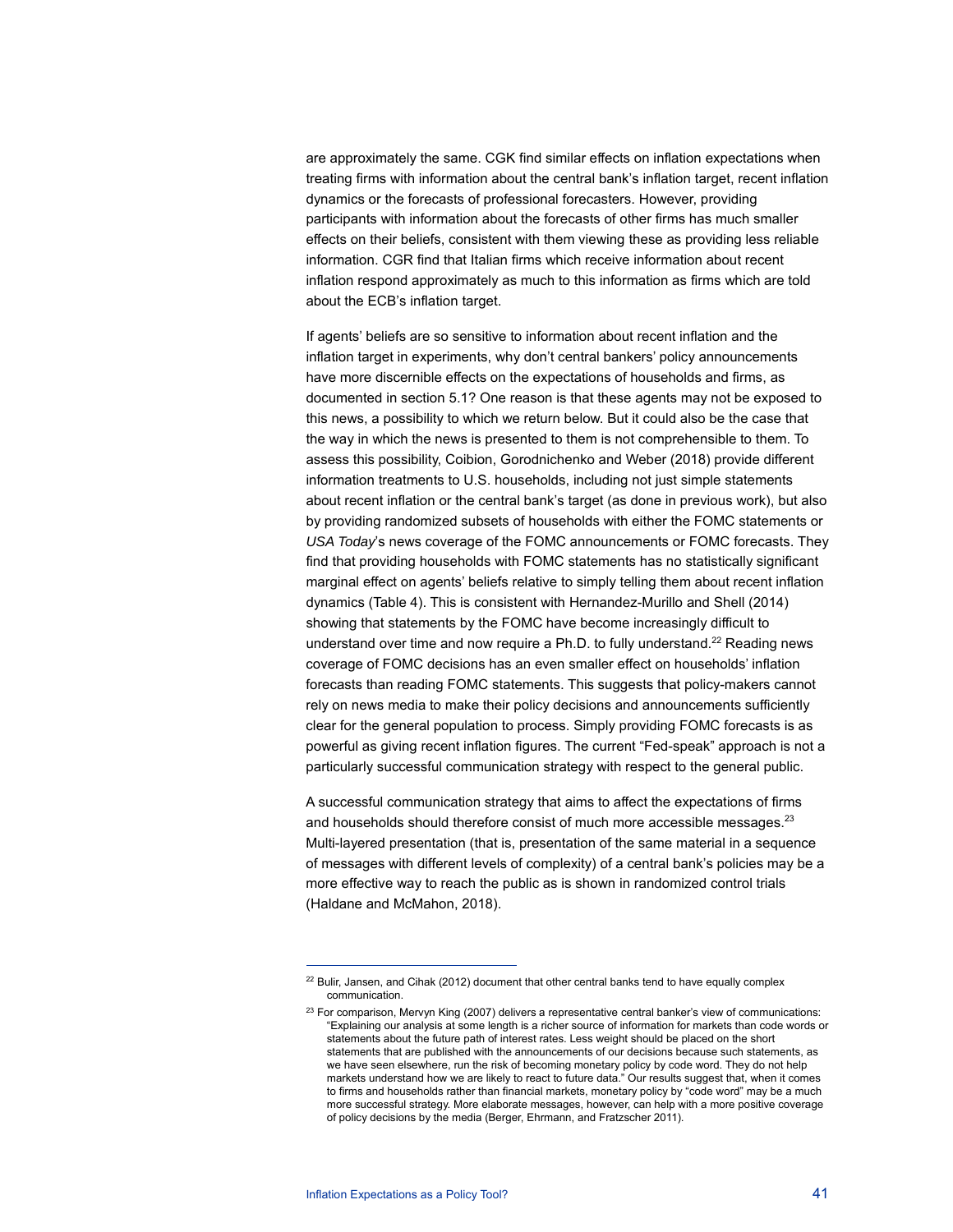#### **Table 4**

#### Treatment Effects

| Dependent variable: Revision of one-year-ahead inflation forecast |             |
|-------------------------------------------------------------------|-------------|
| Control group                                                     | $1.350***$  |
|                                                                   | (0.233)     |
| Treatment groups (coefficients are relative to control)           |             |
| Irrelevant 2% figure                                              | 0.265       |
|                                                                   | (0.343)     |
| Past inflation                                                    | $-1.954***$ |
|                                                                   | (0.366)     |
| Inflation target                                                  | $-1.411***$ |
|                                                                   | (0.341)     |
| <b>FOMC</b> inflation forecast                                    | $-2.004***$ |
|                                                                   | (0.384)     |
| <b>FOMC</b> statement                                             | $-2.272***$ |
|                                                                   | (0.335)     |
| USA Today coverage of FOMC statement                              | $-0.950**$  |
|                                                                   | (0.397)     |
| Observations                                                      | 1,484       |
| R-squared                                                         | 0.049       |
|                                                                   |             |

Notes: The table reports estimated effects of providing information (indicated in the left column) to households participating in the AC Nielsen Homescan panel. For treatment "Irrelevant 2% figure", households are informed that population in the U.S. grew 2% over the last three years. The dependent variable is equal to (post-treatment one-year-ahead inflation expectations) minus (pre-treatment oneyear-ahead inflation expectations). Pre-treatment expectations are computed as the implied mean of expected inflation distribution over the next year. Post-treatment expectations are elicited as point forecasts. Source: Coibion, Gorodnichenko and Weber (2018). Robust standard errors are reported in parentheses. \*\*\*, \*\*, \* indicate statistical significance at 1, 5 and 10 percent levels.

## 5.2.3 Target the message to the scenario

In a communication campaign, a central bank has a choice over which message to share with the public. The growing empirical evidence on how households and firms react to information treatments strongly supports the notion that they respond in a Bayesian manner, i.e. forming new beliefs that depend both on their original belief and the signal they receive. Hence, policy-makers can push inflation beliefs either up or down depending on which information they choose to provide. Clearly no policy institution will want to release information that is factually incorrect, but there are different facts that they can choose to emphasize.

To illustrate this point, consider the case of Italy in 2014. Inflation was running below 1% and expectations of firms were around 1.5%. Giving firms information about recent inflation tended to lower their inflation expectations, as is evident from the difference in beliefs between firms that were told this information and firms that were not (Table 4). But giving them information about the ECB's inflation target of just below 2% would have tended to raise them. By choosing which information to stress, policy-makers can therefore guide expectations in a direction that helps stabilize economic outcomes. Because economic conditions change over time, the message will likely need to change as well.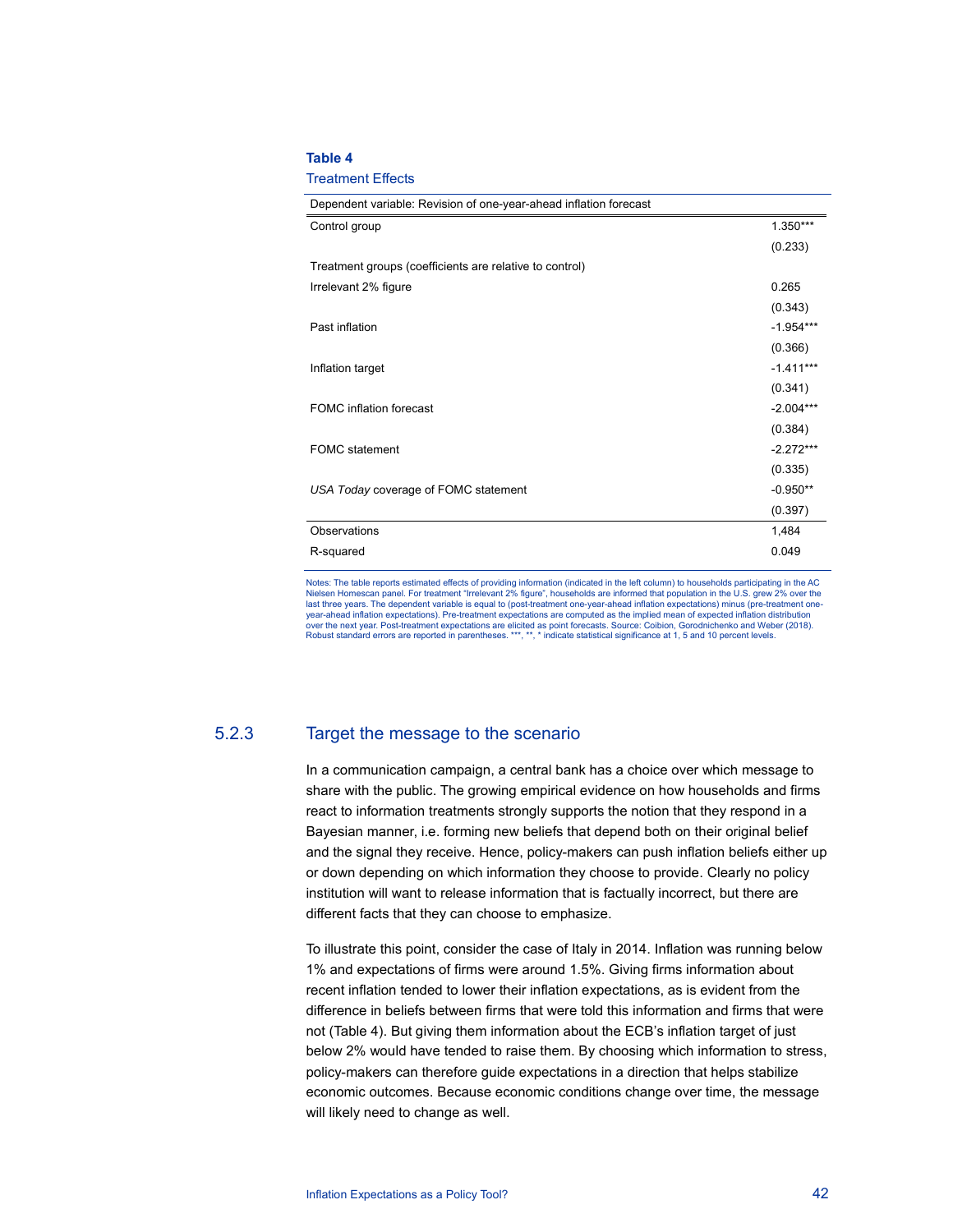## 5.2.4 Repeat the message

Another lesson from the recent literature using experimental treatments is that the effect of information on households' and firms' beliefs is short-lived. For example, CGK perform an experiment in which firm managers were provided with information about the Reserve Bank of New Zealand's inflation target. As discussed above, this information had a large and immediate effect on the reported inflation forecasts of relatively uninformed managers. However, when these were surveyed again six months later, the beliefs of the treated group were not meaningfully different than those of the control group who did not receive the information. The effect of the information treatment on beliefs had fully dissipated within six months.

Other work has found similar transitory effects of information treatments. For example, CGR use the fact that information treatments to Italian firms vary over time with the level of inflation to assess how long-lived the effects of each information treatment are. They find that while the contemporaneous effects on inflation expectations are large, these fade quickly and appear to have dissipated after around six months, similar to the finding in CGK. Frache and Lluberas (2017) similarly find large forecast revisions each time firms in Uruguay are forced to renegotiate wages and acquire information about inflation. Since this happens every six months on average, this again implies that information treatments on firms have only short-lived effects. Cavallo et al. (2017) also report that the effects of informational treatment for consumers dissipate within six months.

The transitory nature of information treatments on inflation expectations of firms and households implies that policy-makers need to pursue a repeated set of announcements when they seek to affect these agents' expectations in a persistent manner. One-time announcements may have immediate and long-lived effects on the expectations of professional forecasters and financial market participants; they have no such effects on other agents' expectations. Policy-makers should therefore consider pursuing systematic communication campaigns that repeatedly target the relevant audience when that audience involves firms or households.

## 5.2.5 Take the message direct to the target audience

In an early contribution, Berger, Ehrmann and Fratzscher (2011) asked, "The commercial success of a private firm crucially depends on its ability to reach its customers and to convey a favorable image of its products and corporate identity but does the same apply to policy institutions?" After studying media coverage of the ECB's decisions, their answer is a conditional yes with the effectiveness of policy communication being potentially clouded by the media. Indeed, the weak responses of household and firm expectations to significant monetary policy announcements documented in section 5.1 indicates that relying on traditional media channels to diffuse policy messages is unreliable. First, the media tends to disproportionately cover negative news (Hamilton 2004). Second, many households do not follow standard news outlets. Third, even when they are exposed to media articles on monetary policy, households do not respond strongly to their news content compared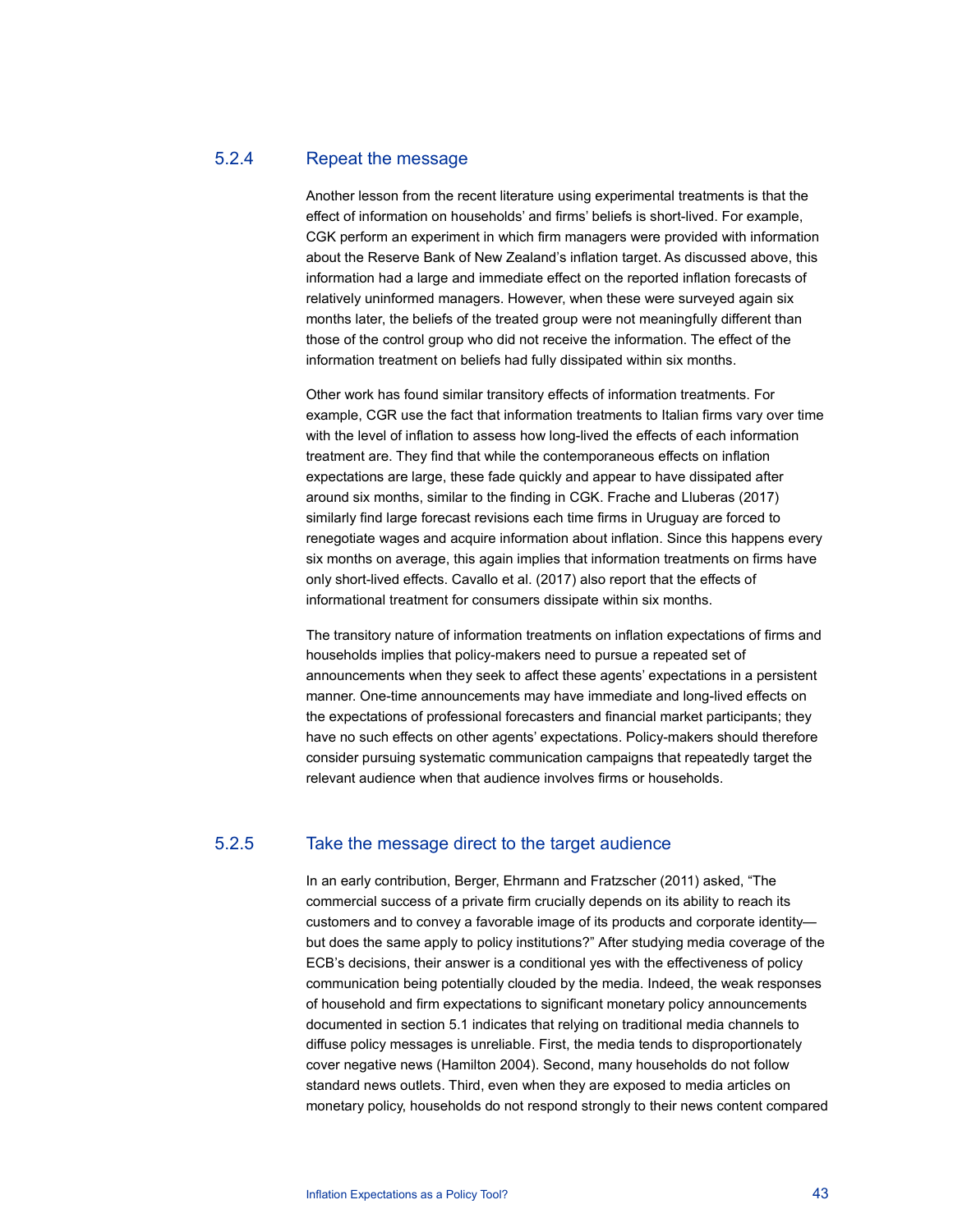to simpler messages, as shown in Table 4. Having a significant impact on the inflation expectations of these agents will therefore require more targeted "marketing" strategies.

There is an extensive history of policy-making institutions developing messages meant to shape the general public's opinion that can help serve as a guide. Public health messages have long advertised the dangers of certain behaviours through aggressive advertising campaigns in magazines, billboards and television. Each year, there are seasonal campaigns to induce people to take the flu shot or, in the case of the U.S., to induce people to sign up for health care during "open season". Campaigns like these are not limited to health issues however. For example, following the passage of the 2001 Bush tax cuts, the Internal Revenue Service sent letters to American taxpayers letting them know they would be receiving a check in the mail as a result of the policy and that this check was not considered taxable income. The introduction of the euro to the public was similarly preceded by an extensive publicity campaign by the ECB.

The growth of social media can facilitate this targeted approach. Much like corporate advertising and political messages are now targeted to well-defined audiences that are likely to respond to the information, central banks could pursue ad-based communication strategies that focus on specific groups. Such an approach would avoid working through the news media, which much of the population does not follow closely or does not treat as very informative, as illustrated in Table 4. Ads with clear narratives could break through this intermediation flow and allow the central bank to directly reach new audiences.<sup>24</sup>

Targeted messages that reach the relevant audience can also help reduce regional disparities in economic activity in a way that aggregate policy actions (like interest rate changes) cannot. This can therefore help mitigate one of the major limitations of common currency areas, namely the inability to "tailor" policy to local conditions. Consider for example the hypothetical case of a currency bloc with one region that is booming (call it the North) and one that is in recession (call it the South), such that aggregate interest rate changes cannot simultaneously stabilize both regions. A campaign that raises inflation expectations in the South but lowers them in the North via targeted messages to each can thereby lower real interest rates in the former while raising them in the latter.

<sup>&</sup>lt;sup>24</sup> In a recent speech, Haldane (2017) emphasizes the importance of narratives: ""[W]hen it comes to assessing the impact of central bank actions on the trust and understanding of the public, little if any attention has been paid to some of the richer informational channels through which news might spread between people. For example, the recent work of George Akerlof and Robert Shiller has emphasized the role of "popular narratives" in shaping the public's expectations and decisions. Story-telling is the ultimate communications device. History is no more than a sequence of stories. These stories spread word by word, mail by mail, Tweet by Tweet. They obey the same laws of motion as epidemics, with viral spread beyond a tipping point. And in a world of modern media, these popular narrative epidemics are probably spreading further and faster than ever previously. This matters for individuals' feelings and decisions and, potentially, for macro-economic behavior."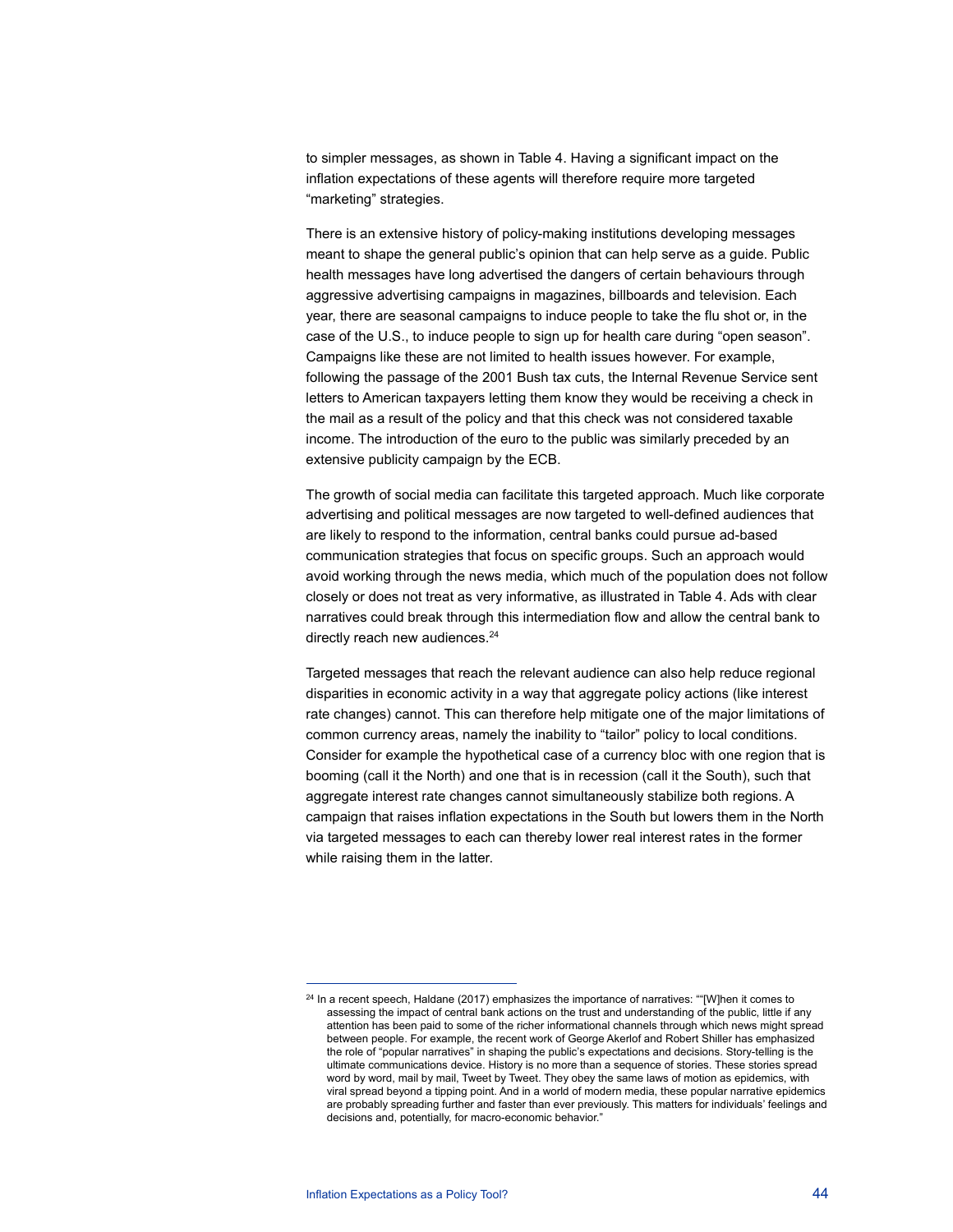## 6 Conclusion

The onset of the zero-bound on interest rates generated a need for new monetary policy strategies. One such commonly discussed approach is a more active management of inflation expectations. If policy-makers can alter agents' inflation expectations, then perceived real interest rates can be manipulated even in the absence of changes in nominal interest rates, presumably leading to changes in consumption and investment decisions. Furthermore, manipulating inflation expectations of price-setters can have a direct effect on price changes, thus providing another channel to control inflation. Our reading of recent evidence makes us cautiously optimistic about the future of this policy option, although it is not yet ready for full deployment. There is now robust evidence on the causal effect of inflation expectations on the decisions of households and firms, which suggests that this tool has potential. However, we note several caveats. First, the specific mechanisms linking inflation expectations and economic decisions are not yet clearly identified, which we view as a call to academics for continuing this burgeoning research agenda. Second, we lack high-quality surveys of firms' expectations, which we similarly view as a call for statistical agencies to develop and field new nationally representative surveys of firms. Third, in low-inflation environments, central banks face the inattention of households and firms to monetary policy announcements, which calls for new communications strategies on the part of central banks.

The current era of low interest rates combined with a possible recession in the coming years suggests that the need for non-traditional monetary policies is likely to grow. Limited fiscal space resulting from the last recession will make the issue of having a wide range of non-traditional monetary tools even more pressing, both because fiscal stimuli are unlikely to be forthcoming and growing debt levels are likely to raise new concerns about the solvency of some national governments. Pursuing new research on expectations, fielding new surveys and developing innovative communications strategies are steps that we can take now in anticipation of future challenges to monetary policy.

But the management of expectations by policy-makers has scope that extends well beyond getting around the zero-bound constraint on interest rates. Because communication can be targeted to different regions, different industries and different groups, this policy tool can in principle be used to affect economic activity in a much more precise and targeted manner than the bludgeon of nominal interest changes. While central banks have long focused on financial markets and how monetary policy actions affect and pass through the financial system, expectations management represents a policy tool to precisely and directly affect consumers and firms while side-stepping the financial system. While this is unlikely to be a panacea for all of our economic woes, the development of such a tool could be exceptionally useful for economic stabilization, especially when fiscal policy-makers are missing in action.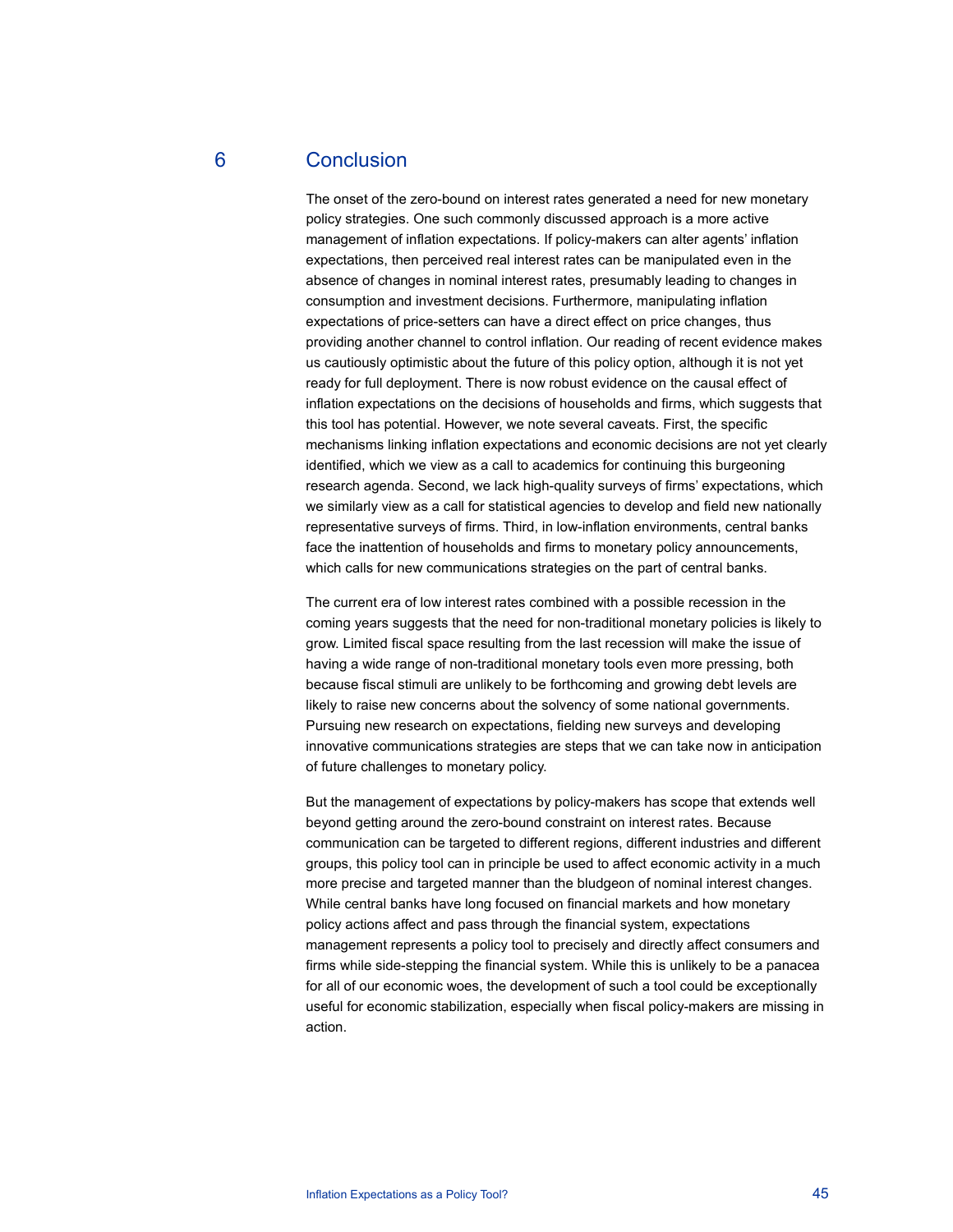## **References**

Afrouzi, Hassan 2018 "Strategic Inattention, Inflation Dynamics and the Non-Neutrality of Money," manuscript.

Afrouzi, Hassan, Saeed Bayat, Omid Ghaderi and Ali Madanizadeh 2018. "Inflation expectations under volatile inflation: Evidence from firms in Iran," Manuscript.

Andrade, Philippe, Gaetano Gaballo, Eric Mengus, and Benoit Mojon, 2015. "Forward Guidance and Heterogeneous Beliefs," Working paper 573, Banque de France.

Andrade, Philippe, Olivier Coibion, Erwan Gautier and Yuriy Gorodnichenko, 2018. "Inflation Expectations and the Decisions of Firms: Evidence from France," Manuscript.

Arioli, Rodolfo, Colm Bates, Heinz Dieden, Ioana Duca, Roberta Friz, Christian Gayer, Geoff Kenny, Aidan Meyler, and Iskra Pavlova, 2017. "EU consumers' quantitative inflation perceptions and expectations: an evaluation," Occasional Paper Series 186, European Central Bank.

Armantier, Olivier , Wandi Bruine de Bruin, Simon Potter, Giorgio Topa, Wilbert Van der Klaauw, and Basit Zafar, 2013. "Measuring Inflation Expectations," Annual Review of Economics 5(11): 1-29.

Armantier, Olivier, Scott Nelson, Giorgio Topa, Wilbert van der Klaauw, and Basit Zafar, 2016. "The Price Is Right: Updating Inflation Expectations in a Randomized Price Information Experiment," Review of Economics and Statistics 98(3): 503-523.

Armantier, Olivier, Wändi Bruine de Bruin, Giorgio Topa, Wilbert Klaauw, and Basit Zafar, 2015. "Inflation Expectations And Behavior: Do Survey Respondents Act On Their Beliefs?" International Economic Review 56: 505-536.

Bachmann, Rudiger, Tim Berg, and Eric Sims 2015 "Inflation Expectations and Readiness to Spend: Cross Sectional Evidence," American Economic Journal: Economic Policy, 7(1): 1-35

Beechey, Meredith J., Benjamin K. Johannsen, and Andrew T. Levin. 2011. "Are Long-Run Inflation Expectations Anchored More Firmly in the Euro Area Than in the United States?" American Economic Journal: Macroeconomics 3(2): 104-29.

Berger, Helge, Michael Ehrmann, and Marcel Fratzscher, 2011. "Monetary Policy in the Media," Journal of Money, Credit and Banking 43(4): 689-709.

Binder, Carola and Rodrigue, Alex, 2017. "Household Informedness and Long-Run Inflation Expectations: Experimental Evidence." Manuscript. Available at SSRN: https://ssrn.com/abstract=3040706.

Binder, Carola, 2017. "Fed speak on main street: Central bank communication and household expectations," Journal of Macroeconomics 52(C): 238-251.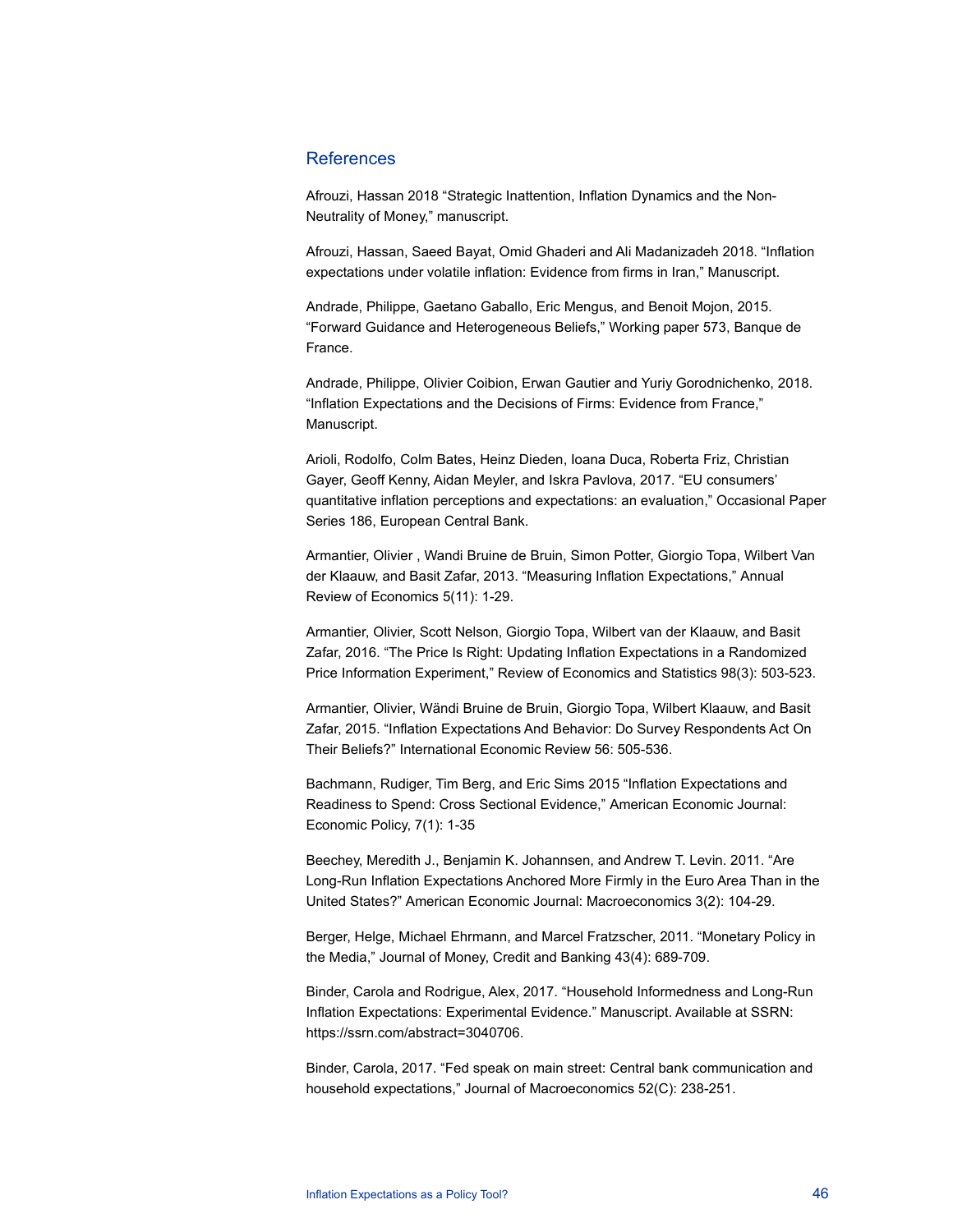Blinder, Alan, Michael Ehrmann, Marcel Fratzscher, Jakob De Haan, and David-Jan Jansen 2008 "Central Bank Communication and Monetary Policy: A Survey of Theory and Evidence," Journal of Economic Literature 46(4): 910–945.

Blinder, Alan S. 2018. "Through a Crystal Ball Darkly: The Future of Monetary Policy Communication." AEA Papers and Proceedings 108: 567-571.

Bloom, Nicholas, Steven J. Davis, Lucia Foster, Brian Lucking, Scott Ohlmacher and Itay Saporta-Eksten, 2017. "Business-Level Expectations and Uncertainty," Manuscript.

Bruine de Bruin, Wandi, Baruch Fischhoff, Susan Millstein and Bonnie Halpern-Felsher, 2000. "Verbal and Numerical Expressions of Probability: It's a Fifty-Fifty Chance," Organizational Behavior and Human Decision Processes 81: 115-131.

Bruine de Bruin, Wandi, Wilbert Van der klaauw, Giorgio Topa, Julie S. Downs, Baruch Fischhoff, and Olivier Armantier, 2012. "The effect of wording on consumers' reported inflation expectation," Journal of Economic Psychology 33: 749-757.

Bryan, Michael F., and Guhan Venkatu, 2001 "The Demographics of Inflation Opinion Surveys." Economic Commentary, Federal Reserve Bank of Cleveland.

Bulir, Ales, David-Jan Jansen, and Martin Cihak, 2012. "Clarity of Central Bank Communication About Inflation," IMF Working Papers 12/9, International Monetary Fund.

Campbell, Jeffrey R., Charles L. Evans, Jonas D.M. Fisher, and Alejandro Justiniano, 2012. "Macroeconomic Effects of Federal Reserve Forward Guidance," Brookings Papers on Economic Activity 2012(43, Spring): 1-80.

Carney, Mark, 2013. Press Conference, 24th October 2013. Available at https://www.bankofengland.co.uk/-/media/boe/files/speech/2013/the-uk-at-the-heartof-a-renewed-globalisation-press-conference-transcript.

Carroll, Christopher D., 2003. "Macroeconomic Expectations of Households and Professional Forecasters," Quarterly Journal of Economics 118(1): 269–298.

Cavallo, Alberto, Guillermo Cruces, and Ricardo Perez-Truglia, 2017. "Inflation Expectations, Learning, and Supermarket Prices: Evidence from Survey Experiments," American Economic Journal: Macroeconomics 9(3): 1-35.

Clark, Todd E., and Troy A. Davig, 2008. "An Empirical Assessment of the Relationships Among Inflation and Short- and Long-Term Expectations," Research Working Paper RWP 08-05, Federal Reserve Bank of Kansas City.

Coibion, Olivier, Serafin Frache, Yuriy Gorodnichenko, and Rodrigo Lluberas, 2018. "Causal Effects of Information Treatments for Uruguayan Firms," Manuscript.

Coibion, Olivier, and Yuriy Gorodnichenko, 2015a. "Is the Phillips Curve Alive and Well After All? Inflation Expectations and the Missing Disinflation," American Economic Journal: Macroeconomics 7: 197-232.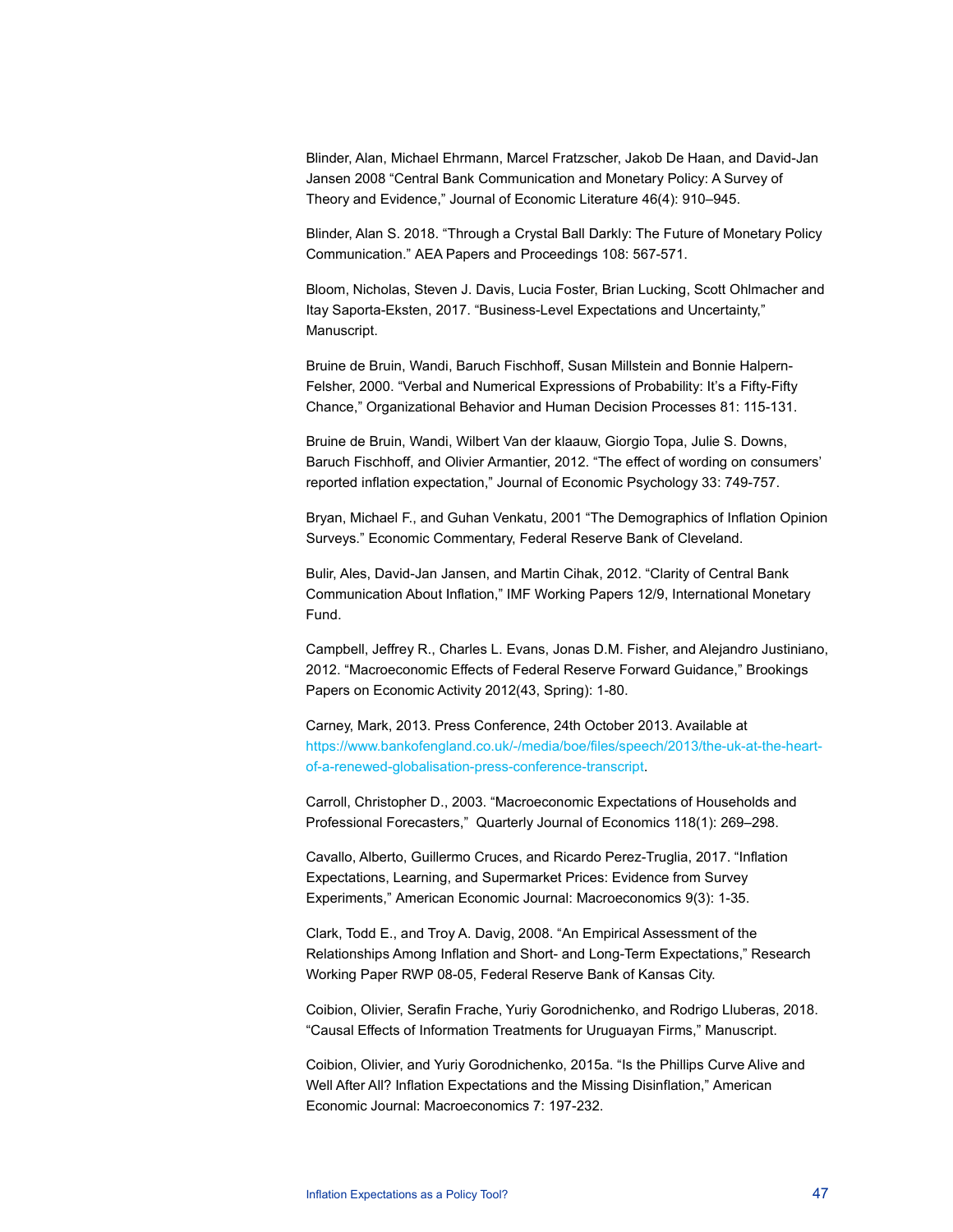Coibion, Olivier, and Yuriy Gorodnichenko, 2015b. "Inflation Expectations in Ukraine: A Long Path to Anchoring?" Visnyk of the National Bank of Ukraine 223: 6-21.

Coibion, Olivier, Yuriy Gorodnichenko, and Saten Kumar, forthcoming. "How Do Firms Form their Expectations? New Survey Evidence," American Economic Review.

Coibion, Olivier, Yuriy Gorodnichenko, and Gee Hee Hong, 2015. "The Cyclicality of Sales, Regular and Effective Prices: Business Cycle and Policy Implications," American Economic Review 105(3): 993-1029

Coibion, Olivier, Yuriy Gorodnichenko, and Michael Weber, 2018. "Monetary Policy Communications and Their Effects on Household Inflation Expectations," Manuscript.

Coibion, Olivier, Yuriy Gorodnichenko, and Rupal Kamdar, forthcoming. "The Formation of Expectations, Inflation and the Phillips Curve," Journal of Economic Literature.

Coibion, Olivier, Yuriy Gorodnichenko, and Tiziano Ropele, 2018. "Inflation Expectations and Firm Decisions: New Causal Evidence," manuscript.

Constancio, Vitor, 2017. "Understanding and Overcoming Low Inflation," Remarks at the Conference on "Understanding inflation: lessons from the past, lessons for the future?", Frankfurt am Main, 21 and 22 September 2017. Available at https://www.ecb.europa.eu/press/key/date/2017/html/ecb.sp170922\_2.en.html.

Christelis, Dimitris, Dimitris Georgarakos, Tullio Jappelli, and Maarten van Rooij, 2016. "Trust in the Central Bank and Inflation Expectations," DNB Working Papers 537, Netherlands Central Bank, Research Department.

Crump, Richard, Stefano Eusepi, Andrea Tambalotti, and Giorgio Toppa 2015 "Subjective Intertemporal Substitution," Federal Reserve Bank of New York Staff Reports N 734

D'Acunto, Francesco, Ulrike Malmendier, Juan Ospina, and Michael Weber, 2018. "Salient Price Changes, Inflation Expectations, and Household Behavior," manuscript.

D'Acunto, Francesco, Daniel Hoang, and Michael Weber, 2016. "The Effect of Unconventional Fiscal Policy on Consumption Expenditure," CESifo Working Paper Series 6059, CESifo Group Munich.

Dovern, Jonas, Ulrich Fritsche, and Jiri Slacalek, 2012. "Disagreement among Forecasters in G7 Countries," Review of Economics and Statistics 94(4), 1081-1096.

Dräger, Lena, and Giang Nghiem, 2018. "Are Consumers' Spending Decisions in Line with the Euler Equation?" Gutenberg School of Management and Economics & Research Unit "Interdisciplinary Public Policy" Discussion Paper Series, 1802.

Dräger, Lena, 2015. "Inflation Perceptions and Expectations in Sweden – Are Media Reports the Missing Link?" Oxford Bulletin of Economics and Statistics 77(5): 681- 700.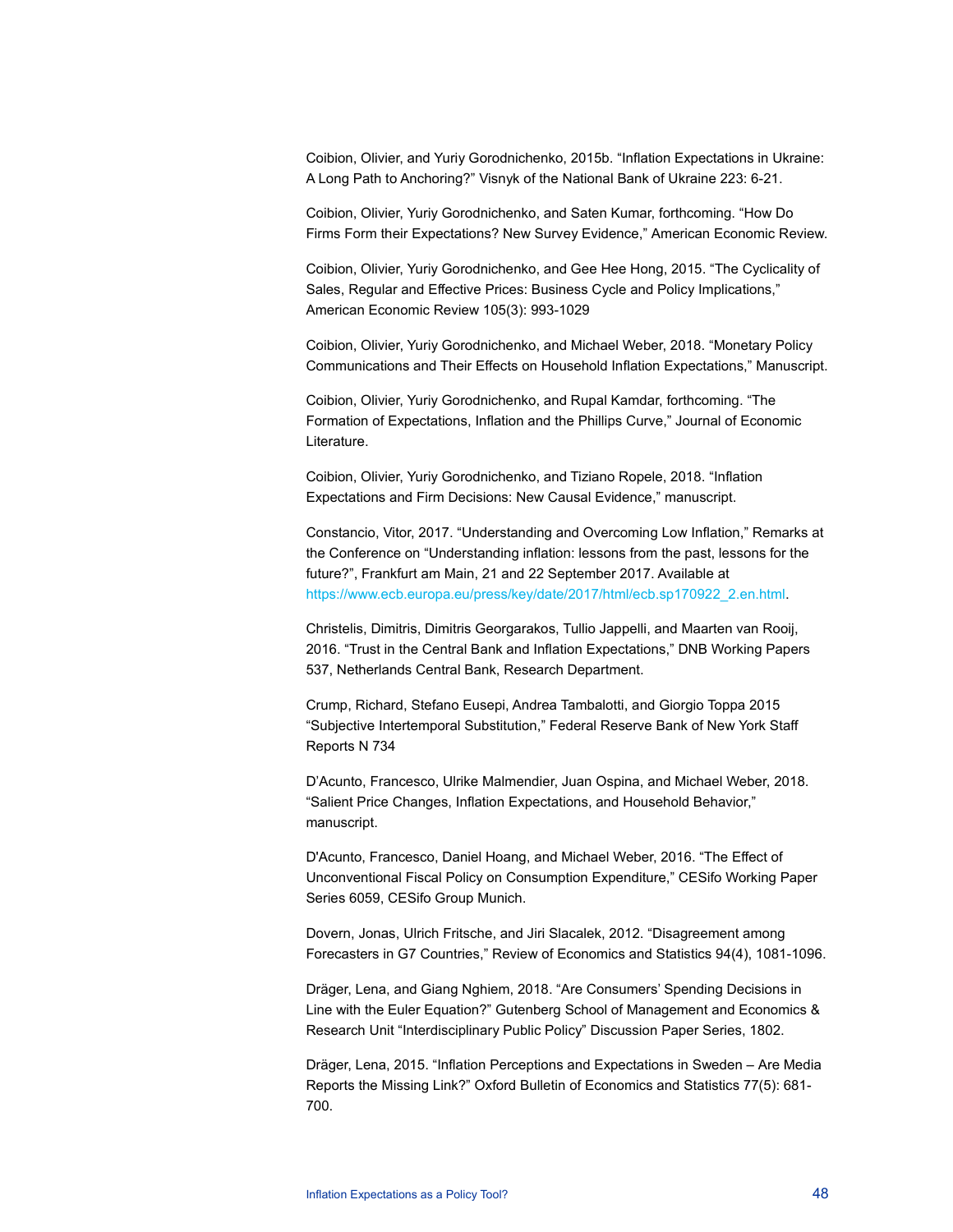Duca, Ioana, Geoff Kenny, and Andreas Reuter, 2017. "Inflation Expectation, Consumption and the Lower Bound: Empirical Evidence from a Large Micro Panel," Manuscript.

Ehrmann, Michael, and Panagiota Tzamourani, 2012. "Memories of High Inflation," European Journal of Political Economy 28(2): 174-191.

Ehrmann, Michael, Damjan Pfajfar, and Emiliano Santoro, 2017. "Consumers' Attitudes and Their Inflation Expectations," International Journal of Central Banking 13(1): 225-259.

Fischhoff, Baruch, and Wandi Bruine de Bruin 1999, "Fifty-Fifty = 50%?" Journal of Behavioral Decision Making, 12: 149-163.

Frache, Serafin, and Rodrigo Lluberas, 2017. "New Information and Inflation Expectations among Firms," Manuscript.

Gorodnichenko, Yuriy, 2008. "Endogenous information, menu costs and inflation persistence," NBER Working Paper 14184.

Gürkaynak, Refet S., Andrew Levin, and Eric T. Swanson. 2010. "Does Inflation Targeting Anchor Long-Run Inflation Expectations? Evidence from the U.S., UK, and Sweden," Journal of the European Economic Association 8(6): 1208–1242.

Haldane, Andrew. 2017. "A Little More Conversation, A Little Less Action," Speech given at the Federal Reserve of San Francisco, March 31, 2017. Available at https://www.bankofengland.co.uk/-/media/boe/files/speech/2017/a-little-moreconversation-a-little-less-action.pdf.

Haldane, Andrew, and Michael McMahon. 2018. "Central Bank Communications and the General Public." AEA Papers and Proceedings 108: 578-583.

Hamilton, James. 2004 "All the News That's Fit to Sell: How the Market Transforms Information into News". Princeton, NJ: Princeton University Press.

Harris, Ethan S., Bruce C. Kasman, Matthew D. Shapiro, and Kenneth D. West. 2009. "Oil and the Macroeconomy: Lessons for Monetary Policy," U.S. Monetary Policy Forum Report. Available at http://wwwpersonal.umich.edu/~shapiro/papers/USMPF-2009.pdf.

Hernandez-Murillo, Ruben, and Hannah Shell, 2014. "The Rising Complexity of the FOMC Statement," Economic Synopses, Federal Reserve Bank of St. Louis, issue 23.

Ichiue, Hibiki, and Shusaku Nishiguchi, 2013. "Inflation Expectations and Consumer Spending at the Zero Bound," Bank of Japan Working Paper No. 13-E-11.

Johannsen, Benjamin, 2014. "Inflation Experience and Inflation Expectations: Dispersion and Disagreement Within Demographic Groups," Finance and Economics Discussion Series 2014-89, Board of Governors of the Federal Reserve System.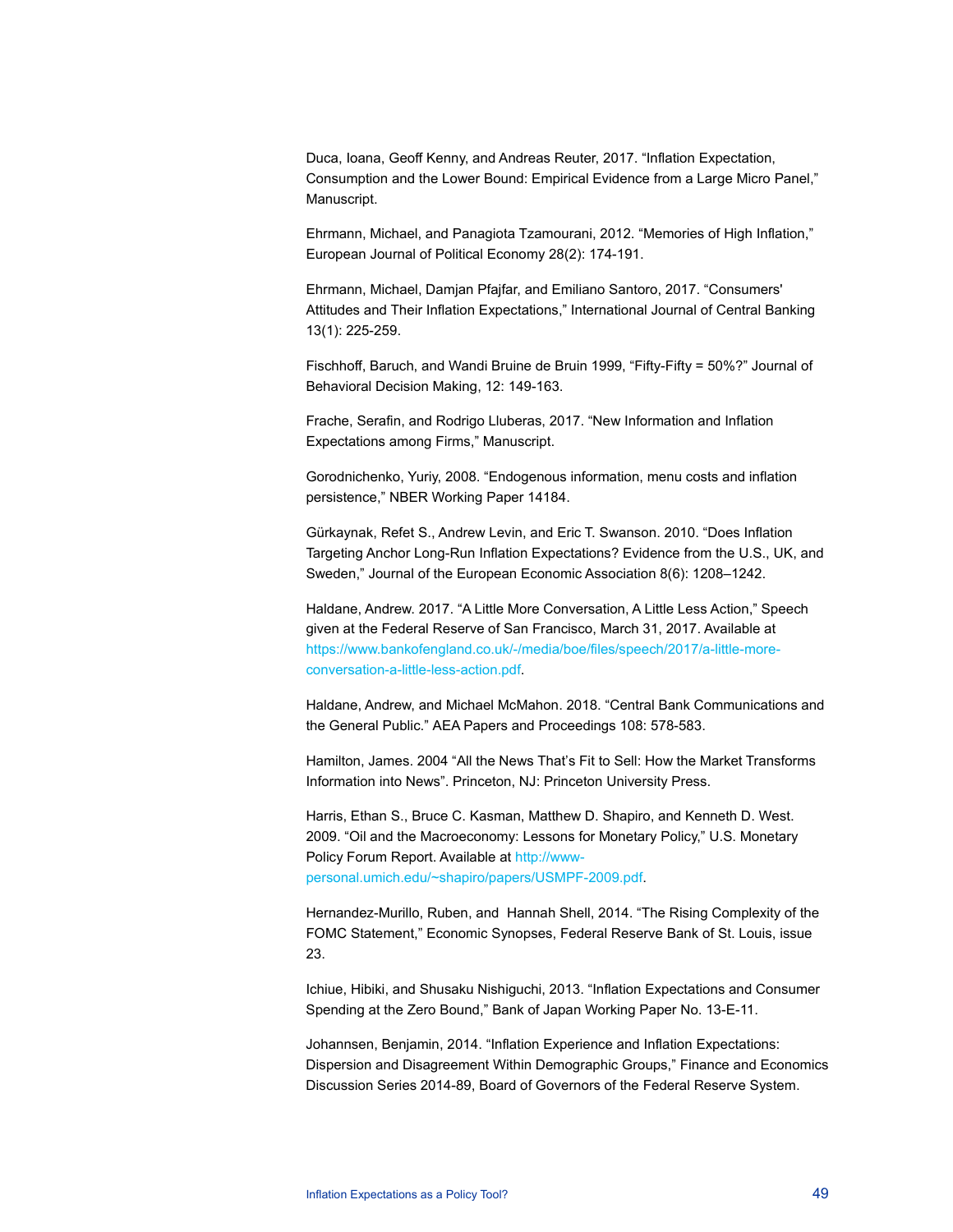Jonung, Lars, 1981 "Perceived and Expected Rates of Inflation in Sweden," American Economic Review 71(5): 961-968

Kamada, Koichiro, Jouchi Nakajima, and Shusaku Nishiguchi, 2015. "Are Household Inflation Expectations Anchored in Japan?" Bank of Japan Working Paper No. 15-E-08.

Kaplan, Greg, and Sam Schulhofer-Wohl, 2017. "Inflation at the Household Level," Journal of Monetary Economics 91(C): 19-38.

King, Mervyn, 2007. "The MPC Ten Years On". Lecture given on May 2nd, 2007. Available at https://www.bankofengland.co.uk/-/media/boe/files/speech/2007/thempc-ten-years-on.pdf.

Kleinjans, Kristin, and Arthur van Soest, 2010. "Rounding, Focal Point Answers and Nonresponse to Subjective Probability Questions," Journal of Applied Econometrics 29(4): 567-585.

Kueng, Lorenz, 2016. "Tax News: The Response of Households Spending to Changes in Expected Taxes," NBER Working Paper No. 20437.

Kumar, Saten, Hassan Afrouzi, Olivier Coibion, and Yuriy Gorodnichenko. 2015. "Inflation Targeting Does Not Anchor Inflation Expectation: Evidence from Firms in New Zealand," Brooking Papers on Economic Activity 46(Fall): 151-225.

Lamla, Michael J., and Thomas Maag, 2012. "The Role of Media for Inflation Forecast Disagreement of Households and Professional Forecasters," Journal of Money, Credit and Banking 44(7): 1325-1350.

Malmendier, Ulrike, and Stefan Nagel. 2016. "Learning from Inflation Experiences," Quarterly Journal of Economics 131(1): 53-87

Mankiw, N. Gregory, Ricardo Reis, and Justin Wolfers. 2004. "Disagreement about Inflation Expectations," NBER Macroeconomics Annual 2003 (18): 209-270.

Manski, Charles, 2004. "Measuring Expectations," Econometrica 72: 1329-1376.

Muto, Takashi, 2015. "Results of a Survey on Inflation Outlook of Firms in the Bank of Japan's 'Short Term Economic Survey of Enterprises in Japan,'" Bank for International Settlements IFC Bulletin 39-18.

Pfajfar, Damjan, and Emilio Santoro, 2013. "News on Inflation and the Epidemiology of Inflation Expectations," Journal of Money, Credit and Banking 45(6): 1045-1067.

Pierdzioch, Christian, and Jan-Christoph Rülke, 2013. "Do Inflation Targets Anchor Inflation Expectations?" Economic Modelling 35(C): 214-223.

Ranyard, Rob, Fabio Del Missier, Nicolao Bonini, Darren Duxbury, and Barbara Summers, 2008. "Perceptions and Expectations of Price Changes and Inflation: A Review and Conceptual Framework," Journal of Economic Psychology 29(4): 378- 400.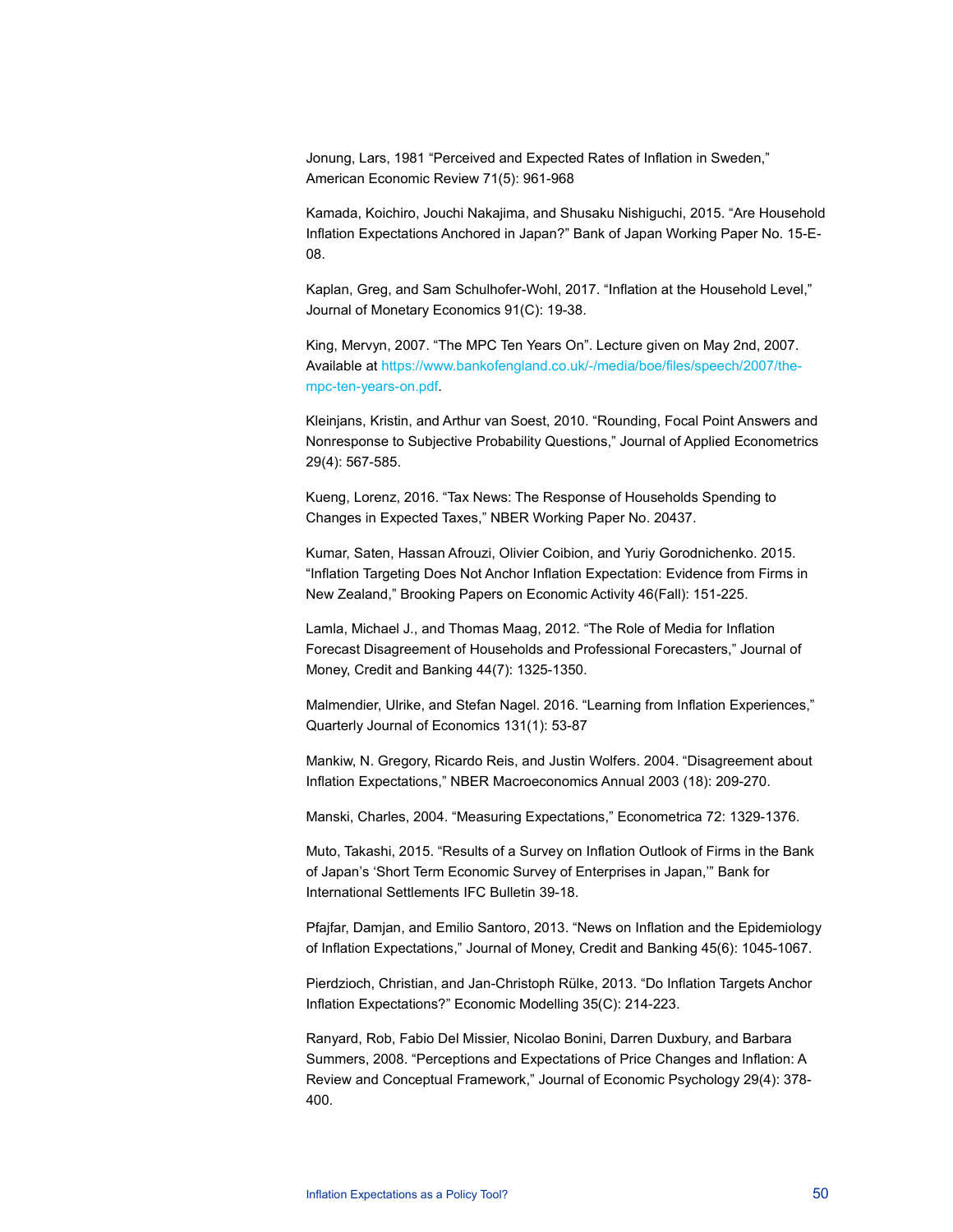Reis, Ricardo, 2006a. "Inattentive Producers," Review of Economic Studies 73(3): 793-821.

Reis, Ricardo, 2006b. "Inattentive consumers," Journal of Monetary Economics 53(8): 1761-1800.

Souleles, Nicholas, 2004. "Expectations, Heterogeneous Forecast Errors, and Consumption: Micro Evidence from the Michigan Consumer Sentiment Surveys," Journal of Money, Credit and Banking 36(1): 39-72.

Ungar, Meyer, and Ben-Zion Zilberfarb, 1993. "Inflation and its Unpredictability-Theory and Empirical Evidence," Journal of Money, Credit and Banking 25(4): 709- 720.

Van der Cruijsen, David-Jan Jansen, and Jakob de Haan. 2015. "How Much does the Public Know about the ECB's Monetary Policy? Evidence from a Survey of Dutch Consumers," International Journal of Central Banking 11(4): 169-218

Vellekoop, Nathanael, and Mirko Wiederholt, 2017. "Inflation Expectations and Choices of Households," Manuscript.

Wong, Benjamin, 2015. "Do Inflation Expectations Propagate the Inflationary Impact of Real Oil Price Shocks? Evidence from the Michigan Survey," Journal of Money, Credit and Banking 47(8): 1673-1689.

Yellen, Janet, 2016. "Macroeconomic Research After the Crisis." Speech given at "The Elusive 'Great' Recovery: Causes and Implications for Future Business Cycle Dynamics" 60th annual economic conference sponsored by the Federal Reserve Bank of Boston, Boston, Massachusetts. Available at

https://www.federalreserve.gov/newsevents/speech/yellen20161014a.htm.

Yellen, Janet, 2016. "The Outlook, Uncertainty, and Monetary Policy" Speech given at the Economic Club of New York, New York. March 29, 2016. Available at https://www.federalreserve.gov/newsevents/speech/yellen20160329a.htm.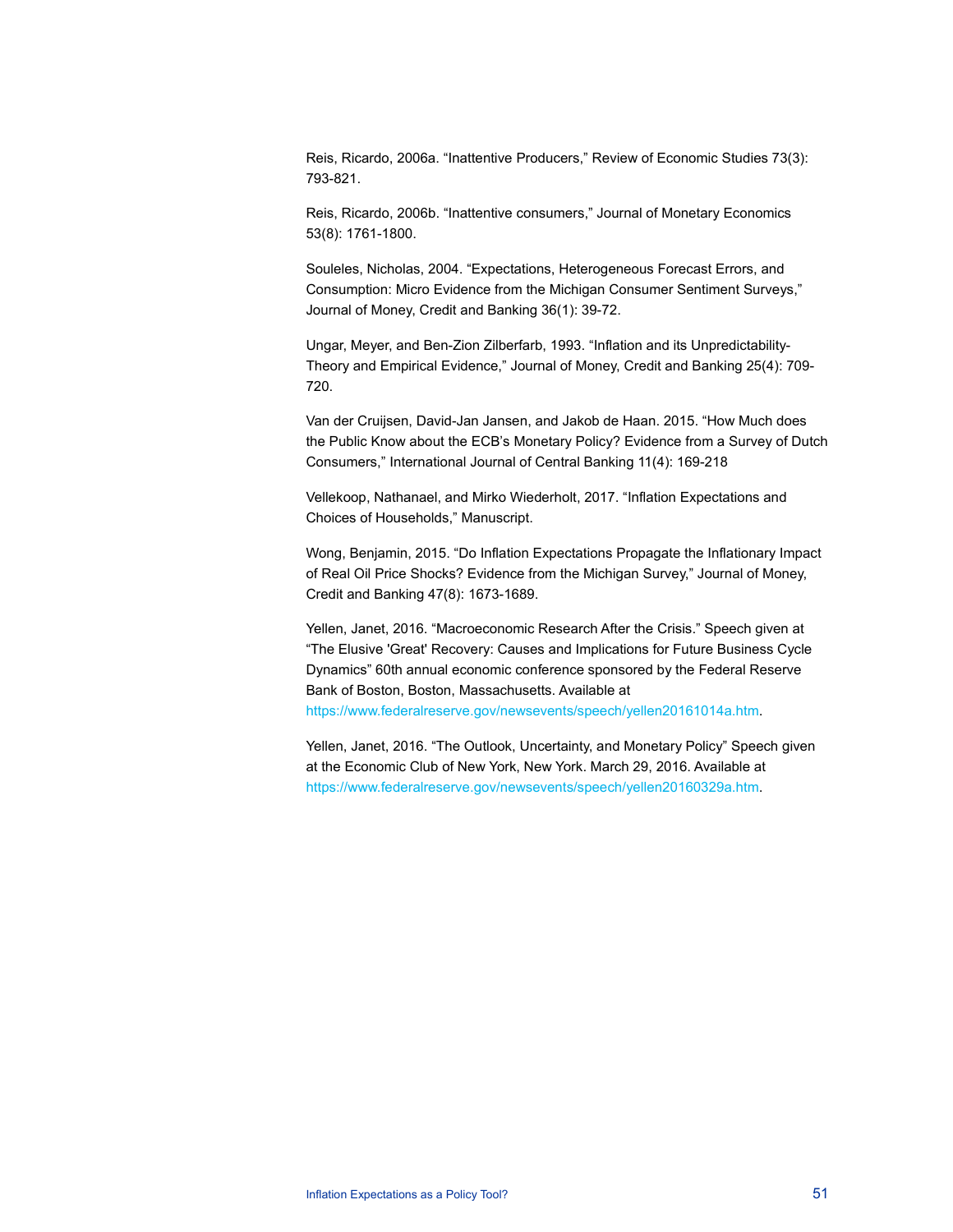## 7 Appendix

## **Appendix Table A1**

Point estimate vs. mean implied by the probability distribution

|                                                                      |            | Wave 6     |            |             | Wave 7      |            |
|----------------------------------------------------------------------|------------|------------|------------|-------------|-------------|------------|
|                                                                      | (1)        | (2)        | (3)        | (4)         | (5)         | (6)        |
|                                                                      |            |            |            |             |             |            |
|                                                                      | Mean       | Median     | St.dev.    | Mean        | Median      | St.dev.    |
| Mean forecast implied by the<br>distribution $\bar{F}_{it}\pi_{t+1}$ | 2.59       | 1.40       | 2.48       | 2.65        | 1.20        | 2.69       |
| Point forecast, $F_{it}\pi_{t+1}$                                    | 2.75       | 2.00       | 2.34       | 2.74        | 2.00        | 2.38       |
|                                                                      |            |            |            |             |             |            |
| Dependent variable, $\bar{F}_{it}\pi_{t+1}$                          | <b>OLS</b> | Huber      | Quantile   | <b>OLS</b>  | Huber       | Quantile   |
| Regressor, $F_{it}\pi_{t+1}$                                         | $0.982***$ | $0.965***$ | $0.966***$ | $1.074***$  | 1.086***    | $1.024***$ |
|                                                                      | (0.013)    | (0.007)    | (0.023)    | (0.015)     | (0.015)     | (0.009)    |
| Constant                                                             | $-0.111**$ | $-0.010$   | 0.007      | $-0.297***$ | $-0.336***$ | $-0.119**$ |
|                                                                      | (0.052)    | (0.025)    | (0.058)    | (0.062)     | (0.058)     | (0.057)    |
| Observations                                                         | 2,032      | 1,987      | 2,032      | 1,399       | 1,371       | 1,399      |
| R <sub>2</sub>                                                       | 0.863      | 0.930      |            | 0.900       | 0.918       |            |

Notes: The sample is from CGK.  $\bar{F}_{itr}$   $\bar{r}_{t+1} = \sum_j \bar{\pi}_j \omega_{ijt}$ , where *i* indexes respondents, *t* indexes time, *j* indexes inflation bins,  $\omega_{ijt}$  is the weight assigned to bin *j* by manager *i* at time *t*,  $\bar$ are computed using employment-based sampling weights. Robust standard errors are reported in parentheses. \*\*\*, \*\*, \* shows statistical significance at 1%, 5%, and 10% levels respectively.

#### **Table A2**

Responses to baseline and alternative formulations of inflation expectation questions

| Variation in the wording                                                                                                    | N   | Inflation forecast.<br>one-year ahead |         |             | Inflation forecast,<br>5-10-years ahead |         |             | Inflation backcast,<br>previous 12<br>months |         |
|-----------------------------------------------------------------------------------------------------------------------------|-----|---------------------------------------|---------|-------------|-----------------------------------------|---------|-------------|----------------------------------------------|---------|
|                                                                                                                             |     | Mean                                  | St.dev. | Uncertainty | Mean                                    | St.dev. | Uncertainty | Mean                                         | St.dev. |
|                                                                                                                             | (1) | (2)                                   | (3)     | (4)         | (5)                                     | (6)     | (7)         | (8)                                          | (9)     |
| A. "By how much do you think prices<br>will/have change(d) overall in the<br>economy"                                       | 679 | 3.72                                  | 2.55    | 1.02        | 3.29                                    | 2.49    | 1.04        | 3.42                                         | 2.22    |
| B. "What will be/has been the overall<br>inflation rate over the next/last 12<br>months"                                    | 681 | 3.73                                  | 2.54    | 1.04        | 3.31                                    | 2.50    | 1.11        | 3.40                                         | 2.27    |
| C. "What will be/has been the<br>inflation rate (specifically the<br>Consumer Price Index) over the<br>next/last 12 months" | 680 | 3.71                                  | 2.53    | 1.04        | 3.31                                    | 2.46    | 1.04        | 3.43                                         | 2.26    |

Notes: The table reports basic moments for inflation forecasts solicited via different wordings (shown in the left column) in the following questions During the last twelve months, by how much do you think prices changed overall in the economy? Please provide an answer in percentage terms.<br>During the next twelve months, by how much do you think prices will change overal

with the corresponding versions soliciting probability distributions. Uncertainty is computed as  $\sigma_{lt} = \sum_i (\bar{\pi}_i - \bar{F}_{lt} \pi_{t+1})^2 \omega_{it}$  where  $\bar{F}_{lt} \pi_{t+1} = \sum_i \bar{\pi}_i \omega_{it}$ , i indexes respondents, t indexes time, *j* indexes inflation bins,  $\omega_{ijt}$  is the weight assigned to bin *j* by manager *i* at time  $t$ ,  $\bar{\pi}_j$  is the midpoint of bin *j*. The sample is from CGK.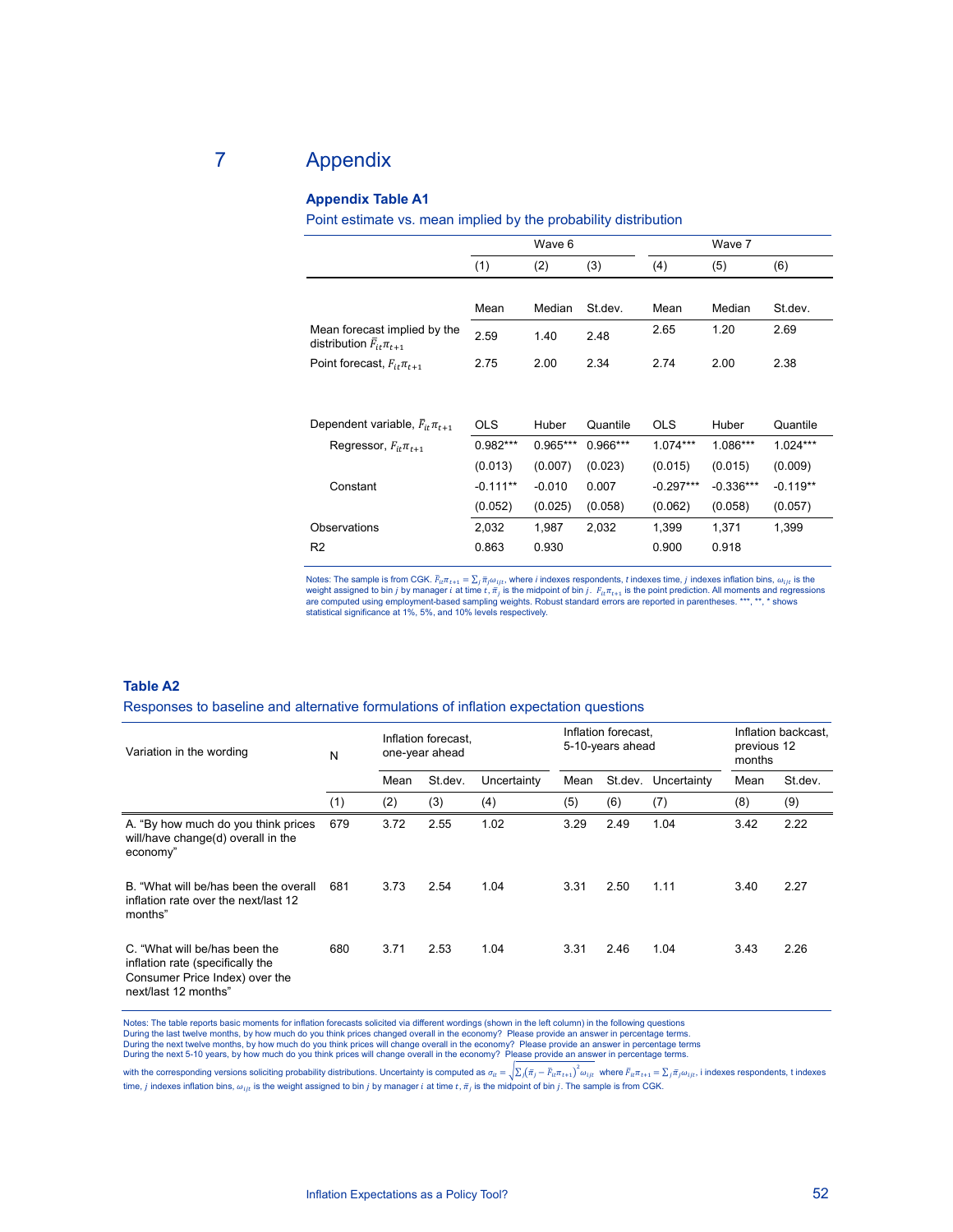## **Table A3**

Expectations of future inflation vs. future changes in own prices.

|                                                                                  | N          | Mean | Median | St.dev. | Correlation with<br>expected/perceived inflation |
|----------------------------------------------------------------------------------|------------|------|--------|---------|--------------------------------------------------|
|                                                                                  | (1)        | (2)  | (3)    | (4)     | (5)                                              |
| Panel A. Survey of firm managers, New Zealand                                    |            |      |        |         |                                                  |
| Wave 3                                                                           |            |      |        |         |                                                  |
| Expected inflation, 12-month ahead                                               | 1,601 4.48 |      | 4.00   | 2.97    | 1.00                                             |
| Expected change in own unit cost, 12-month ahead                                 | 1,601 2.80 |      | 2.00   | 3.01    | $-0.01$                                          |
| Wave 6                                                                           |            |      |        |         |                                                  |
| Expected inflation, 12-month ahead                                               | 2,032 2.75 |      | 2.00   | 2.35    | 1.00                                             |
| Expected change in own unit cost, 6-month ahead                                  | 2,032 1.27 |      | 1.00   | 1.88    | $-0.08$                                          |
| Expected change in own price (main product), 6-month ahead                       | 2,032 0.55 |      | 0.50   | 1.11    | $-0.01$                                          |
| Expected change in own price (main product), 12-month ahead                      | 2,032 0.59 |      | 0.50   | 1.17    | $-0.04$                                          |
| Perceived inflation, previous 12 months                                          | 2,032 2.58 |      | 2.00   | 2.08    | 1.00                                             |
| Change in own unit cost, previous 12 months                                      | 2,032 1.37 |      | 1.00   | 2.11    | $-0.11$                                          |
| Change in own price (main product), previous 6 months                            | 2,032 0.56 |      | 0.50   | 1.28    | $-0.001$                                         |
| Wave 7                                                                           |            |      |        |         |                                                  |
| Expected inflation, 12-month ahead                                               | 1,399 2.74 |      | 2.00   | 2.38    | 1.00                                             |
| Expected change in own unit cost, 6-month ahead                                  | 1,399 0.46 |      | 0.00   | 1.47    | 0.02                                             |
| Expected change in own price (main product), 6-month ahead                       | 1,399 0.35 |      | 0.10   | 0.82    | 0.02                                             |
| Expected change in own price (main product), 12-month ahead                      | 1,399 0.21 |      | 0.00   | 0.98    | 0.09                                             |
| Panel B. Business Inflation Expectations survey, Federal Reserve Bank of Atlanta |            |      |        |         |                                                  |
| <b>July 2015</b>                                                                 |            |      |        |         |                                                  |
| Expected change in unit cost, 12-month ahead                                     | 221        | 1.98 | 1.94   | 1.48    |                                                  |
| Expected change in CPI, 12-month ahead                                           | 221        | 2.59 | 2.00   | 2.14    |                                                  |
| September 2014                                                                   |            |      |        |         |                                                  |
| Expected change in unit cost, 12-month ahead                                     | 190        | 2.06 | 2.05   | 1.59    |                                                  |
| Expected change in CPI, 12-month ahead                                           | 190        | 3.68 | 3.00   | 2.84    |                                                  |

Notes: The table reports basic moments of expected inflation for various survey designs. The sample in Panel A is from CGK.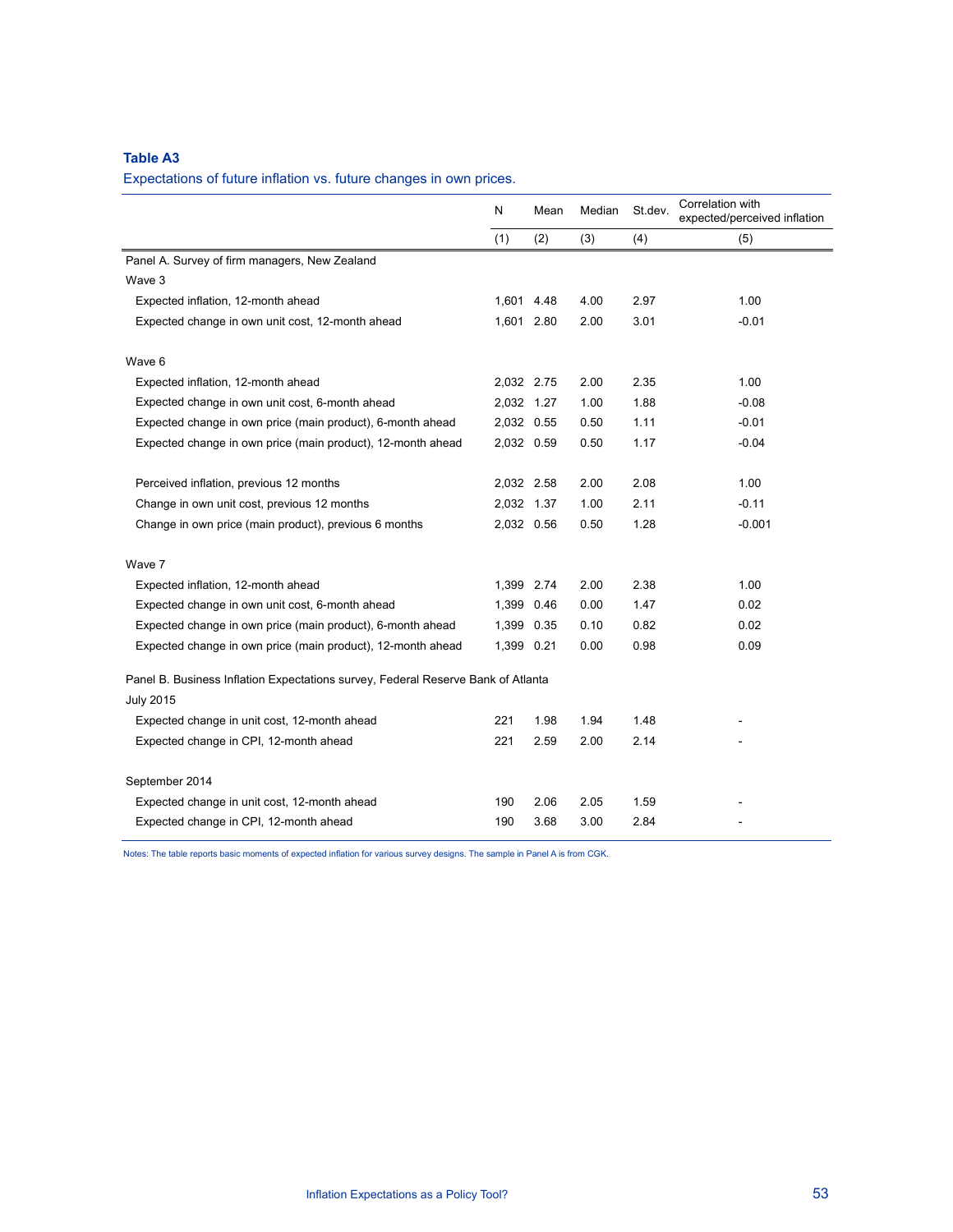## **Table A4**

## Effects of bin size and distribution on reported inflation expectations

| One-year-ahead forecast          | N     | mean | median | st.dev. | uncertainty | Correlation with the change in<br>the general level of prices |
|----------------------------------|-------|------|--------|---------|-------------|---------------------------------------------------------------|
|                                  | (1)   | (2)  | (3)    | (4)     | (5)         | (6)                                                           |
| Change in prices overall         | 2.032 | 2.59 | 1.40   | 2.48    | 0.92        | 1.00                                                          |
| Core CPI                         |       |      |        |         |             |                                                               |
| NZ grid (dispersed/many bins)    | 1.011 | 2.58 | 1.40   | 2.37    | 0.94        | 0.90                                                          |
| BIE grid (concentrated/few bins) | 1.021 | 2.26 | 2.10   | 1.30    | 0.26        | 0.85                                                          |

Notes: The table compares basic moments of expected inflation across survey designs. Mean in column (2) reports average implied mean expected inflation across firms. Median in<br>column (3) reports the median implied expected